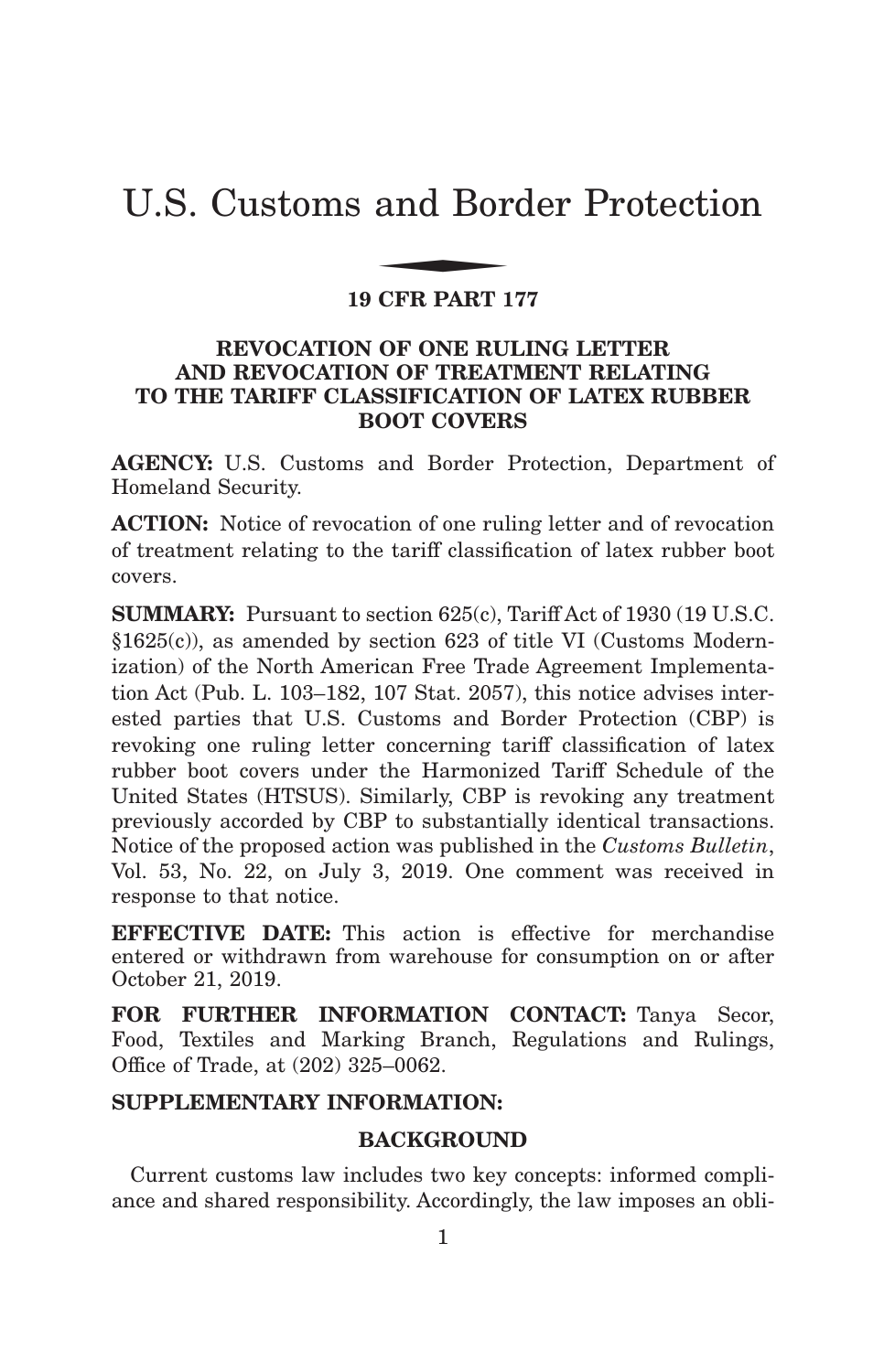gation on CBP to provide the public with information concerning the trade community' s responsibilities and rights under the customs and related laws. In addition, both the public and CBP share responsibility in carrying out import requirements. For example, under section 484 of the Tariff Act of 1930, as amended (19 U.S.C. § 1484), the importer of record is responsible for using reasonable care to enter, classify and value imported merchandise, and to provide any other information necessary to enable CBP to properly assess duties, collect accurate statistics, and determine whether any other applicable legal requirement is met.

Pursuant to 19 U.S.C. §1625(c)(1), a notice was published in the *Customs Bulletin*, Vol. 53, No. 22, on July 3, 2019, proposing to revoke one ruling letter pertaining to the tariff classification of latex rubber boot covers. Any party who has received an interpretive ruling or decision (i.e., a ruling letter, internal advice memorandum or decision, or protest review decision) on the merchandise subject to this notice should have advised CBP during the comment period.

Similarly, pursuant to 19 U.S.C.  $$1625(c)(2)$ , CBP is revoking any treatment previously accorded by CBP to substantially identical transactions. Any person involved in substantially identical transactions should have advised CBP during the comment period. An importer's failure to advise CBP of substantially identical transactions or of a specific ruling not identified in this notice may raise issues of reasonable care on the part of the importer or its agents for importations of merchandise subsequent to the effective date of this notice.

In New York Ruling Letter ("NY") N295514, dated April 25, 2018, CBP classified latex rubber boot covers in subheading 6401.92.90, HTSUS, which provides for "waterproof footwear with outer soles and uppers of rubber or plastics, the uppers of which are neither fixed to the sole nor assembled by stitching, riveting, nailing, screwing, plugging or similar processes: other footwear: covering the ankle but not covering the knee: other: other." CBP has reviewed NY N295514 and has determined the ruling letter to be in error. It is now CBP's position that latex rubber boot covers are properly classified in subheading 6401.99.30, HTSUS, which provides for "waterproof footwear with outer soles and uppers of rubber or plastics, the uppers of which are neither fixed to the sole nor assembled by stitching, riveting, nailing, screwing, plugging or similar processes: other footwear: other: other: designed to be worn over, or in lieu of, other footwear as a protection against water, oil, grease or chemicals or cold or inclement weather: designed for use without closures."

Pursuant to 19 U.S.C.  $$1625(c)(1)$ , CBP is revoking NY N295514 and revoking or modifying any other ruling not specifically identified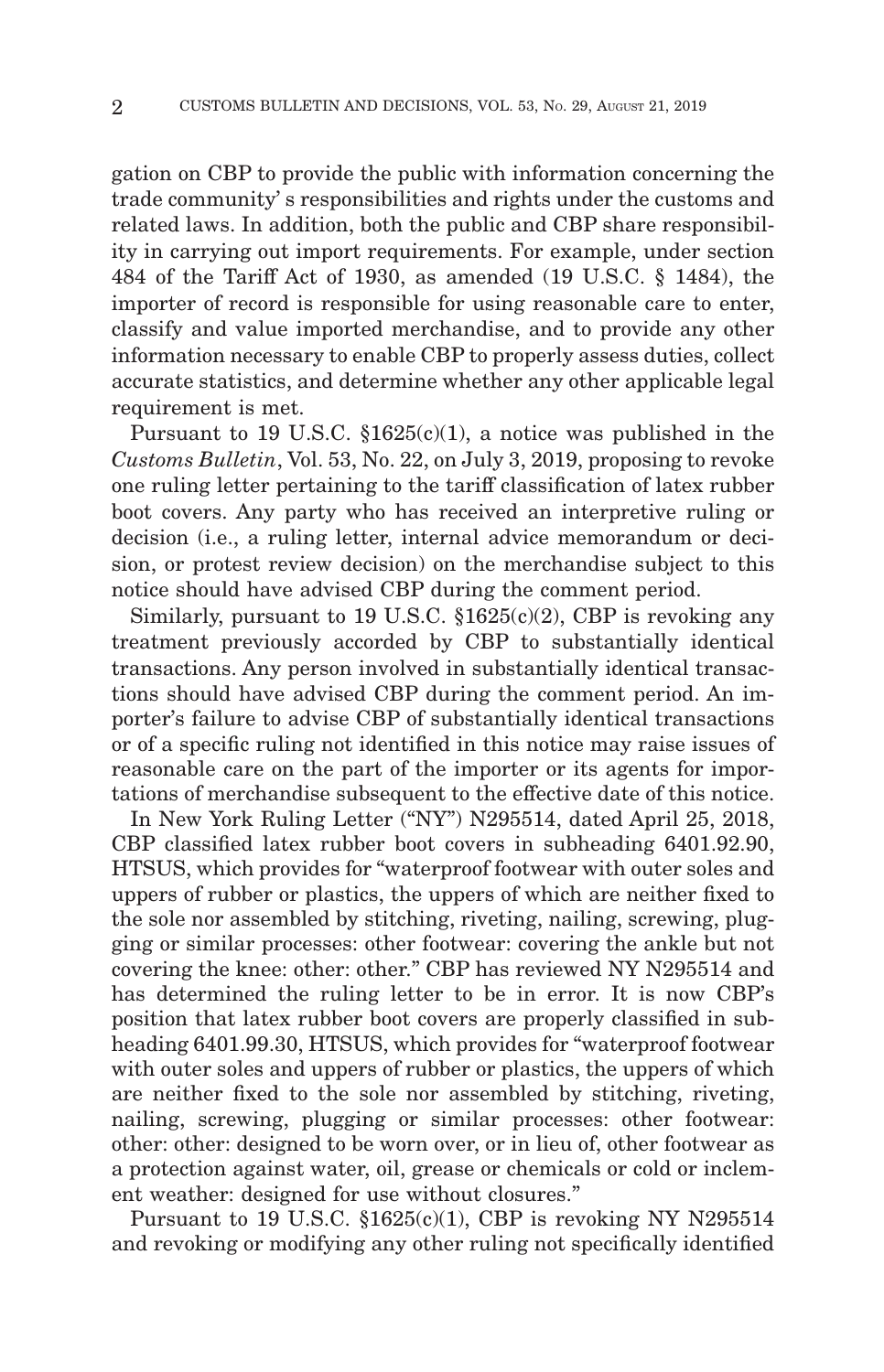to reflect the analysis contained in Headquarters Ruling Letter ("HQ") H303063, set forth as an attachment to this notice. Additionally, pursuant to 19 U.S.C. §1625(c)(2), CBP is revoking any treatment previously accorded by CBP to substantially identical transactions.

In accordance with 19 U.S.C. §1625(c), this ruling will become effective 60 days after publication in the *Customs Bulletin*.

Dated: August 8, 2019

YULIYA GULIS *for* MYLES B. HARMON, *Director Commercial and Trade Facilitation Division*

*Attachment*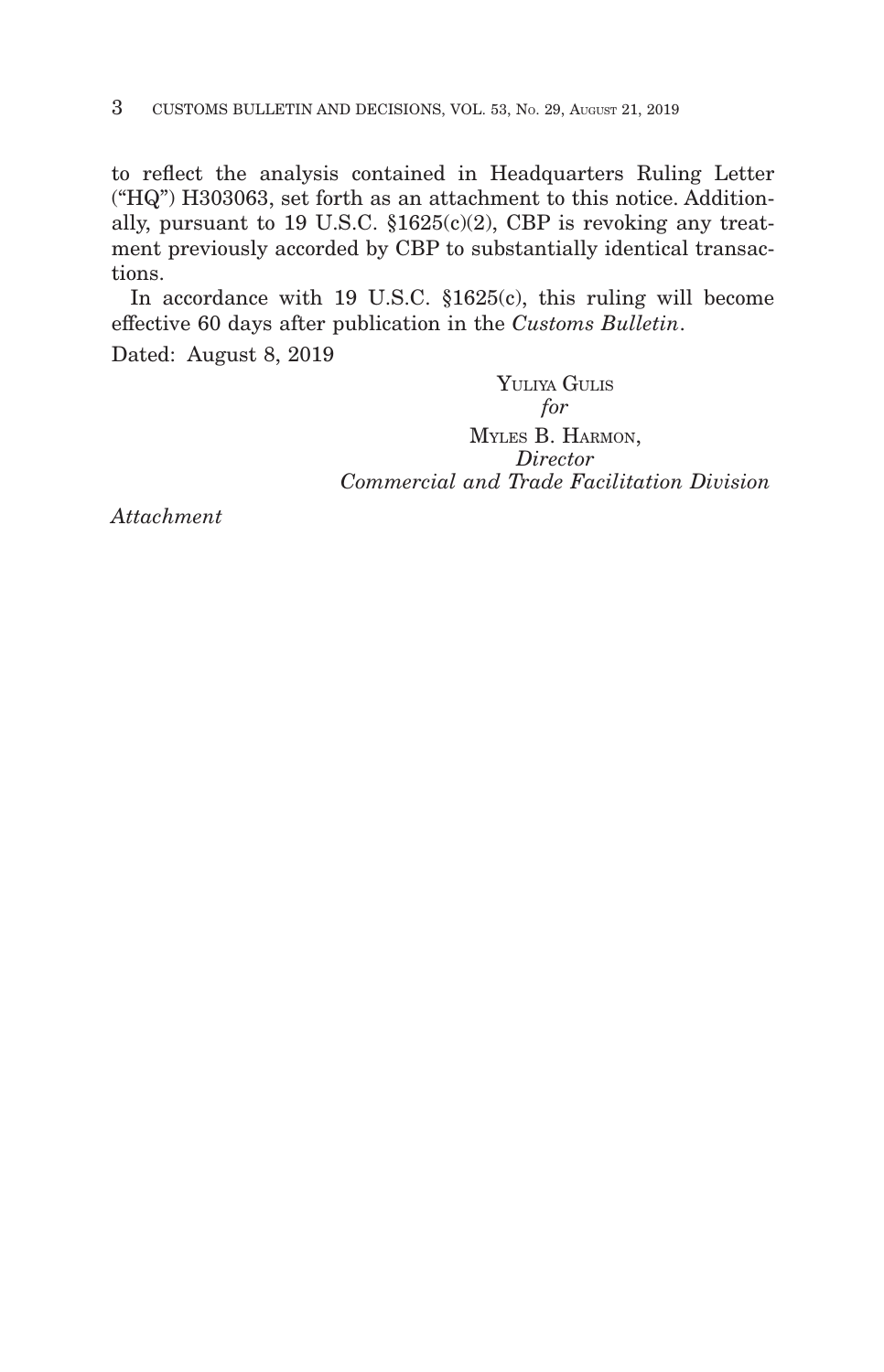HQ H303063

August 8, 2019 OT:RR:CTF:FTM H303063 TJS CATEGORY: Classification TARIFF NO.: 6401.99.30

MR. ROBERT B. SILVERMAN

GRUNFELD, DESIDERIO, LEBOWITZ, SILVERMAN & KLESTATD LLP *599 LEXINGTON AVE, 36TH FLOOR NEW YORK, NY 10022*

#### RE: Revocation of NY N295514; Classification of the Latex Rubber Boot Saver

DEAR MR. SILVERMAN:

This is in response to your January 31, 2019 letter, filed on behalf of Tingley Rubber Corporation ("Tingley"), requesting modification of New York Ruling Letter ("NY") N295514, dated April 25, 2018. In NY N295514, U.S. Customs and Border Protection ("CBP") classified certain disposable latex shoe/boot covers under subheading 6401.92.9060, Harmonized Tariff Schedule of the United States ("HTSUS"), which provides for "waterproof footwear with outer soles and uppers of rubber or plastics, the uppers of which are neither fixed to the sole nor assembled by stitching, riveting, nailing, screwing, plugging or similar processes: other footwear: covering the ankle but not covering the knee: other: other: other."

On November 26, 2018, you filed a request for modification of NY N295514, asserting classification under subheading 6401.99.30, HTSUS, which provides for "waterproof footwear with outer soles and uppers of rubber or plastics, the uppers of which are neither fixed to the sole nor assembled by stitching, riveting, nailing, screwing, plugging or similar processes: other footwear: other: other: designed to be worn over, or in lieu of, other footwear as a protection against water, oil, grease or chemicals or cold or inclement weather: designed for use without closures." On January 31, 2019, you amended your request asserting classification under subheading 3926.90.9990, HTSUS, as "other articles of plastics and articles of other materials of headings 3901 to 3914: other: other: other," or alternatively, under 6401.99.30, HTSUS.

Pursuant to section  $625(c)(1)$ , Tariff Act of 1930 (19 U.S.C. § 1625 $(c)(1)$ ), as amended by section 623 of Title VI (Customs Modernization) of the North American Free Trade Agreement Implementation Act, Pub. L. No. 103–182, 107 Stat. 2057, 2186 (1993), notice of the proposed action was published on July 3, 2019, in Volume 53, Number 22, of the *Customs Bulletin*. One comment, which will be addressed below, was received in response to this notice.

#### **FACTS:**

The product at issue is a disposable, ambidextrous, unisex, shoe/boot cover, identified as the Latex Rubber Boot Saver (the "Boot Saver"). The Boot Saver, a product of Thailand, is made of powder-free natural latex rubber with acid-dipped bottoms. The manufacturing process involves aluminum formers being dipped twice into latex and once into dilute acetic acid. The first dip coats the former with latex. The second dip coats only the lower portion of the former with an additional layer of latex to create a durable bottom/sole. The bottom portion is then dipped a third time in dilute acetic acid, which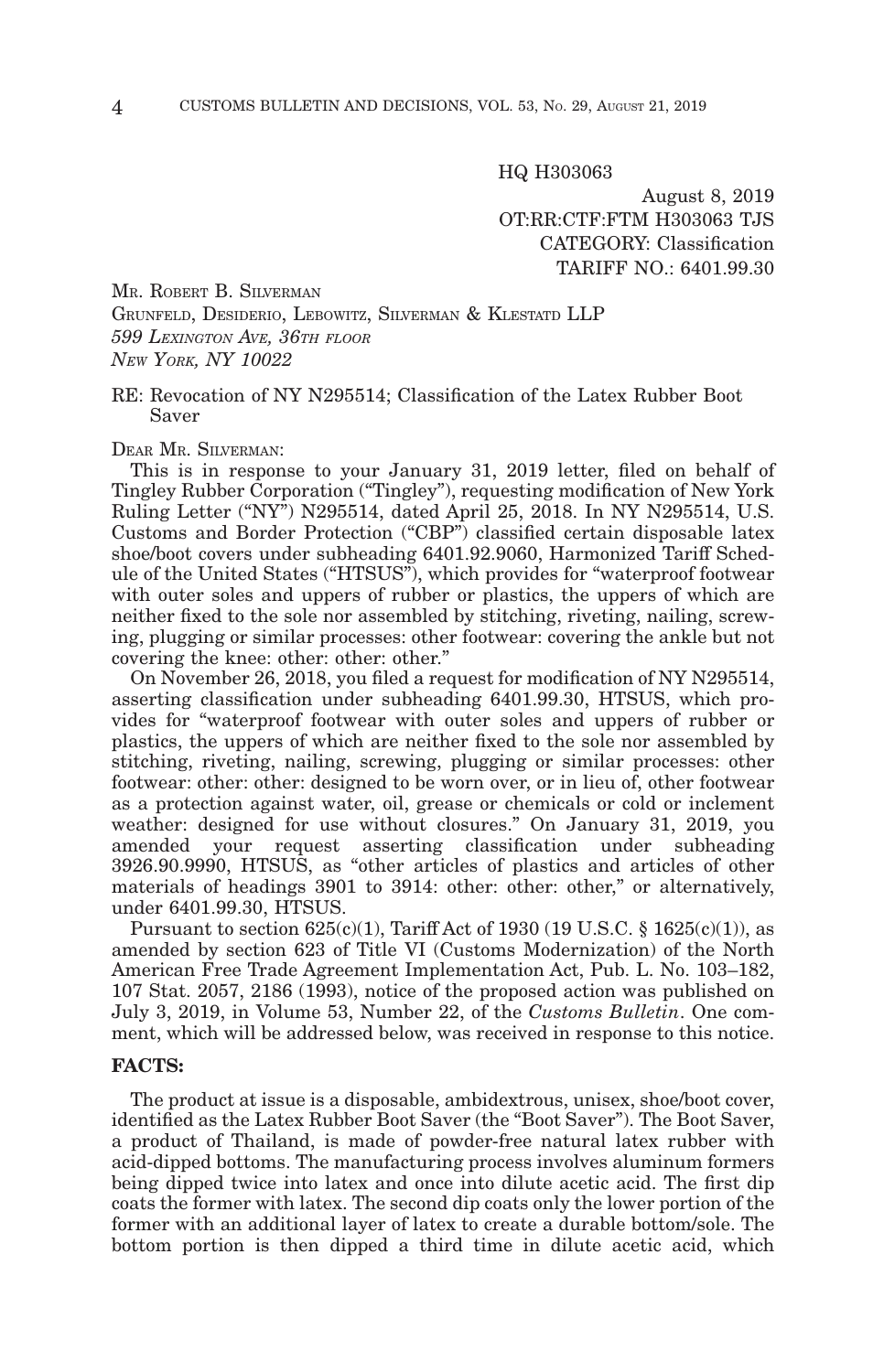textures the surface for improved slip resistance. The Boot Savers are meant to be worn over regular shoes or boots by people in food processing facilities to protect the facility from cross-contamination. They come in four sizes (medium, large, extra large, and extra extra large) and four colors (yellow, red, blue, and black).

You submitted two samples: an extra large yellow Boot Saver and a large black Boot Saver over a size 13 Tingley brand, Triumph, waterproof boot.

#### **ISSUE:**

Whether the Latex Rubber Boot Saver imported by Tingley Rubber Corporation is classified under subheading 3926.90.9990, HTSUS, 6401.99.3000, HTSUS, or 6401.92.9060 HTSUS.

#### **LAW AND ANALYSIS:**

Classification of goods under the HTSUS is governed by the General Rules of Interpretation ("GRI"). GRI 1 provides that classification of goods shall be determined according to the terms of the headings of the tariff schedule and any relative section or chapter notes. Where goods cannot be classified solely on the basis of GRI 1, the remaining GRIs will be applied in their appropriate order.

The HTSUS subheadings under consideration are as follows:

| 3926:         | headings $3901$ to $3914$ : | Other articles of plastics and articles of other materials of                                                                                                                                       |
|---------------|-----------------------------|-----------------------------------------------------------------------------------------------------------------------------------------------------------------------------------------------------|
| 3926.90:      | Other:                      |                                                                                                                                                                                                     |
| 3926.90.99:   | Other                       |                                                                                                                                                                                                     |
| 3926.90.9990: |                             | Other                                                                                                                                                                                               |
| *<br>$\ast$   | *<br>$\ast$                 |                                                                                                                                                                                                     |
| 6401:         | similar processes:          | Waterproof footwear with outer soles and uppers of rubber or<br>plastics, the uppers of which are neither fixed to the sole nor<br>assembled by stitching, riveting, nailing, screwing, plugging or |
|               | Other footwear:             |                                                                                                                                                                                                     |
| 6401.92:      |                             | Covering the ankle but not covering the knee:                                                                                                                                                       |
|               |                             | Other:                                                                                                                                                                                              |
| 6401.92.90:   |                             | Other                                                                                                                                                                                               |
| 6401.92.9060: |                             | Other                                                                                                                                                                                               |
| 6401.99:      | Other:                      |                                                                                                                                                                                                     |
|               |                             | Other:                                                                                                                                                                                              |
|               |                             | Designed to be worn over, or in lieu of,<br>other footwear as a protection against<br>water, oil, grease or chemicals or cold or<br>inclement weather:                                              |
| 6401.99.3000: |                             | Designed for use without closures                                                                                                                                                                   |
| $\ast$<br>*   | *<br>*                      |                                                                                                                                                                                                     |
| *<br>*        | *<br>*                      | Note 2 to Chapter 39 provides, in pertinent part, as follows:                                                                                                                                       |

2. This chapter does not cover: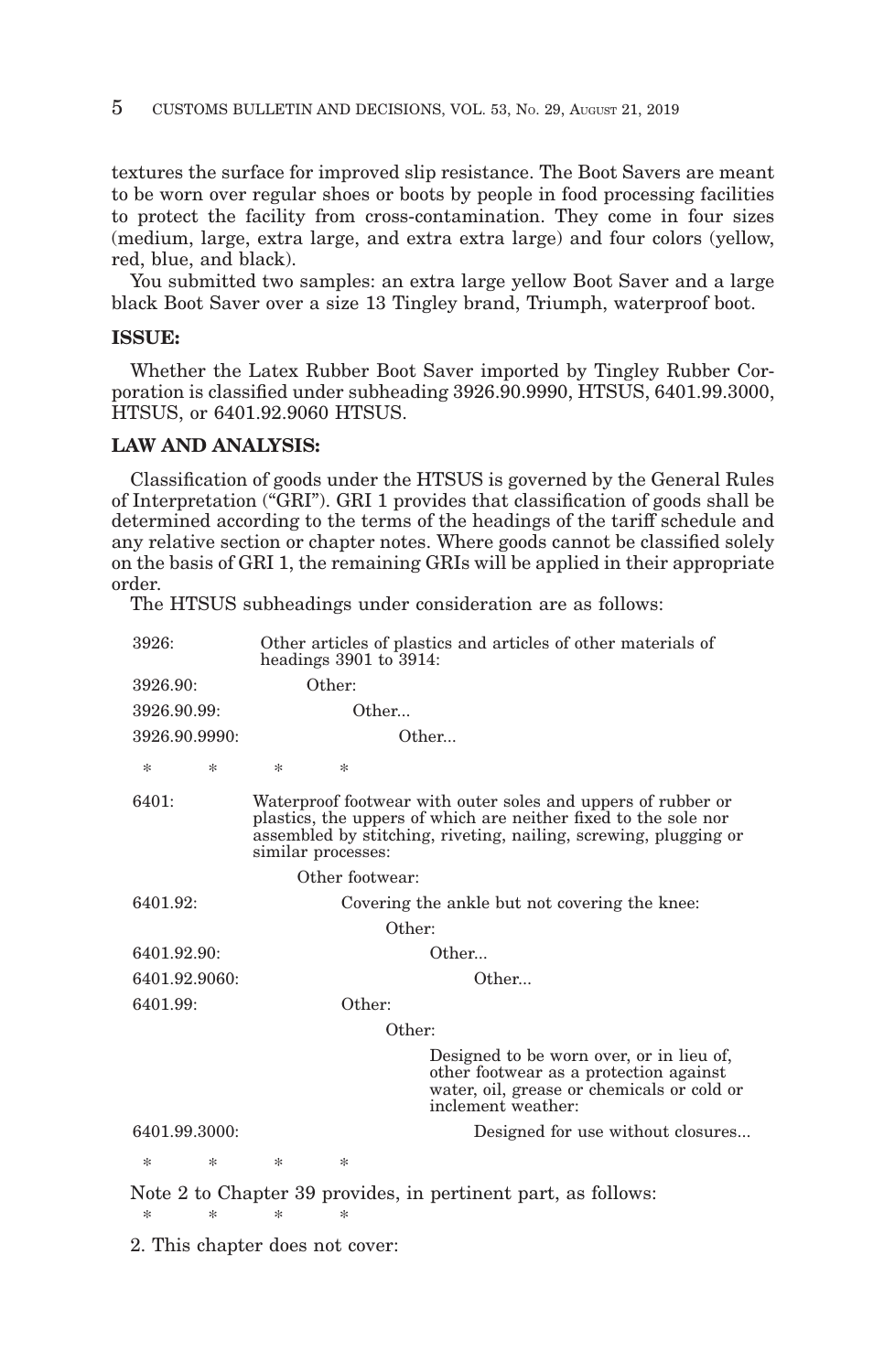(q) Articles of section XII (for example, footwear, headgear, umbrellas, sun umbrellas, walking-sticks, whips, riding-crops or parts thereof);

\*\*\* \*

Note 1 to Chapter 64 provides, in pertinent part, as follows:

1. This chapter does not cover:

(a) Disposable foot or shoe coverings of flimsy material (for example, paper, sheeting of plastics) without applied soles. These products are classified according to their constituent material;

\*\*\* \*

The Harmonized Commodity Description and Coding System Explanatory Notes ("ENs") constitute the official interpretation of the Harmonized System at the international level. While neither legally binding nor dispositive, the ENs provide a commentary on the scope of each heading of the HTSUS and are generally indicative of the proper interpretation of these headings. *See* T.D. 89–80, 54 Fed. Reg. 35127, 35128 (August 23, 1989).

The EN to Chapter 64 provides, in pertinent part, as follows: GENERAL

With certain exceptions (see particularly those mentioned at the end of this General Note) this Chapter covers, under headings 64.01 to 64.05, various types of footwear (including overshoes) irrespective of their shape and size, the particular use for which they are designed, their method of manufacture or the materials of which they are made.

For the purposes of this Chapter, the term "footwear" does not, however, include disposable foot or shoe coverings of flimsy material (paper, sheeting of plastics, etc.) without applied soles. These products are classified according to their constituent material.

(A)[ ... ] The Chapter includes:

(10) Disposable footwear, with applied soles, generally designed to be used only once.

\*\*\* \*

...

Pursuant to Note 1(a) to Chapter 64, a disposable shoe covering made of flimsy material and lacking an applied sole is precluded from classification as footwear of Chapter 64, HTSUS. You argue that pursuant to Note 1(a), the Boot Saver is precluded from classification in Chapter 64, HTSUS, because it is a disposable shoe cover, made of flimsy material, without an applied sole. You therefore assert that the Boot Saver should be classified according to its constituent material under subheading 3926.90.9990, HTSUS.

You argue that the Boot Saver's material is flimsy because it is designed for limited use and must be disposed of to prevent ripping. You assert that even flimsy products must be durable enough to serve a one-time limited use. To support this, you cite several CBP rulings concerning the classification of Halloween costumes in Chapter 95, HTSUS. We note that the merchandise in those rulings is substantially different than the shoe covers at issue. In fact, CBP has consistently determined that disposable latex shoe covers, similar to the Boot Savers, are not flimsy pursuant to Chapter 64, Note 1(a), HTSUS, despite being intended for a one-time limited use. *See* NY M86014 (Sept. 8, 2006); NY L81039 (Dec. 13, 2004); *and*, NY E81872 (June 8, 1999). Moreover, the Oxford English Dictionary defines "flimsy" as "insubstantial and easily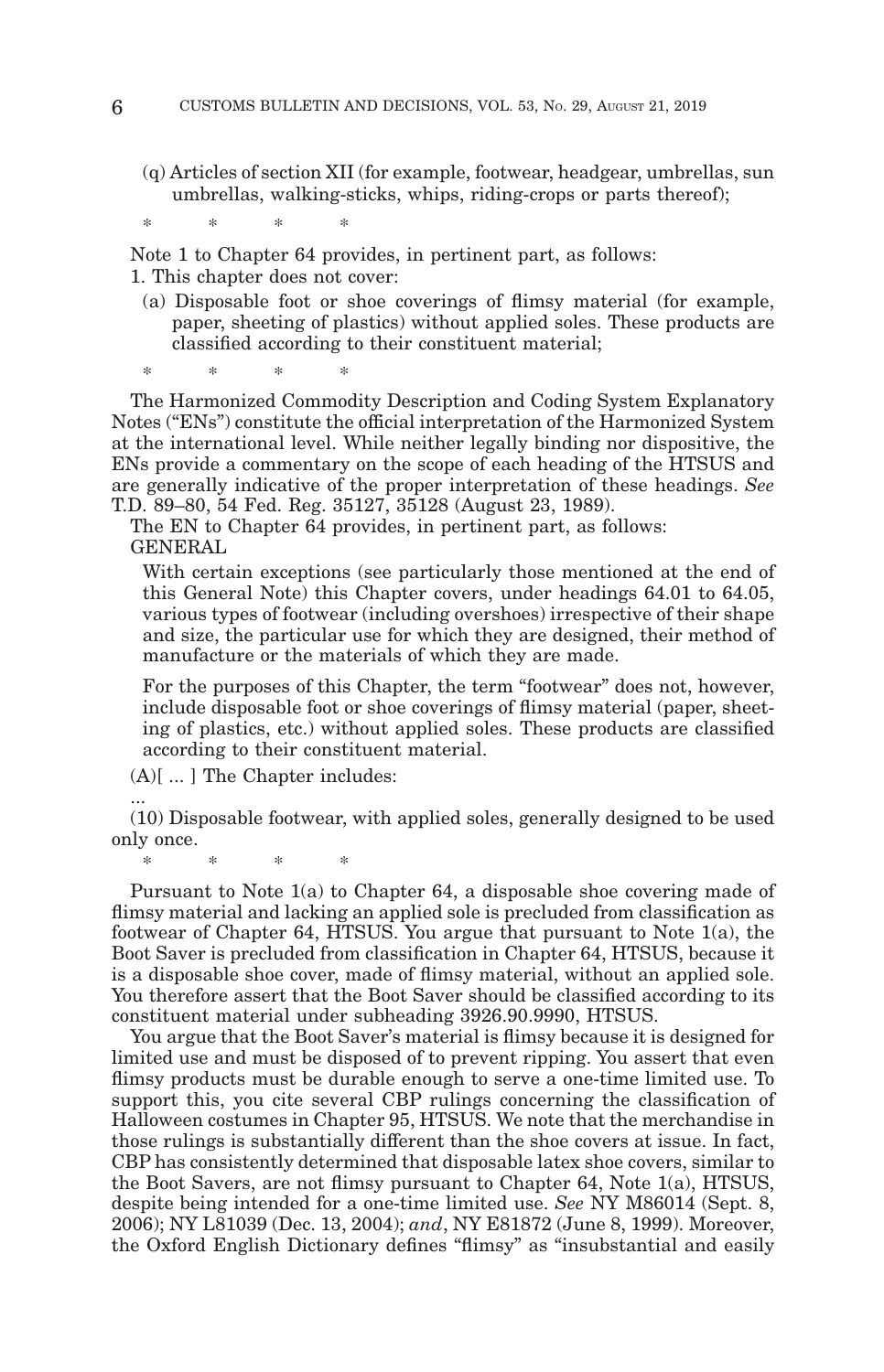damaged. "See https://en.oxforddictionaries.com/definition/flimsy (accessed May 15, 2019). The Boot Saver's latex rubber material is strong and stretchy, and does not tear or rip when pushing a finger through it with little effort. Accordingly, we find that the Boot Saver's latex rubber material is not flimsy.

As per the General Explanatory Note, Chapter 64 includes disposable footwear, generally designed to be used only once, if it has an applied sole. You argue that the Boot Savers do not have applied soles because they are made from a single component of latex rubber and there are no detachable parts. Whether footwear has an applied sole pursuant to Note 1(a) depends on whether a "line of demarcation" between the outer sole and the upper can be identified. *See* Headquarters Ruling Letter ("HQ") H246161 (Sept. 12, 2016); HQ H241512 (July 07, 2014); *and*, HQ 956921 (Nov. 22, 1994). The samples show a clear line of demarcation where the outer sole' s rough surface meets the upper's smooth surface. You cite HQ H241512, which indicated that footwear made of a single material, with no additional, applied layer or covering on the bottom, does not have a line of demarcation distinguishing the sole from the remainder of the item. The Boot Savers, while made from a single material, have two additional, distinguishable, applied layers on the bottoms: a second coating of latex and a texturized outer sole. Your product specification sheet even states that "[t]he gap between the 2nd layer of latex and the acid texturing should target 5 mm" and "[t]he lines of the second dip and acid etching should be visually parallel with the shoe bottom edge." These are clearly noticeable on the samples. Due to the distinguishable outer soles and line of demarcation, we find that the Boot Savers have applied soles.

CBP has consistently determined that one-piece latex shoe/boot covers with roughed up outer soles have applied soles pursuant to Note 1(a) to Chapter 64, HTSUS. See NY N171055 (July 12, 2011); NY E85883 (Sept. 13, 1999); and, NY E81872 (June 8, 1999). In your request, you cite several rulings including NY N266909, dated August 10, 2015, NY D86071, dated January 20, 1999, and NY N171076, dated June 21, 2011, all of which classify various disposable shoe coverings. In your discussion of NY N266909, you reference the styles KBSB "Super Nonskid, Waterproof Shoe Covers-Super Bootie" and the KBE " Economy Short Wear," neither of which CBP found classifiable in Chapter 64, HTSUS. However, in that ruling, CBP did classify style KBCP "Extra Durable" in Chapter 64, HTSUS, noting that blue-colored chlorinated polyethylene, which covered all but the top 2.5 inches of the white textile material, was a clearly defined outer sole. We find that the Boot Saver, having a distinct rough outer sole, is more analogous to the KBCP "Extra Durable" than the styles you refer to. Similarly, you cite NY D86071, asserting that the Boot Savers are analogous to latex booties stock #1525Y and #1525B, which were classified under subheading 4016.99.35, HTSUS. However, we note that the Boot Savers, having rough soles, are more akin to stock #LB 1250, a latex bootie with a ridged sole that CBP classified under subheading 6401.92.90, HTSUS. In reference to NY N171076, you include pictures of the subject shoe cover. The pictures show no clear line of demarcation, unlike the Boot Savers.

In accordance with the above, we find that Boot Savers are classifiable as footwear in Chapter 64, HTSUS, pursuant to Note 1(a), because they are not flimsy and have applied soles. You argue that the Boot Savers should be classified according to their constituent material under Chapter 39, HTSUS.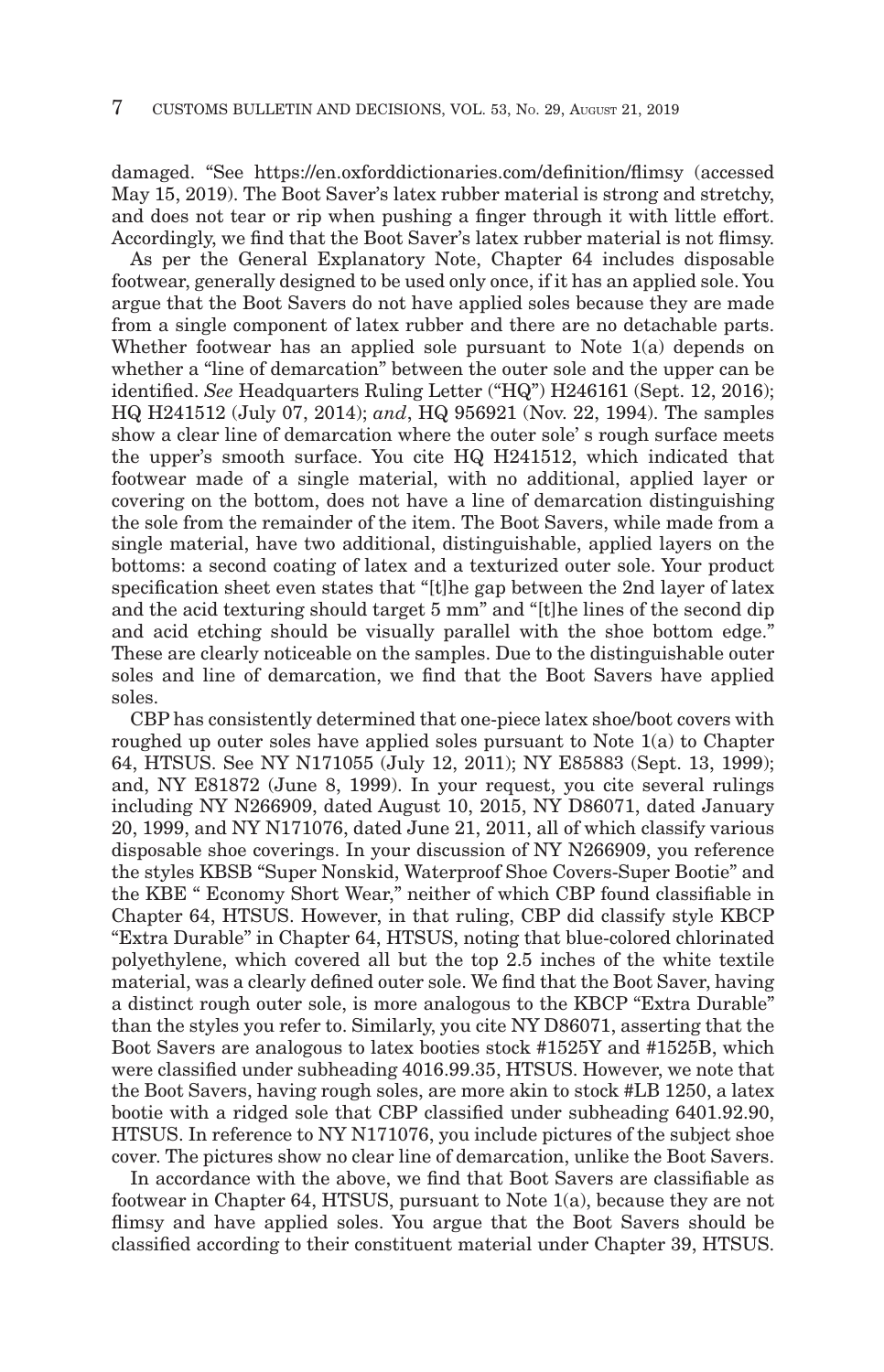However, we have determined that the Boot Savers are articles of Section XII as footwear, and are therefore precluded from classification in Chapter 39, HTSUS, by application of Note  $2(q)$ .

Because we find that the Boot Saver is classifiable in Chapter 64, HTSUS, we consider your alternative claim that the Boot Saver should be classified under subheading 6401.99.30, HTSUS, as waterproof footwear with uppers and soles of rubber/plastic which do not cover the ankle. Whether the Boot Saver is classified under subheading 6401.92.9060 or 6401.99.30 depends on whether it covers the ankle. A representative of your firm visited the National Commodity Specialist Division in New York to demonstrate that the Boot Saver did not cover his anklebone when worn over regular shoes. Based on the observation of the National Import Specialist and our own examination of the samples, we find that the Boot Savers do not cover the ankle. Therefore, the Latex Rubber Boot Saver is classified under subheading 6401.99.30, HTSUS.

In the comment we received, the commenter proposed that the Latex Rubber Boot Saver should be classified under subheading 6401.99.80, HTSUS, which provides for "waterproof footwear with outer soles and uppers of rubber or plastics, the uppers of which are neither fixed to the sole nor assembled by stitching, riveting, nailing, screwing, plugging or similar processes; other footwear: other: other: other: having upper's of which over 90 percent of the external surface area (including any accessories or reinforcements such as those mentioned in note  $4(a)$  to this chapter) is rubber or plastics (except footwear having foxing or a foxing-like band applied or molded at the sole and overlapping the upper). In particular, the commenter claimed that the Boot Saver should not be considered protective because they protect the work space from contamination rather than the wearer's footwear.

In support of its argument, the commenter relied on NY N304851, dated July 16, 2019, which classified a closed toe/closed heel, one piece molded, 100% rubber, slip-on overshoe, identified as the "Easy Max", in subheading 6401.99.80, HTSUS. Although the "Easy Max" was designed to prevent slipping on oil, wet, or greasy floors, it did not cover the top of the foot and was not considered protective. CBP does not consider footwear that leaves the top of the foot exposed to be protective. *See* NY N281317 (Dec. 21, 2016); *and* NY N271998 (Feb. 11, 2016). Unlike the "Easy Max", the Boot Saver covers the top of the foot. The fact that the Boot Saver is used to prevent crosscontamination in the workplace does not preclude it from protecting the wearer's footwear as well. Furthermore, the amended request states, "[t]he Boot Saver's latex material allows the shoe cover to adequately protect the wearer's shoe for a limited time." Therefore, we are not persuaded by the commenter's assertion that the Boot Savers are not protective. Having considered the submitted comment, CBP finds that the Latex Rubber Boot Saver remains classified under subheading 6401.99.30, HTSUS.

#### **HOLDING:**

By application of GRI 1, we find that the Latex Rubber Boot Saver in NY N295514 is classified under subheading 6401.99.30, HTSUS, which provides for "Waterproof footwear with outer soles and uppers of rubber or plastics, the uppers of which are neither fixed to the sole nor assembled by stitching, riveting, nailing, screwing, plugging or similar processes: Other footwear: Other: Other: Designed to be worn over, or in lieu of, other footwear as a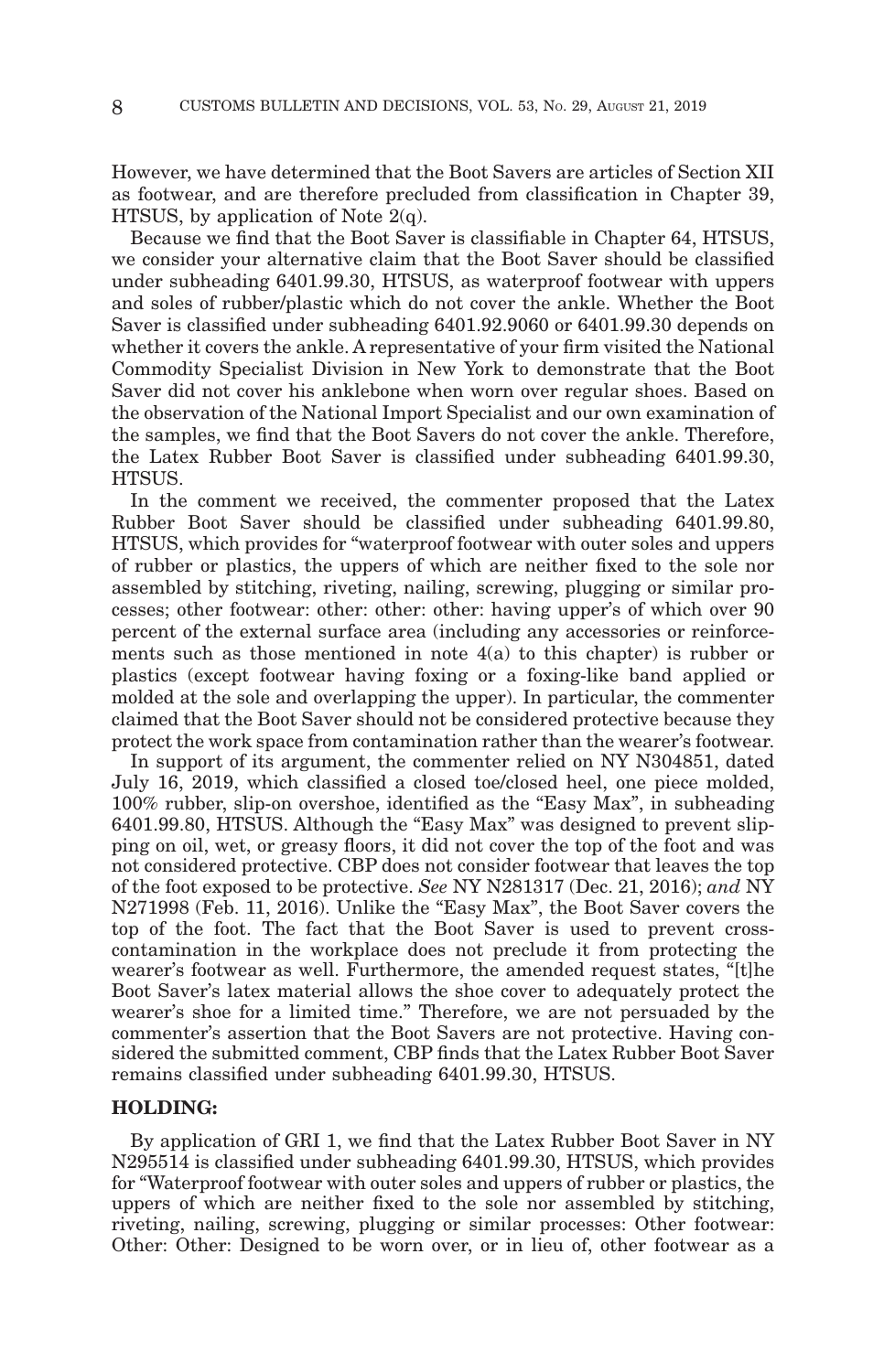protection against water, oil, grease or chemicals or cold or inclement weather: Designed for use without closures." The 2019 column one duty rate is 25% *ad valorum*.

Duty rates are provided for your convenience and subject to change. The text of the most recent HTSUS and the accompanying duty rates are provided for at www.usitc.gov.

#### **EFFECT ON OTHER RULINGS:**

NYN295514, dated April 25, 2018 is hereby REVOKED. In accordance with 19 U.S.C. § 1625(c), this ruling will become effective 60 days after its publication in the *Customs Bulletin*.

> *Sincerely,* YULIYA GULIS *for* MYLES B. HARMON, *Director Commercial and Trade Facilitation Division*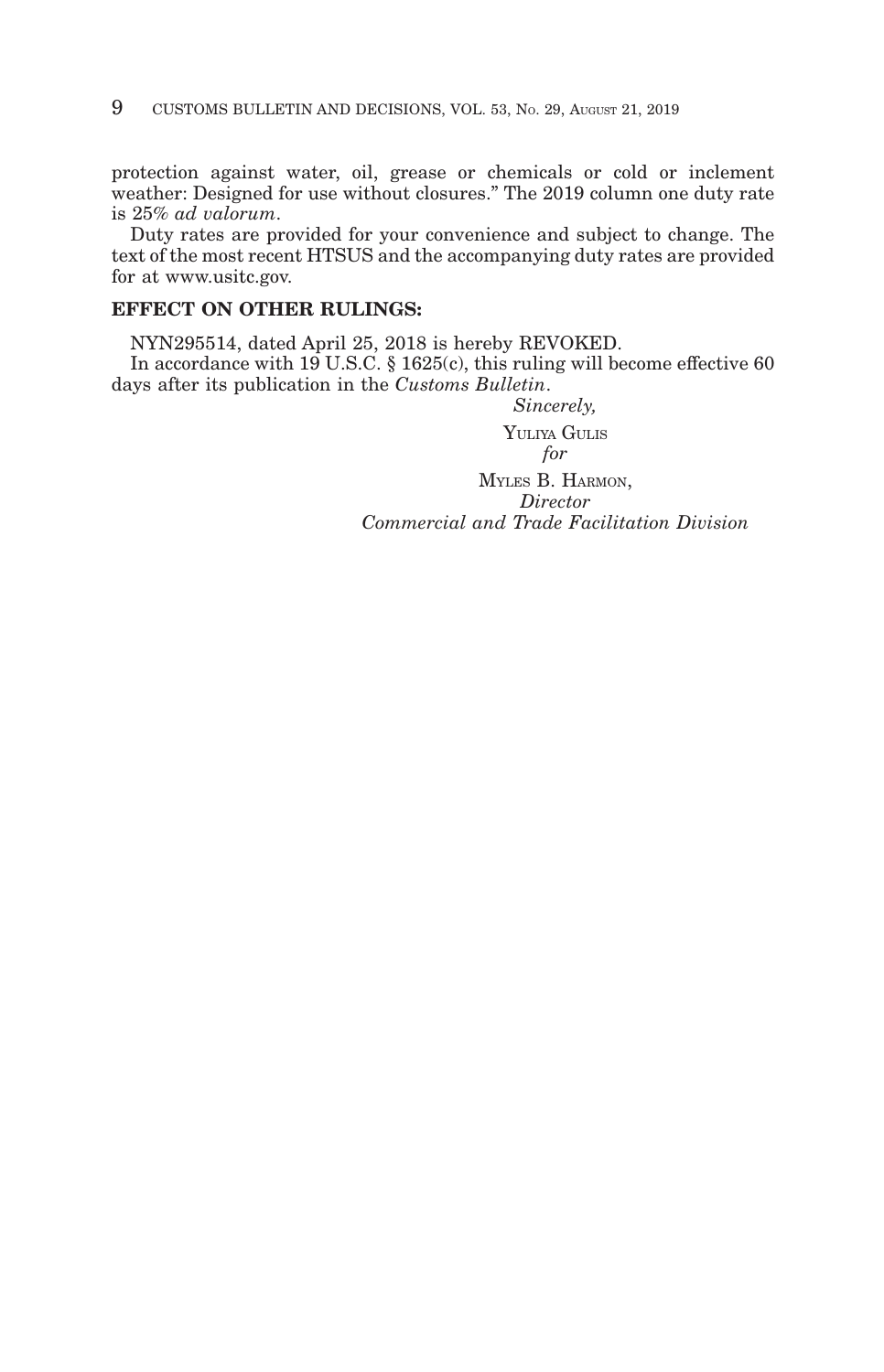# **PROPOSED REVOCATION OF ONE RULING LETTER AND REVOCATION OF TREATMENT RELATING TO THE TARIFF CLASSIFICATION OF ARM SLEEVES**

**AGENCY:** U.S. Customs and Border Protection, Department of Homeland Security.

**ACTION:** Notice of proposed revocation of one ruling letter and revocation of treatment relating to the tariff classification of arm sleeves.

**SUMMARY:** Pursuant to section 625(c), Tariff Act of 1930 (19 U.S.C. § 1625(c)), as amended by section 623 of title VI (Customs Modernization) of the North American Free Trade Agreement Implementation Act (Pub. L. 103–182, 107 Stat. 2057), this notice advises interested parties that U.S. Customs and Border Protection (CBP) intends to revoke one ruling letter concerning tariff classification of arm sleeves under the Harmonized Tariff Schedule of the United States (HTSUS). Similarly, CBP intends to revoke any treatment previously accorded by CBP to substantially identical transactions. Comments on the correctness of the proposed actions are invited.

**DATE:** Comments must be received on or before September 20, 2019.

**ADDRESS:** Written comments are to be addressed to U.S. Customs and Border Protection, Office of Trade, Regulations and Rulings, Attention: Trade and Commercial Regulations Branch, 90 K St., NE,  $10^{th}$  Floor, Washington, DC 20229-1177. Submitted comments may be inspected at the address stated above during regular business hours. Arrangements to inspect submitted comments should be made in advance by calling Mr. Joseph Clark at (202) 325–0118.

**FOR FURTHER INFORMATION CONTACT:** John Rhea, Food, Textiles & Marking Branch, Regulations and Rulings, Office of Trade, at (202) 325–0035.

# **SUPPLEMENTARY INFORMATION:**

## **BACKGROUND**

Current customs law includes two key concepts: informed compliance and shared responsibility. Accordingly, the law imposes an obligation on CBP to provide the public with information concerning the trade community's responsibilities and rights under the customs and related laws. In addition, both the public and CBP share responsibility in carrying out import requirements. For example, under section 484 of the Tariff Act of 1930, as amended (19 U.S.C. § 1484), the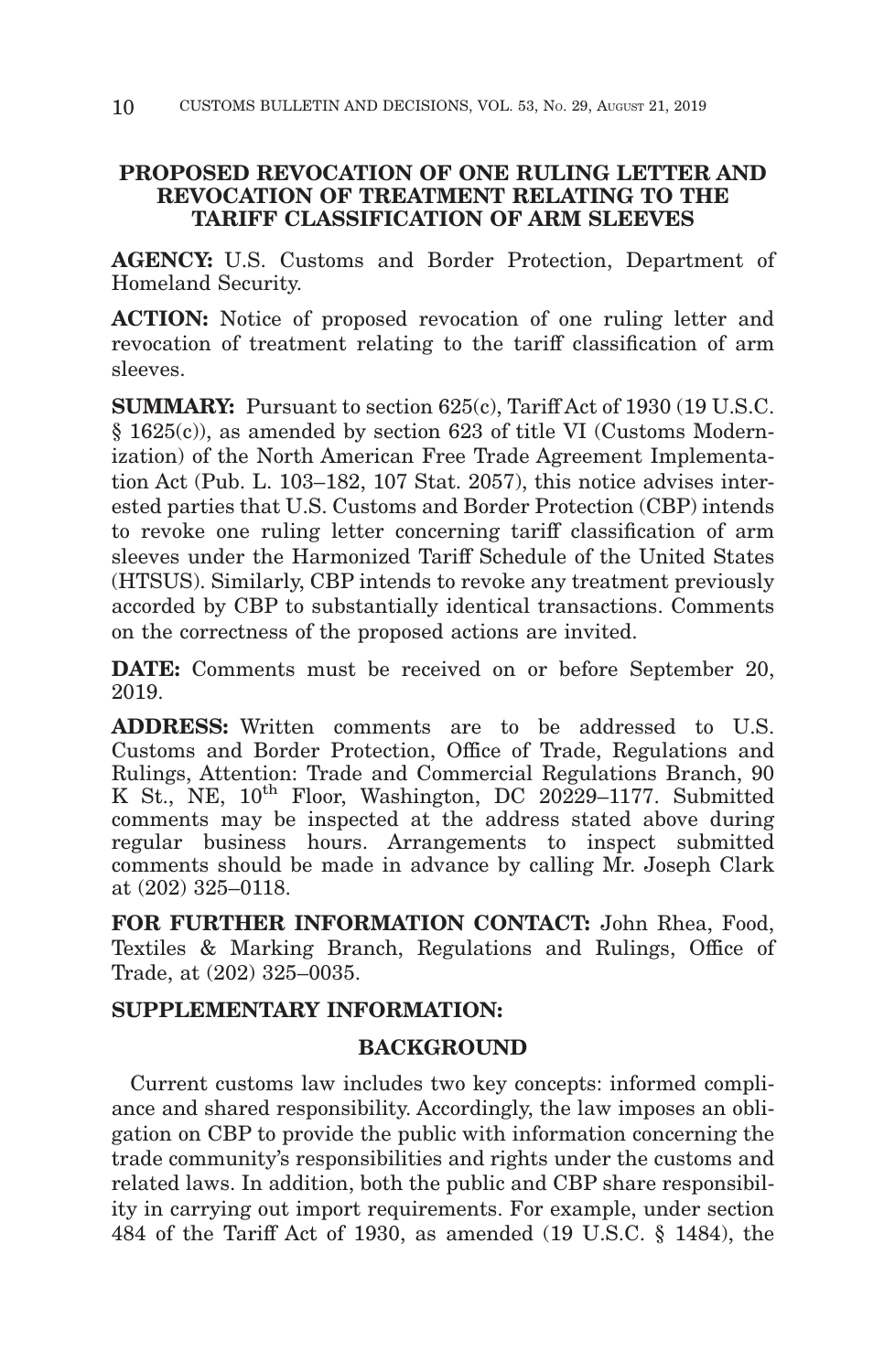importer of record is responsible for using reasonable care to enter, classify and value imported merchandise, and to provide any other information necessary to enable CBP to properly assess duties, collect accurate statistics, and determine whether any other applicable legal requirement is met.

Pursuant to 19 U.S.C. §1625(c)(1), this notice advises interested parties that CBP is proposing to revoke one ruling letter pertaining to the tariff classification of arm sleeves. Although in this notice, CBP is specifically referring to revoking New York Ruling Letter ("NY") N258826, dated November 24, 2014 (Attachment A), this notice also covers any rulings on this merchandise which may exist, but have not been specifically identified. CBP has undertaken reasonable efforts to search existing databases for rulings in addition to the one identified. No further rulings have been found. Any party who has received an interpretive ruling or decision (i.e., a ruling letter, internal advice memorandum or decision, or protest review decision) on the merchandise subject to this notice should advise CBP during the comment period.

Similarly, pursuant to 19 U.S.C.  $$1625(c)(2)$ , CBP is proposing to revoke any treatment previously accorded by CBP to substantially identical transactions. Any person involved in substantially identical transactions should advise CBP during this comment period. An importer's failure to advise CBP of substantially identical transactions or of a specific ruling not identified in this notice may raise issues of reasonable care on the part of the importer or its agents for importations of merchandise subsequent to the effective date of the final decision on this notice.

In NY N258826, CBP classified an arm sleeve in heading 6117, HTSUS, specifically in subheading 6117.80.9540, HTSUSA (Annotated), which provides for "Other made up clothing accessories: Other accessories: Other: Other, of man-made fibers: Other." CBP has reviewed NY N258826 and has determined the ruling letter to be in error. It is now CBP's position that the arm sleeves are properly classified in heading 6307, HTSUS, specifically in subheading 6307.90.9889, HTSUS (Annotated), which provides for "Other made up articles, including dress patterns: Other: Other: Other: Other."

Pursuant to 19 U.S.C.  $$1625(c)(1)$ , CBP is proposing to revoke NY N258826 and to revoke or modify any other ruling not specifically identified to reflect the analysis contained in the proposed HQ H262218, set forth as Attachment B to this notice. Additionally, pursuant to 19 U.S.C.  $$1625(c)(2)$ , CBP is proposing to revoke any treatment previously accorded by CBP to substantially identical transactions.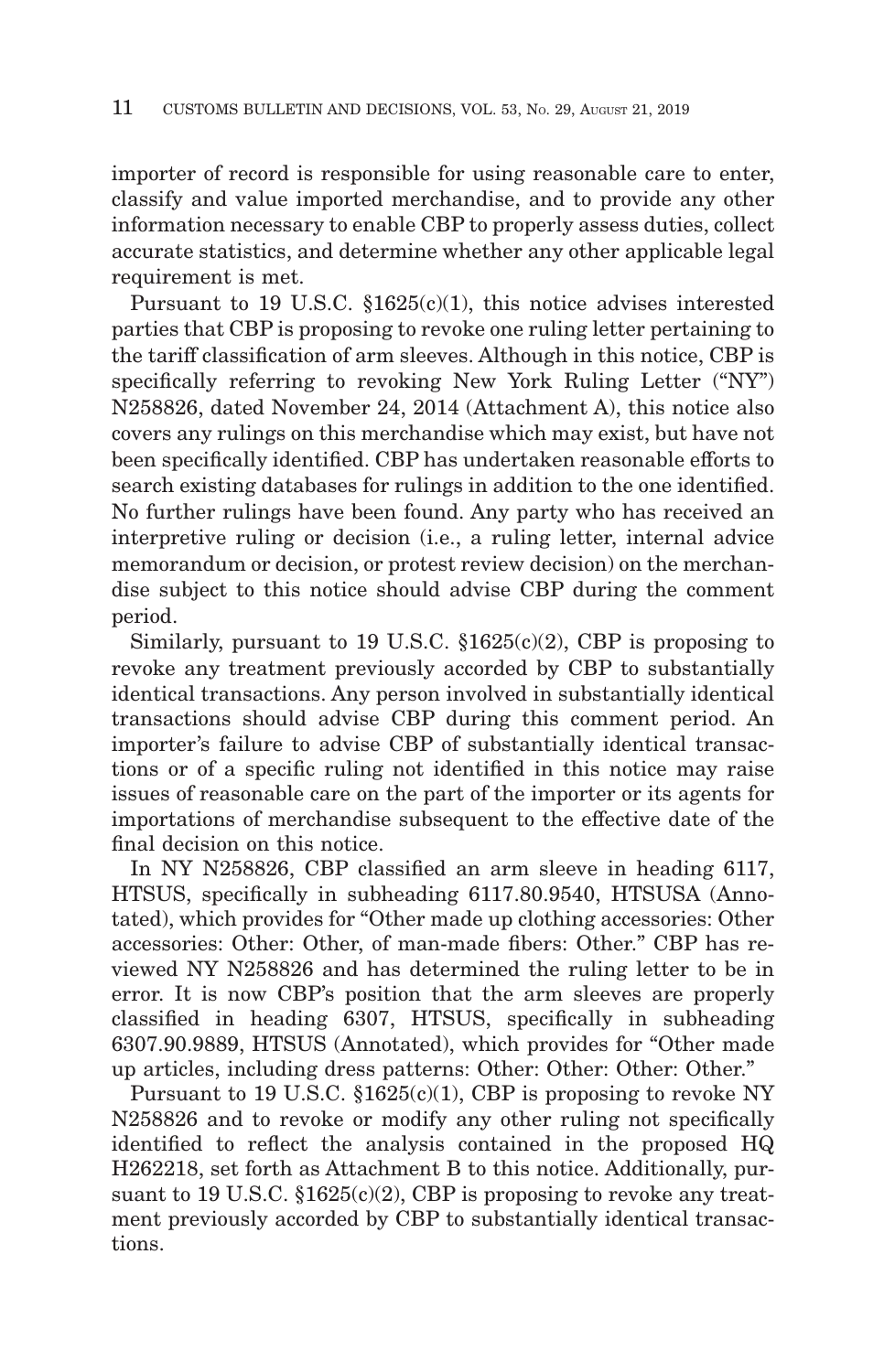Before taking this action, consideration will be given to any written comments timely received.

Dated: August 2, 2019

MYLES B. HARMON, *Director Commercial and Trade Facilitation Division*

Attachments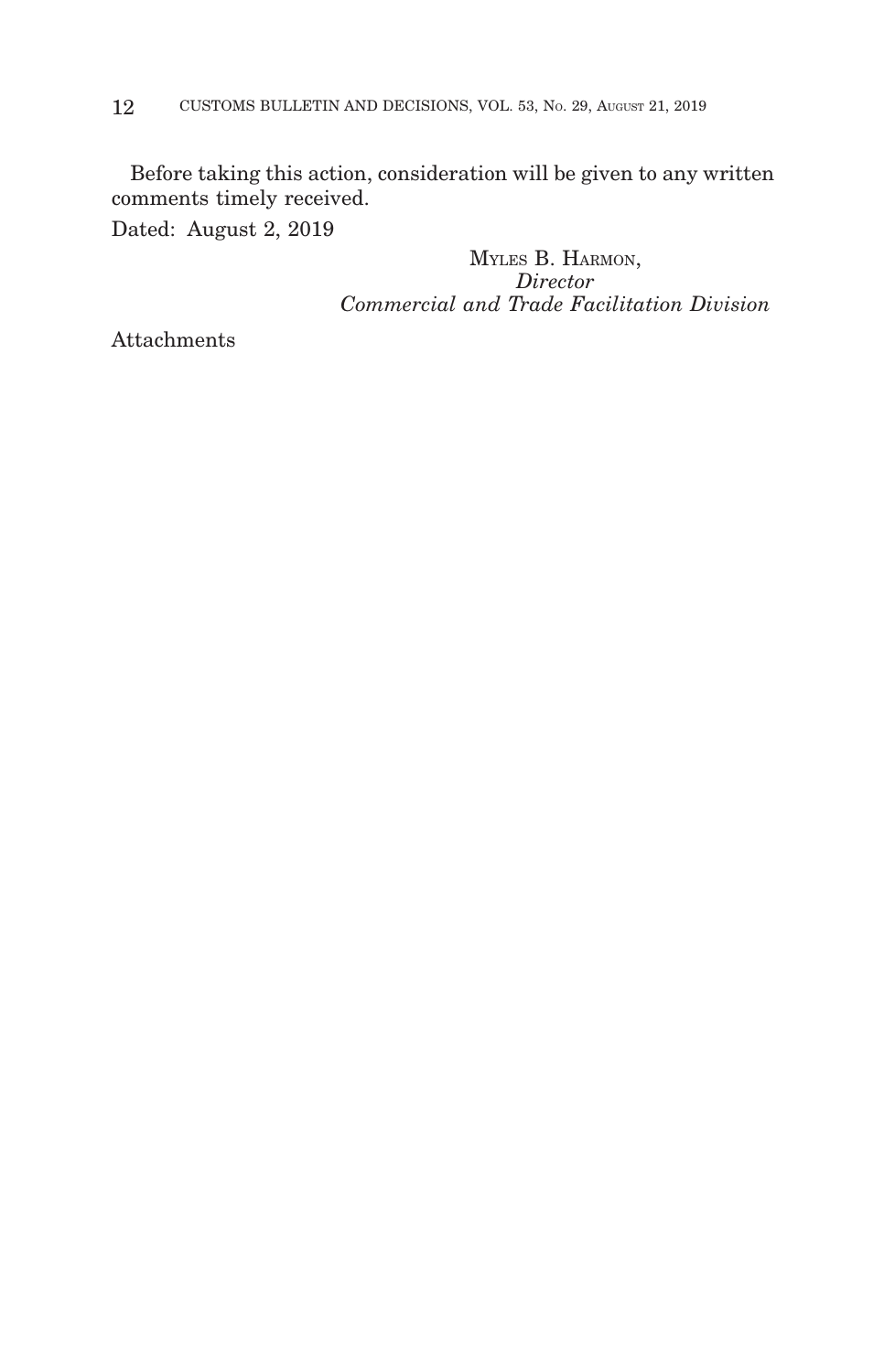#### ATTACHMENT A

N258826

November 24, 2014 CLA-2–61:OT:RR:NC:N3:348 CATEGORY: Classification TARIFF NO.: 6117.80.9540

MS. MONA ASBERRY FRACHT USA *150 BOUSH STREET SUITE 203 NORFOLK, VA 23510*

RE: The tariff classification of arm sleeves from Pakistan.

#### DEAR MS. ASBERRY:

In your letter dated October 30, 2014, you requested a tariff classification ruling. The sample will be returned to you, as requested.

The submitted sample, identified as FANSLEEVES, is a pair of arm sleeves. The sleeves are composed of 85% polyester, 15% spandex knit fabric. The tapered sleeves measure 15" in length and are designed to be worn on the arms of sports fans during sporting events.

In your letter, you suggested classification of the FANSLEEVES under 6307.90.9889, Harmonized Tariff Schedule of the United States (HTSUS), which provides for other made up textile articles, other. We disagree with your proposed classification. GRI 1 provides that classification is determined according to the terms of the headings and any relevant section or chapter notes. Explanatory Notes (EN) to the HTSUS provides guidance in the interpretation of the Harmonized Commodity Description and Coding System at the international level. The EN for heading 6117 provides for made up knitted or crocheted clothing accessories and state that the heading includes sleeves protectors.

The applicable subheading for the FANSLEEVES will be 6117.80.9540, HTSUS, which provides for Other made up clothing accessories, knitted or crocheted; knitted or crocheted parts of garments or of clothing accessories: Other accessories: Other: Other, Of man-made fibers: Other. The duty rate will be 14.6% ad valorem.

Duty rates are provided for your convenience and are subject to change. The text of the most recent HTSUS and the accompanying duty rates are provided on World Wide Web at http://www.usitc.gov/tata/hts/.

In response to your request on whether the proposed marking of the container with the country of origin in lieu of marking the article itself is acceptable. You state the fan sleeves will enter the U.S. packaged for sale in a hard plastic case. Each case will contain a thin piece of cardboard that will wrap around the sleeve, clearly marked with the country of origin, "Made in Pakistan" to be easily seen by the consumer. A marked sample of the plastic case was with your letter for review.

The marking statute, section 304, Tariff Act of 1930, as amended (19 U.S.C. 1304), provides that, unless excepted, every article of foreign origin (or its container) imported into the U.S. shall be marked in a conspicuous place as legibly, indelibly and permanently as the nature of the article (or its container) will permit, in such a manner as to indicate to the ultimate purchaser in the U.S. the English name of the country of origin of the article.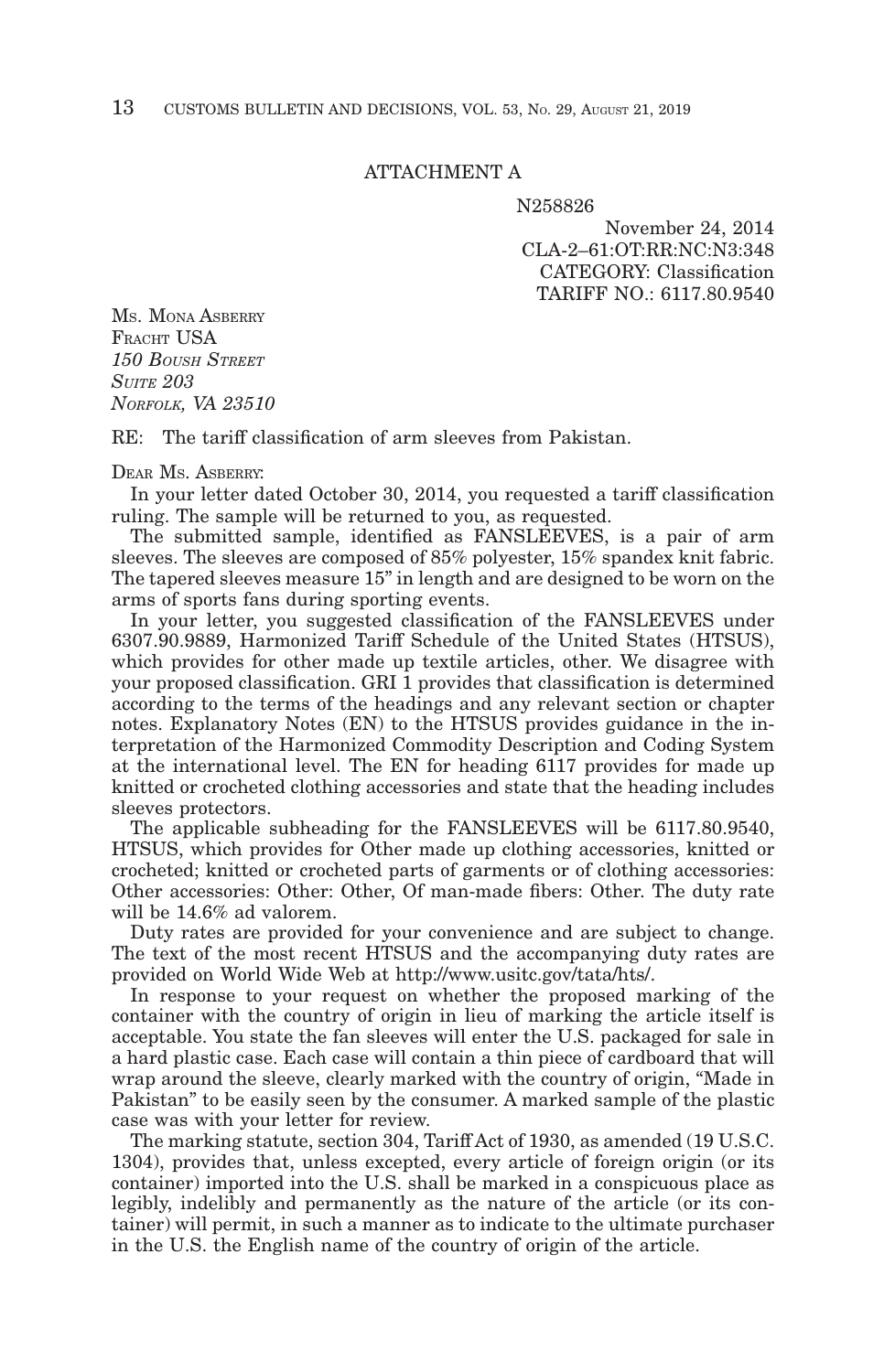Part 134, Customs Regulations (19 CFR Part 134), implements the country of origin marking requirements and exceptions of 19 U.S.C. 1304. Section 134.41(b), Customs Regulations (19 CFR 134.41(b)), mandates that the ultimate purchaser in the U.S. must be able to find the marking easily and read it without strain. Section 134.1(d), defines the ultimate purchaser as generally the last person in the U.S. who will receive the article in the form in which it was imported. If an imported article is to be sold at retail in its imported form, the purchaser at retail is the ultimate purchaser. In this case, the ultimate purchaser of the fan sleeves is the consumer who purchases the product at retail.

An article is excepted from marking under 19 U.S.C. 1304 (a)(3)(D) and section 134.32(d), Customs Regulations (19 CFR 134.32(d)), if the marking of a container of such article will reasonably indicate the origin of such article. Accordingly, if Customs is satisfied that the article will remain in its container until it reaches the ultimate purchaser and if the ultimate purchaser can tell the country of origin of the fan sleeves by viewing the container in which it is packaged, the individual fan sleeve would be excepted from marking under 19 U.S.C. 1304 (a)(3)(D) and 19 CFR 134.32(d). Accordingly, marking the container in which the fan sleeves are imported and sold to the ultimate purchaser in lieu of marking the article itself is an acceptable country of origin marking for the imported fan sleeves provided the port director is satisfied that the article will remain in the marked container until it reaches the ultimate purchaser.

In reference to the fiber content, information on these labeling requirements may be obtained at the Federal Trade Commission website at www.ftc.gov. For information on the acceptability of the marking on this product, you should contact the Federal Trade Commission, Division of Enforcement, 6th and Pennsylvania Ave, N.W., Washington, D.C. 20508 to ascertain whether the proposed marking satisfies their requirements.

This ruling is being issued under the provisions of Part 177 of the Customs Regulations (19 C.F.R. 177).

A copy of the ruling or the control number indicated above should be provided with the entry documents filed at the time this merchandise is imported. If you have any questions regarding the ruling, contact National Import Specialist Rosemarie Hayward via email at rosemariecasey.hayward@cbp.dhs.gov.

> *Sincerely,* GWENN KLEIN KIRSCHNER *Director National Commodity Specialist Division*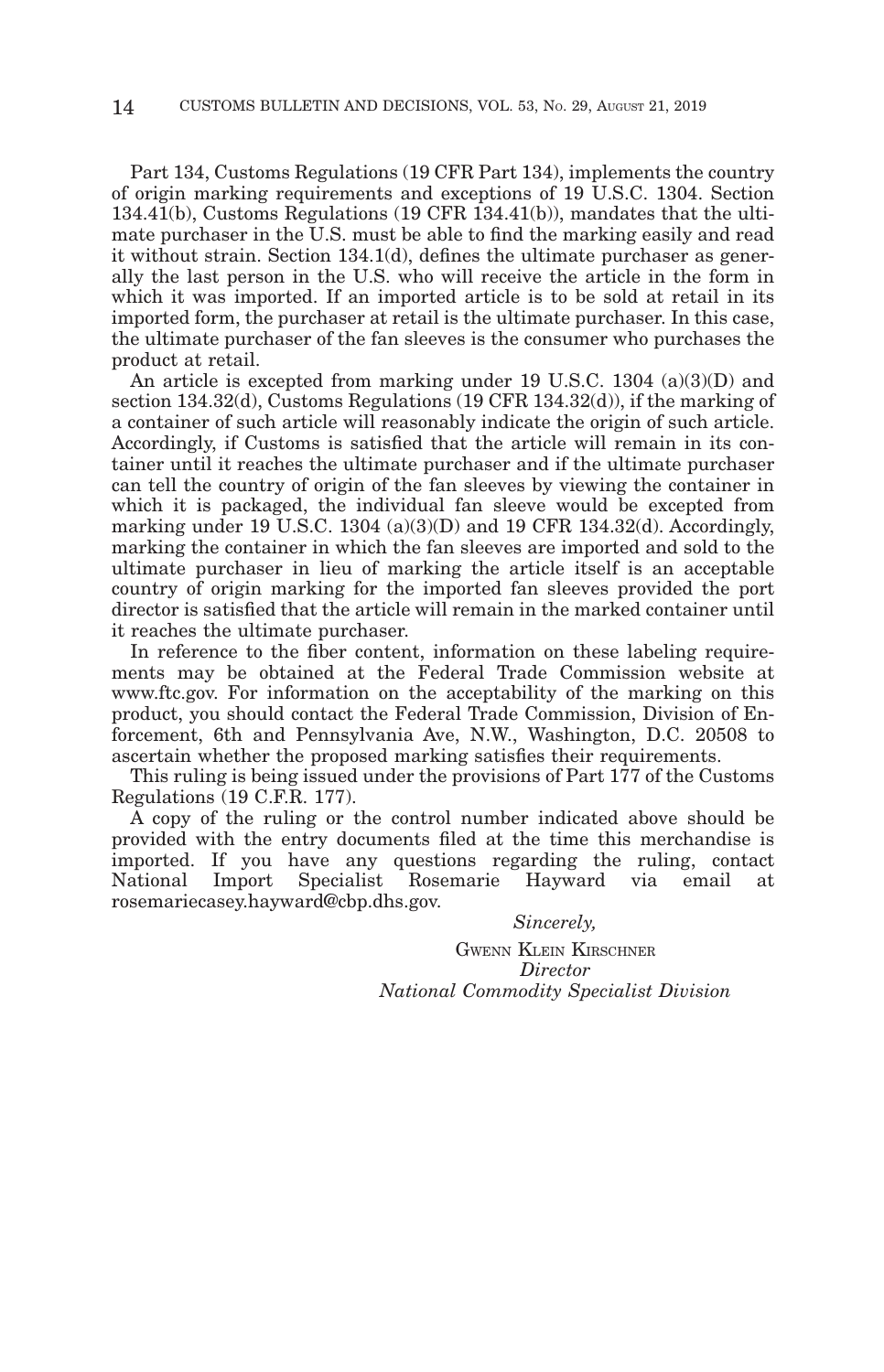#### ATTACHMENT B

HQ H262218 OT:RR:CTF:FTM H262218 JER CATEGORY: Classification TARIFF NO · 6307 90 98

MS. LISA HAMPTON FTZ COMPLIANCE & DEVELOPMENT FRACHT FORWARDING, INC. *150 BOUSH ST. NORFOLK, VA 23510*

RE: Revocation of NY N258826; classification of arm sleeves

DEAR Ms HAMPTON'

This is in response to your request of January 5, 2015, for reconsideration of New York Ruling Letter ("NY") N258826, issued on November 24, 2014, to your client, T-Shirts International, concerning the classification of certain merchandise under the Harmonized Tariff Schedule of the United States ("HTSUS"). In NY N258826, U.S. Customs and Border Protection ("CBP") classified the imported arm sleeves under heading 6117, HTSUS, in particular, under subheading 6117.80.9540, HTSUS, as, "Other made up clothing accessories: Other accessories: Other: Other, of man-made fibers: Other." It is your contention that heading 6117, HTSUS, is not the proper heading and that it does not describe the merchandise at issue. You contend that the merchandise is properly classified under heading 9505, HTSUS, as a festive article. In reaching our decision, we considered the information presented in your January 5, 2015 submission as well additional information obtained during our research. For the reasons set forth below, we hereby revoke NY N258826.

#### **FACTS:**

The merchandise at issue is a pair of arm sleeves marketed as the FANSLEEVE (hereinafter, "Fan-Sleeve"). The arm sleeves are composed of 85% polyester and 15% spandex knit fabric. The tapered sleeves measure 15 inches in length and are designed to be worn on each arm covering the top of the bicep, elbow, forearm and wrist area. The website of the producer of the subject arm sleeves, Pro-Sleeves, the parent company of FANSLEEVE, indicates that the fundamental use of the Fan-Sleeve is to provide compression support during training, fitness, exercise and other sports related activities. The sample submitted, along with images available on both Pro-Sleeves.com and Fansleeves.net, indicate that each of the varying arm sleeves bear a logo and/or mascot of one of the many National Collegiate Athletic Association ("NCAA") sports teams (e.g., the University of Florida Gators, the Texas A&M Aggies, etc.). The retail labeling on the sample provided states: "Premium Fan Apparel for Game Day or Any Day." In your January 5, 2015 submission, the Fan-Sleeve is described as being intended for use to celebrate or acknowledge [fan's] enthusiasm and support for a particular team, sport or affiliation during various types of festivities as a novelty item.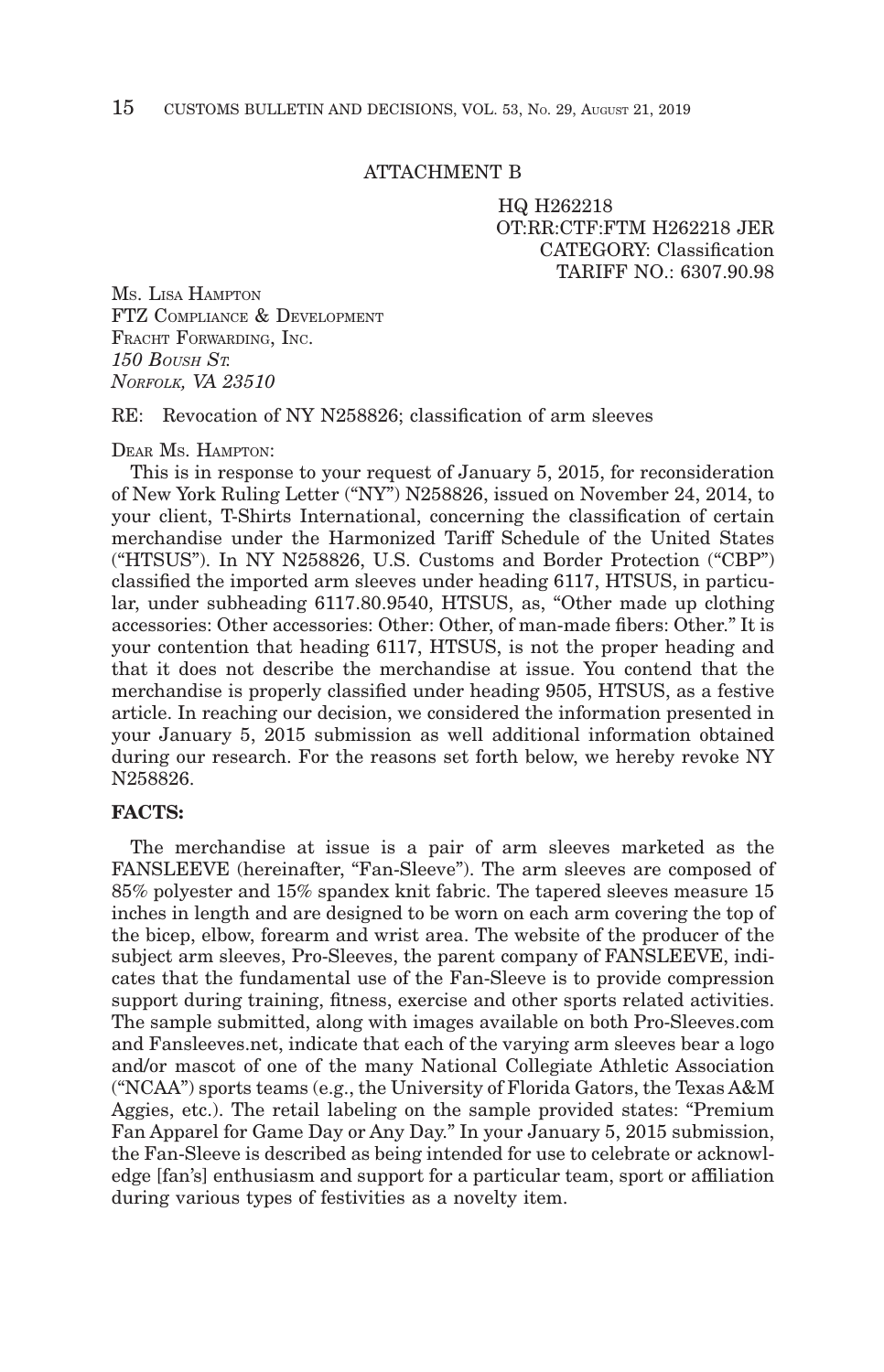#### **ISSUE:**

Whether the subject merchandise is classifiable under heading 6117, HTSUS, as a clothing accessory, or under heading 6307, HTSUS, as other made-up articles or under 9505, HTSUS, as a festive article.

### **LAW AND ANALYSIS:**

Classification under the HTSUS is made in accordance with the General Rules of Interpretation ("GRIs"). GRI 1 provides that the classification of goods shall be determined according to the terms of the headings of the tariff schedule and any relative section or chapter notes. In the event that the goods cannot be classified solely on the basis of GRI 1, and if the headings and legal notes do not otherwise require, the remaining GRIs 2 through 6 may then be applied in order.

The 2019 HTSUS provisions under consideration are as follows:

| 6117          | Other made up clothing accessories, knitted or crocheted; knit-<br>ted or crocheted or parts of garments or of clothing accessories: |
|---------------|--------------------------------------------------------------------------------------------------------------------------------------|
| 6117.80       | Other accessories:                                                                                                                   |
|               | *<br>×.<br>×.                                                                                                                        |
|               | Other                                                                                                                                |
| 6117.80.95    | Other                                                                                                                                |
|               | Of man-made fibers:                                                                                                                  |
| 6117.80.95.40 | Other                                                                                                                                |
| 6307          | Other made up articles, including dress patterns:                                                                                    |
| 6307.90       | Other:                                                                                                                               |
|               | Other                                                                                                                                |
| 6307.90.98    | Other                                                                                                                                |
|               | Other:                                                                                                                               |
| 6307.90.98.89 | Other                                                                                                                                |
| 9505          | Festive, carnival or other entertainment articles, including<br>magic tricks and practical jokes; parts and accessories thereof:     |
| 9505.90       | Other:                                                                                                                               |
| 9505.90.60.00 | Other.                                                                                                                               |
| 1.            | Chapter 95, Note 1 provides, in pertinent part, as follows:<br>This chapter does not cover:                                          |
| $\ast$<br>*   | *<br>(e) Sports clothing or fancy dress, of textiles, of chapter 61 or 62;                                                           |
| *<br>$\ast$   | $\ast$                                                                                                                               |
| <b>Notes</b>  | Chapter 90, Note 1 provides, in pertinent part, as follows:                                                                          |
| 1.<br>*<br>×  | This chapter does not cover:<br>$\ast$                                                                                               |
|               | (b) Supporting bolta or other support extigles of textile meters                                                                     |

(b) Supporting belts or other support articles of textile material, whose intended effect on the organ to be supported or held derives solely from their elasticity (for example, maternity belts, thoracic support bandages, abdominal support bandages, support for joints or muscles (section XI);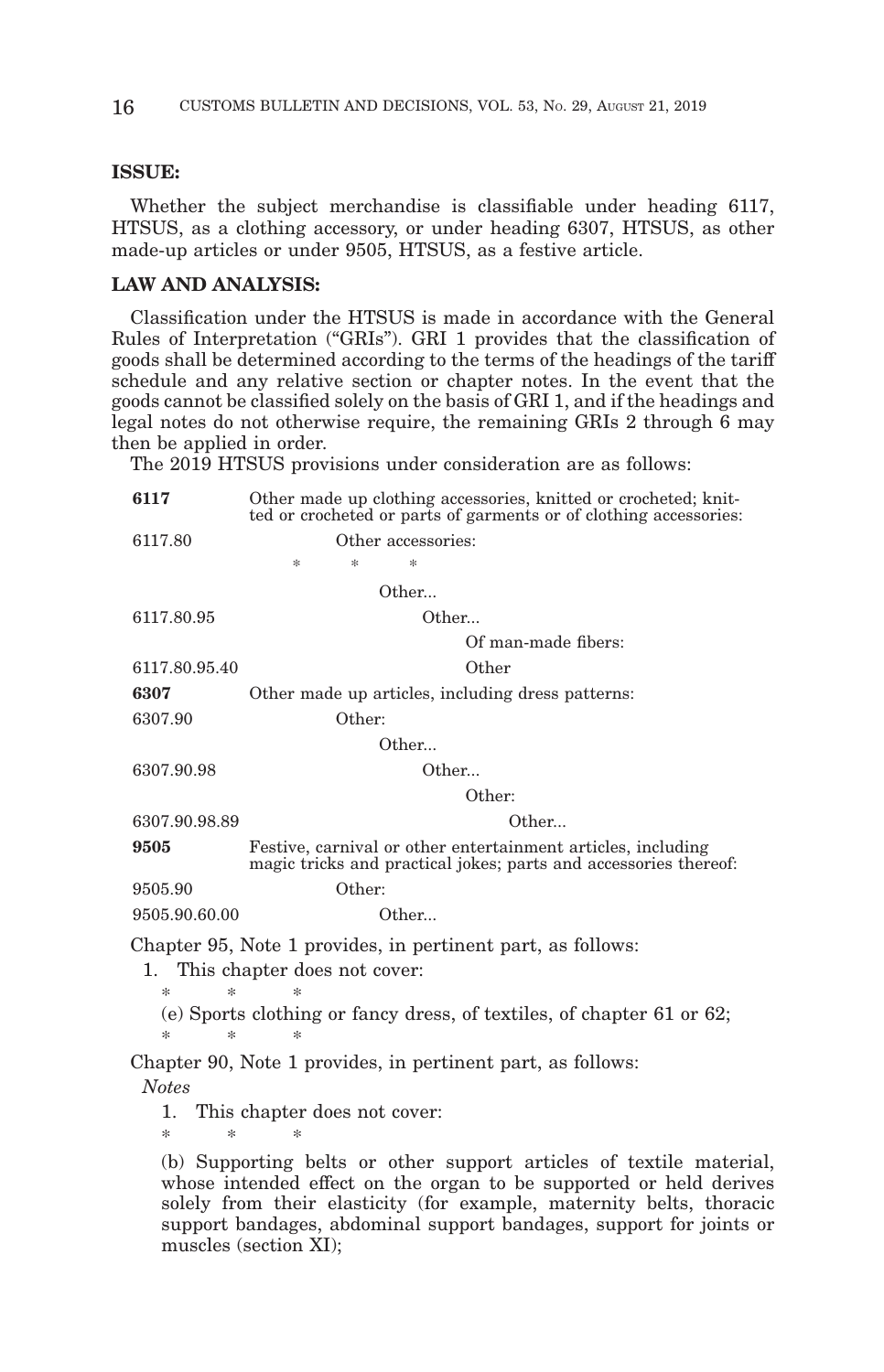\*\* \*

The Harmonized Commodity Description and Coding System Explanatory Notes (ENs) constitute the official interpretation of the Harmonized System at the international level. While neither legally binding or dispositive, the ENs provide a commentary on the scope of each heading of the HTSUS and are generally indicative of the proper interpretation of these headings. *See* T.D. 89–80, 54 Fed. Reg. 35127 (August 23, 1989).

The EN to 63.07 states, in relevant part, that:

This heading covers made up articles of any textile material which are **not included** more specifically in other headings of Section XI or elsewhere in the Nomenclature.

It includes, in particular:

- \*\* \*
- (26) Support articles of the kind referred to in Note 1(b) to Chapter 90 for joints (e.g., knees, ankles, elbows or wrist) or muscles (e.g., thigh muscles), other than those falling in other headings of Section XI. \*\* \*

The EN to 95.05 states, in relevant part, that:

This heading covers:

\*\* \*

- (A) **Festive, carnival or other entertainment articles**, which in view of their intended use are generally made of non-durable material. They include:
	- (1) Festive decorations used to decorate rooms, tables, etc. (such as garlands, lanterns, etc.); decorative articles for Christmas trees (tinsel, coloured balls, animals and other figures, etc); cake decorations which are traditionally associated with a particular festival (e.g., animals, flags).
	- (2) Articles traditionally used at Christmas festivities, e.g., artificial Christmas trees, nativity scenes, nativity figures and animals, angels, Christmas crackers, Christmas stockings, imitation yule logs, Father Christmases.
	- (3) Articles of fancy dress, e.g., masks, false ears and noses, wigs, false beards and moustaches (**not being** articles of postiche – **heading 67.04**), and paper hats. However, the heading **excludes** fancy dress of textile materials, of **Chapter 61** or **62**.

In your request for reconsideration of NY N258826, you contend that the subject Fan-Sleeve "closely resembles" the tattoo sleeves of NY N012644, dated June 19, 2007 and NY L88410 dated, October 27, 2005, in which CBP classified tattoo sleeves under heading 9505, HTSUS, which provides for: "Festive, carnival or other entertainment articles, including magic tricks and practical jokes; parts and accessories thereof." As such, you assert that NY N258826 incorrectly classified the subject Fan-Sleeves as clothing accessories under heading 6117, HTSUS, and that the subject Fan-Sleeves should be classified under heading 9505, HTSUS, as a festive article.

Initially we note that not all costume articles associated with entertainment or celebratory occasions are classifiable as "festive articles" under heading 9505, HTSUS. However, when addressing the classification of arm sleeves generally, CBP has previously determined that headings 6117, 6307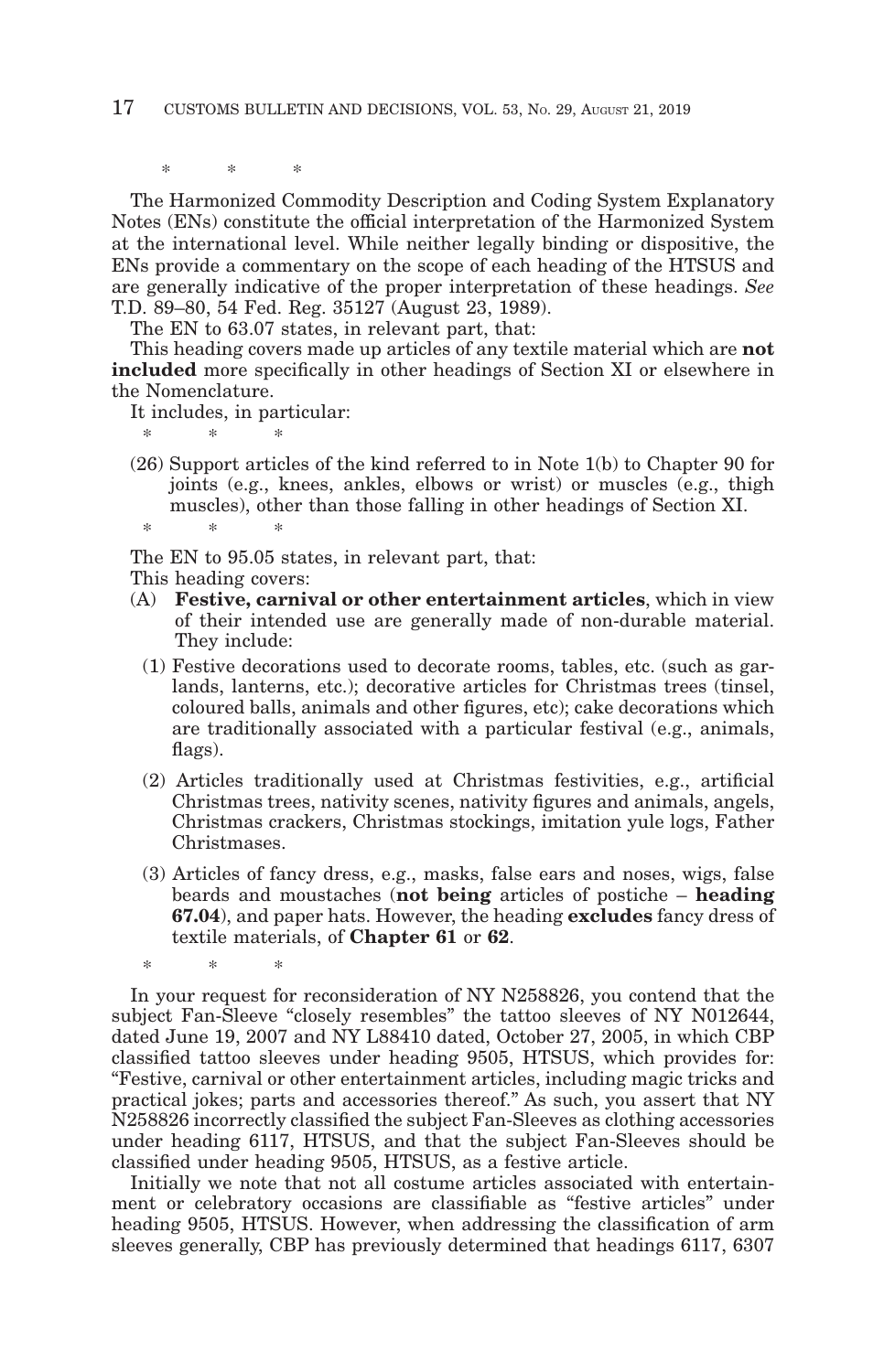and 9505, HTSUS are implicated. *See e.g.*, Headquarters Ruling Letter ("HQ") 963734, dated March 28, 2003 and NY N276138, June 10, 2016 (wherein CBP determined that certain arm sleeves were classified under heading 6117, HTSUS). In determining the proper classification of arm sleeves, CBP has examined the design, use, and primary purpose of the arm sleeve.

As concerns "festive articles" of heading 9505, HTSUS, the United States Court of Appeals for the Federal Circuit ("CAFC") noted that the lower court "correctly ruled that articles with symbolic content associated with a particular recognized holiday, such as Christmas trees, Halloween jack-o-lanterns, or bunnies for Easter, were festive articles." *Park B. Smith, Ltd. v. United States*, 347 F.3d 922, 929 (2003); *citing, Park B. Smith v. United States*, 25 C.I.T. 506 (2001). Similarly, in *Midwest of Cannon Falls v. United States*, 122 F.3d, 1423 (Fed. Cir. 1997), the court held that classification as a "festive article" under Chapter 95 requires that the article satisfy two criteria: (1) it must be closely associated with a festive occasion and (2) the article is used or displayed principally during that festive occasion. *Id, at 1429*. The U.S. Court of International Trade further explained that the phrase "closely associated with a festive occasion" requires that "the physical appearance of an article is so intrinsically linked to a festive occasion that its use during other time periods would be aberrant." *Park B. Smith v. United States*, 25 C.I.T. 506, 2001 Ct. Intl. Trade LEXIS 71, 23 Int'l Trade Rep. (BNA) 1545, SLIP OP. 2001–63 *Park B. Smith*, 25 C.I.T. 506 (*citing, Brookside Veneers, Ltd. v. United States, 847 F.2d 786 (Fed. Cir. 1988))*.

Under our facts, the subject Fan-Sleeve is not associated with any particular holiday. It is neither symbolic of any annually celebrated occasion, nor is it associated with any particular festive event. Instead, the subject Fan-Sleeve can be worn daily and is closely associated with sports teams and everyday fitness activities, while having the capacity to provide compression support to the arm, elbow and wrist area. Accordingly, the Fan-Sleeve is marketed as being "Premium Fan Apparel for Game Day or Any Day." An article which is amenable to use on "game day" or "any day", cannot be said to be an article that is closely associated with a festive occasion because there are hundreds if not thousands of sports games and training activities occurring throughout the calendar year. Likewise, if the Fan-Sleeve can be worn on "any day" then the article is not used or displayed principally during any particular festive occasion of the kind discussed in *Park B. Smith* and *Midwest*. Hence, wearing a Fan-Sleeve arm cover during athletic training, exercise activities or during a sports event does not transform the subject article into a festive article as defined by the courts in in *Park B. Smith* and *Midwest*.

Furthermore, the subject Fan-Sleeve arm covers are not costumes or costume accessories akin to those found in NY N012644 and NY L88410. A costume is defined as being "an outfit worn to create the appearance or characteristic of a particular person, period, place or thing." Merriam-Webster's Collegiate Dictionary  $(10^{th}$  Ed. 2001). Hence, the primary purpose of wearing a costume is the act of creating a characterization, appearance, or impersonation.

Unlike the tattoo sleeves of NY N012644 and NY L88410, the wearing of the subject Fan-Sleeves does not give the appearance or impression that the wearer is anything other than a person participating in fitness training or that of a fan of a particular sports team. By contrast, wearing an arm sleeve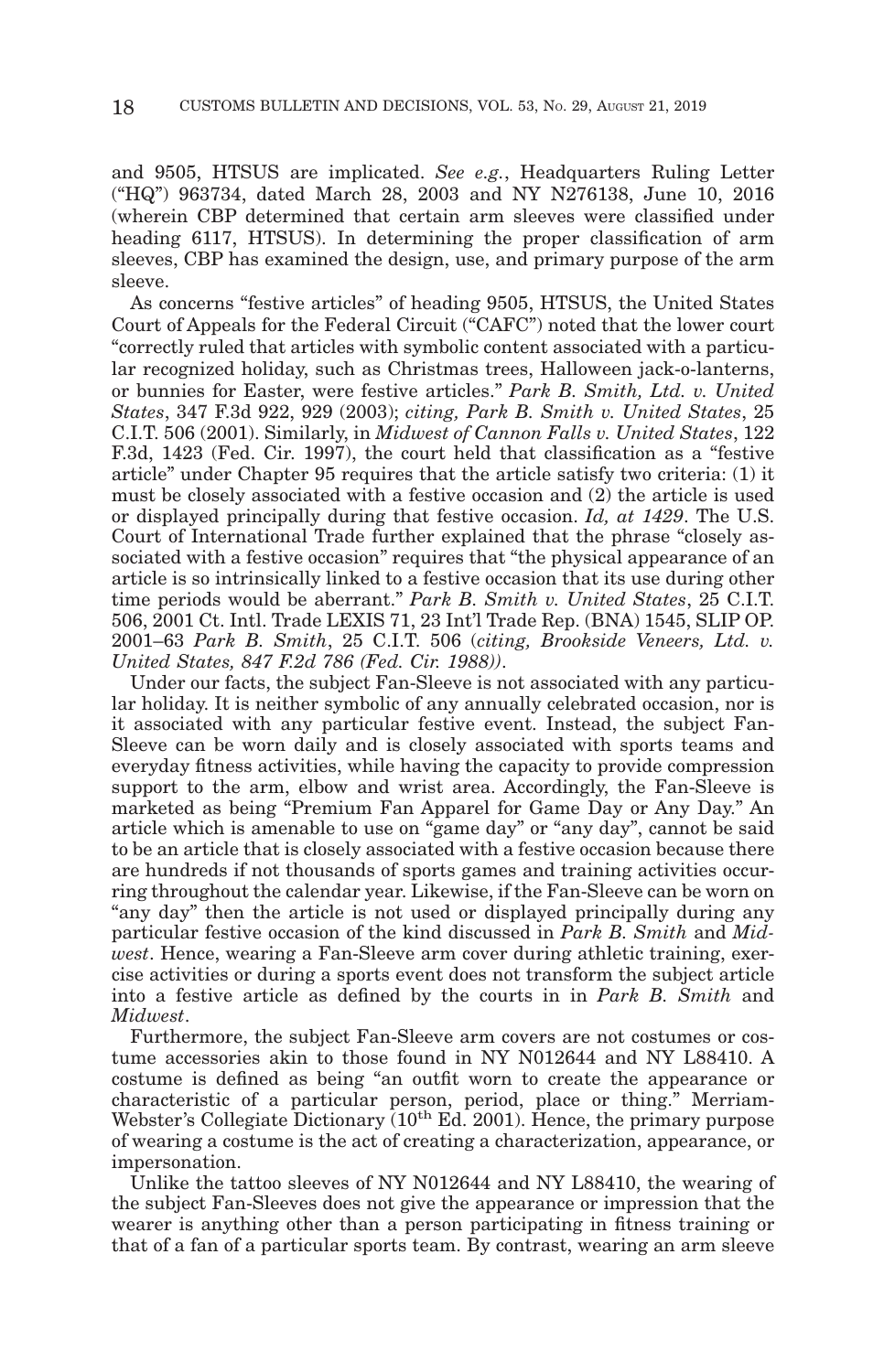that impersonates a tattoo is tantamount to wearing a costume or disguise. Hence, the tattoo sleeves of NY N012644 and NY L88410, by giving the appearance or impression that the wearer has tattoos on his or her arm, were determined to be a costume or an accessory to a costume. Moreover, the subject Fan-Sleeve arm covers are neither intended nor designed to deceive, characterize or impersonate a person, place or thing. As such, the subject Fan-Sleeves cannot be construed as being a costume for purposes of heading 9505, HTSUS.

Having eliminated the possibility of classification of the Fan-Sleeve under heading 9505, HTSUS, we now examine whether the sleeve is properly classified as a clothing accessory of heading 6117, HTSUS. In your submission, you state that the "tagline or slogan, 'Wear Your Heart on Your Sleeve' is a common phrase that does not indicate that the product is clothing or accessories of clothing." In your statement, you opine that the subject Fan-Sleeve is not an accessory to any clothing item and is therefore not classifiable under heading 6117, HTSUS. We agree. Although the subject Fan-Sleeve can be worn in conjunction with a team jersey or other apparel associated with a team logo applied thereto, its fundamental design and purpose is not limited to use as a clothing accessory.

In HQ 963782, dated March 22, 2002, CBP addressed the distinction between clothing accessories of heading 6117, HTSUS, and other made up articles of heading 6307, HTSUS. In that regard, HQ 963782 noted that accessories must be related to or exhibit some connection to the primary clothing article and must be intended for use solely or principally as an accessory. For example, belts used as clothing accessories need not rely or depend on a particular article of clothing. However, they must clearly be intended for use solely or principally as an accessory to the clothing. Under our facts, there are no specific clothing articles for which the Fan-Sleeve is solely or principally used.

As we noted in HQ H281032, dated February 6, 2017, arm sleeves are often worn as fashion statements, even when a player or trainer does not have an injury. In HQ H281032, CBP noted that beyond any advantages related to compression or protective support, there is a placebo effect to wearing such sleeves, as some basketball players continue to wear them after an injury has healed to prevent future injuries. Steven Kotler, *Allen Iverson, Kobe Bryant, and Basketball's Placebo Effect,* PSYCHOL. TODAY, Apr. 17, 2008, *https://www.psychologytoday.com/blog/the-playing-field/200804/ allen-iverson-kobe-bryant-and-basketballs-placebo-effect,* (last visited 03/28/ 2018). Yet, fashion statements, logos, and artistic designs applied to compression sleeves, do not alter the fundamental purpose and primary function of the sleeve.

Similarly, in HQ 950659, dated January 21, 1992, CBP revoked HQ 086378, dated April 9, 1990, which classified arm covers under heading 6117, HTSUS. In making its decision to rescind HQ 086378, CBP considered whether the arm covers had a logical nexus with clothing. In short, the analysis in HQ 086378 inquired whether the article added to the clothing's: (1) beauty, (2) convenience, or its (3) effectiveness. In its determination, CBP examined the function and use of the arm covers and concluded that the arm covers could not be considered clothing accessories because they did not satisfy any of the three requirements. Based on the standard set out in HQ 963782 and HQ 950659, the record establishes that the subject Fan-Sleeves are not solely or principally intended to be used with any particular clothing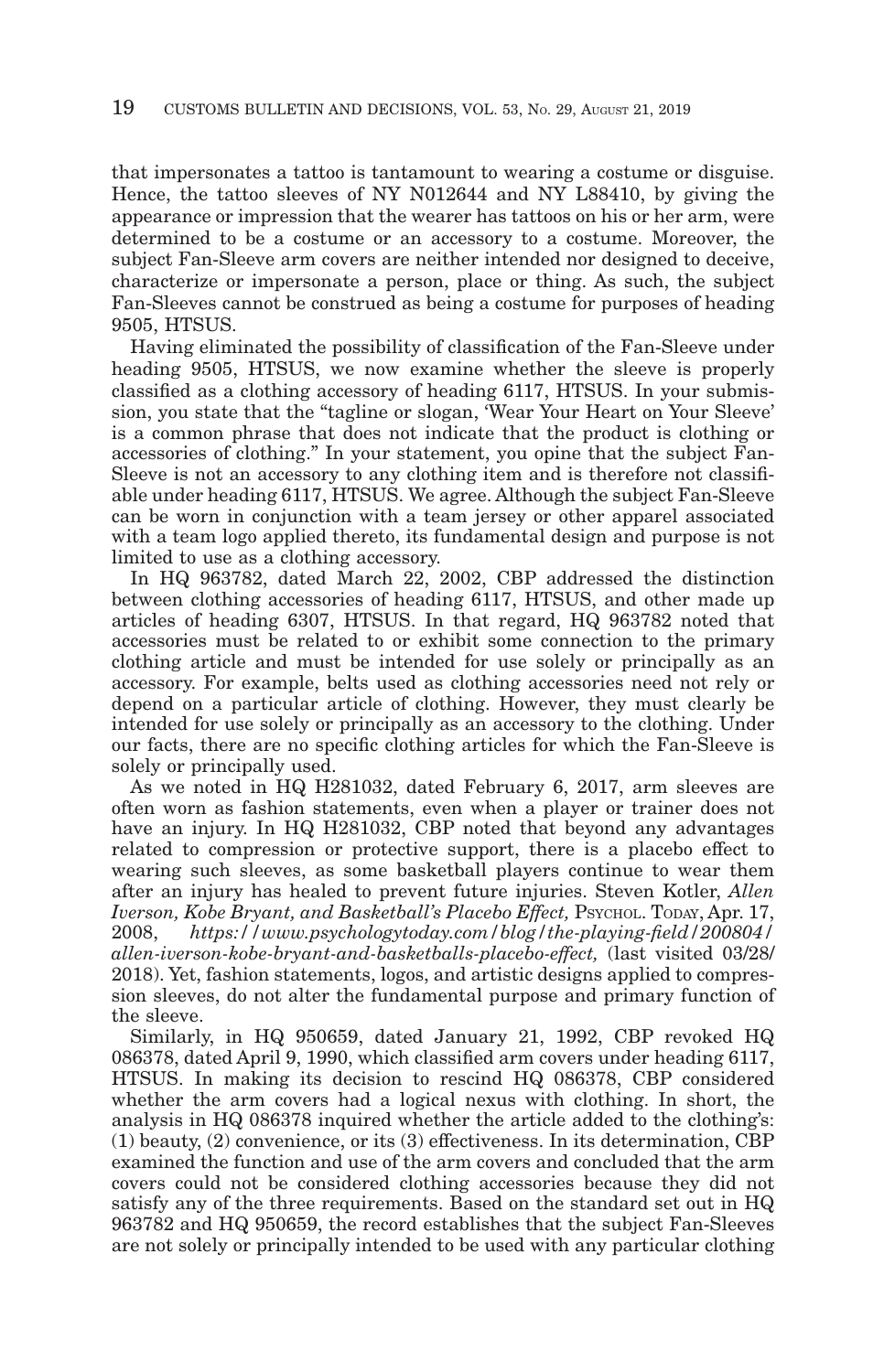item, and have no logical nexus to any other clothing article. Accordingly, we find that the subject Fan-Sleeves are not a clothing accessory and therefore do not meet the terms of heading 6117, HTSUS.

Hence, we turn to the remaining HTSUS heading for consideration, heading 6307, HTSUS. Heading 6307, HTSUS, is a residual provision for made-up textile articles that are not more specifically provided for in other headings of Section XI. *See* EN 63.07. The EN to heading 63.07, specifically states that the heading covers "support articles of the kind referred to in Note 1(b) to Chapter 90, HTSUS, for joints (e.g., knees, ankles, elbows or wrists) or muscles (e.g., thigh muscles), other than those falling in other headings of Section XI." Note 1(b) to Chapter 90 defines "support articles" as being, "other support articles of textile material, whose intended effect on the organ to be supported or held derives solely from their elasticity (for example, maternity belts, thoracic support bandages, abdominal support bandages, supports for joints or muscles)."

The subject Fan-Sleeve is marketed, in part, as a compression sleeve with microfiber yarns that offer support. The Fan-Sleeve is marketed as having the capacity to "treat sore muscles." Additional marketing states that "compression sleeves may help alleviate pain, recover faster from injuries, protect your forearms, and even improve blood circulation." Likewise, compression arm sleeves are marketed as having the capacity to provide compression support to joints and muscles while their wearer is participating in physical fitness activities or athletic training. *See* FanSleeves at *https://www. amazon.com/d/Sports-Fan-T-Shirts/FanSleeves-Nebraska-Cornhuskers-*

*Clothing* (last visited 11/08/2018); *see also*, Pro-Compression at *https:// procompression.com/collections/arm-sleeves*. (last visited 03/28/2018). In fact, the *Wall Street Journal* reports that at least 65% of National Basketball Association players wear at least one shooting sleeve (on their shooting arm) for support and protection; while 57% wear sleeves on one or two legs. *Allen Iverson and the NBA's Sleeve Revolution*, Zolan Kanno-Younga, *Wall Street Journal*, 11/25/2015 *https://www.wsj.com/articles/allen-iverson-and-thenbas-sleeve-revolution-1448488382* (last visited 11/08/2018).

Additionally, CBP has previously classified substantially similar support sleeves under heading 6307, HTSUS, for the same reasons presented herein. *See e.g.*, NY N240245, May 1, 2013; NY N057848, April 23, 2009; HQ 965110, May 21, 2002; and NY G80012, August 3, 2000 (wherein CBP classified arm sleeves as joint and muscle support articles under heading 6307, HTSUS). In NY N248199, dated December 12, 2013, for example, CBP classified a compression sleeve made up of 80% nylon and 20% spandex knit textile fabric designed to support joints and muscles under heading 6307, HTSUS. Likewise, in NY N221556, dated July 11, 2012, CBP classified a therapeutic compression arm sleeve under heading 6307, HTSUS, because the article was designed to provide compression support to the wearer's arm. The arm sleeve in NY N221556 was constructed of 70% polypropylene and 30% elastane (spandex) knit textile fabric (referred to as "graduated compression" fabric). The aforementioned material used to construct the arm sleeve of NY N221556 is substantially similar to that which is used to construct the subject Fan-Sleeve (85% polyester and 15% spandex knit fabric).

Moreover, characteristics such as improved circulation, joint and muscle support, each fall squarely within the exemplars set forth in the ENs to heading 63.07. As previously noted, EN 63.07 specifically provides for articles such as the Fan-Sleeve in Note (26), i.e., support articles for joints of the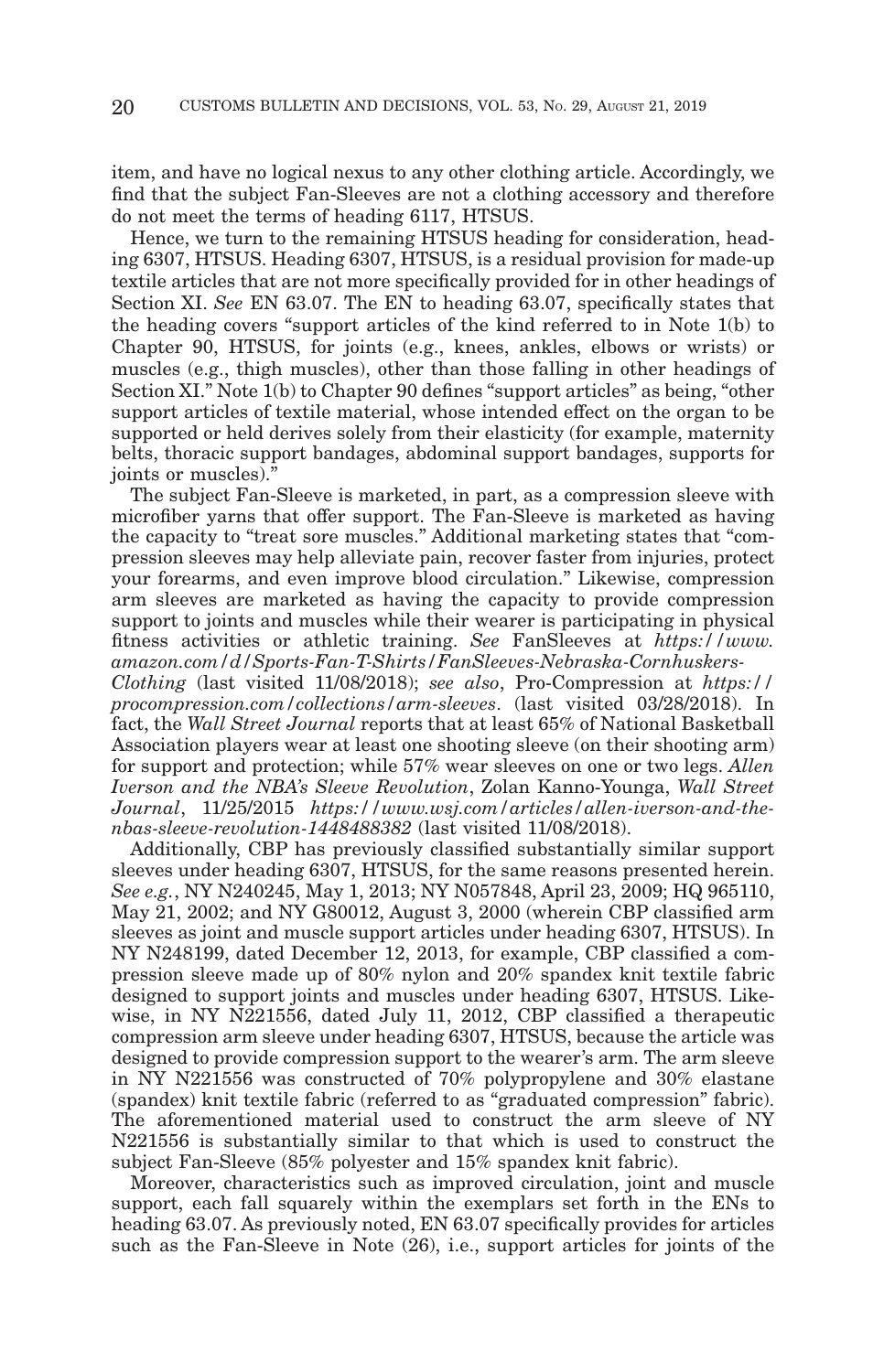knees, elbows or wrist. In this regard, CBP has previously classified similar support articles under heading 6307, HTSUS, utilizing the same analysis as offered here. In HQ 965234, dated December 5, 2001, for example, CBP classified a hinged knee support garment under heading 6307, HTSUS, reasoning that the hinged knee support garment was not an orthopedic appliance of heading 9021, HTSUS, or a body supporting garment of heading 6212, HTSUS. Instead, HQ 965234 determined that the hinged knee support was not covered by any more specific heading, and thus it was classifiable in heading 6307, HTSUS, as a support article as described in EN 63.07 Note (26). Likewise, HQ 952568, dated January 28, 1993, determined that knee and joint braces used for sprains and bursitis were properly classified in heading 6307, HTSUS, as they met the definition of support articles as described in Note 1(b) to Chapter 90, HTSUS.

Lastly, in HQ 964317, dated May 1, 2001, CBP classified a knee brace and an ankle brace in heading 6307, HTSUS. Much like the subject Fan-Sleeve, the knee and ankle braces of HQ 964317 were made up of 90% neoprene and 10% nylon elastic. Each brace was designed to allow normal joint bending yet restrict side to side movement during sport activities. As a result, CBP reasoned that the knee and ankle braces of HQ 964317 were support articles as described in EN 63.07. According to the facts of this case, we find the subject Fan-Sleeve to be substantially similar in design, function and in principal use to the aforementioned merchandise. As such, we find that the subject Fan-Sleeve meets the definition for support articles as set forth in EN 63.07 Note (26) and is therefore classified under heading 6307, HTSUS.

#### **HOLDING:**

By application of GRI 1 and Note 1(b) to Chapter 90, we find that the instant arm sleeve is provided for in heading 6307, HTSUS, specifically, under subheading 6307.90.98.89, HTSUS (Annotated), which provides for: "Other made up articles, including dress patterns: Other: Other: Other: Other." The 2019 column one, general rate of duty is 7% *ad valorem*.

#### **EFFECT ON OTHER RULINGS:**

NY N258826, dated November 24, 2014, is hereby Revoked. *Sincerely,*

> MYLES B. HARMON, *Director Commercial and Trade Facilitation Division*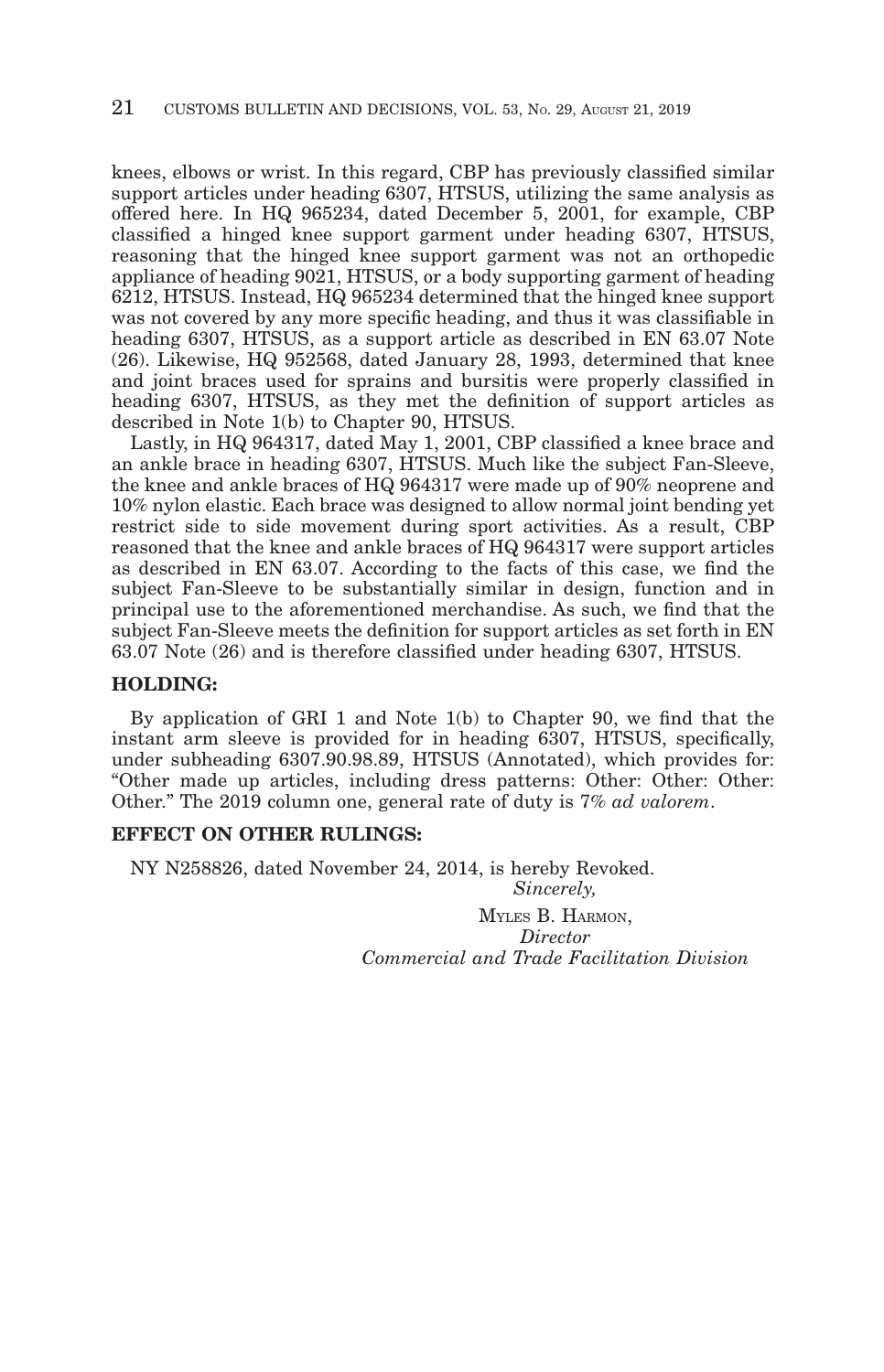## **PROPOSED REVOCATION OF ONE RULING LETTER AND PROPOSED MODIFICATION OF ONE RULING LETTER AND REVOCATION OF TREATMENT RELATING TO THE TARIFF CLASSIFICATION OF GLOVES AND MITT**

**AGENCY:** U.S. Customs and Border Protection, Department of Homeland Security.

**ACTION:** Notice of proposed revocation of one ruling letter, proposed modification of one ruling letter and proposed revocation of treatment relating to the tariff classification of gloves and a mitt.

**SUMMARY:** Pursuant to section 625(c), Tariff Act of 1930 (19 U.S.C. § 1625(c)), as amended by section 623 of title VI (Customs Modernization) of the North American Free Trade Agreement Implementation Act (Pub. L. 103–182, 107 Stat. 2057), this notice advises interested parties that U.S. Customs and Border Protection (CBP) intends to revoke one ruling letter and modify one ruling letter concerning the tariff classification of gloves and a mitt under the Harmonized Tariff Schedule of the United States (HTSUS). Similarly, CBP intends to revoke any treatment previously accorded by CBP to substantially identical transactions. Comments on the correctness of the proposed actions are invited.

**DATE:** Comments must be received on or before September 20, 2019.

**ADDRESS:** Written comments are to be addressed to U.S. Customs and Border Protection, Office of Trade, Regulations and Rulings, Attention: Trade and Commercial Regulations Branch, 90 K St., NE,  $10^{th}$  Floor, Washington, DC 20229-1177. Submitted comments may be inspected at the address stated above during regular business hours. Arrangements to inspect submitted comments should be made in advance by calling Mr. Joseph Clark at (202) 325–0118.

**FOR FURTHER INFORMATION CONTACT:** Karen S. Greene, Chemicals, Petroleum, Metals & Miscellaneous Articles Branch, Regulations and Rulings, Office of Trade, at (202) 325–0041.

# **SUPPLEMENTARY INFORMATION: BACKGROUND**

Current customs law includes two key concepts: informed compliance and shared responsibility. Accordingly, the law imposes an obligation on CBP to provide the public with information concerning the trade community's responsibilities and rights under the customs and related laws. In addition, both the public and CBP share responsibility in carrying out import requirements. For example, under section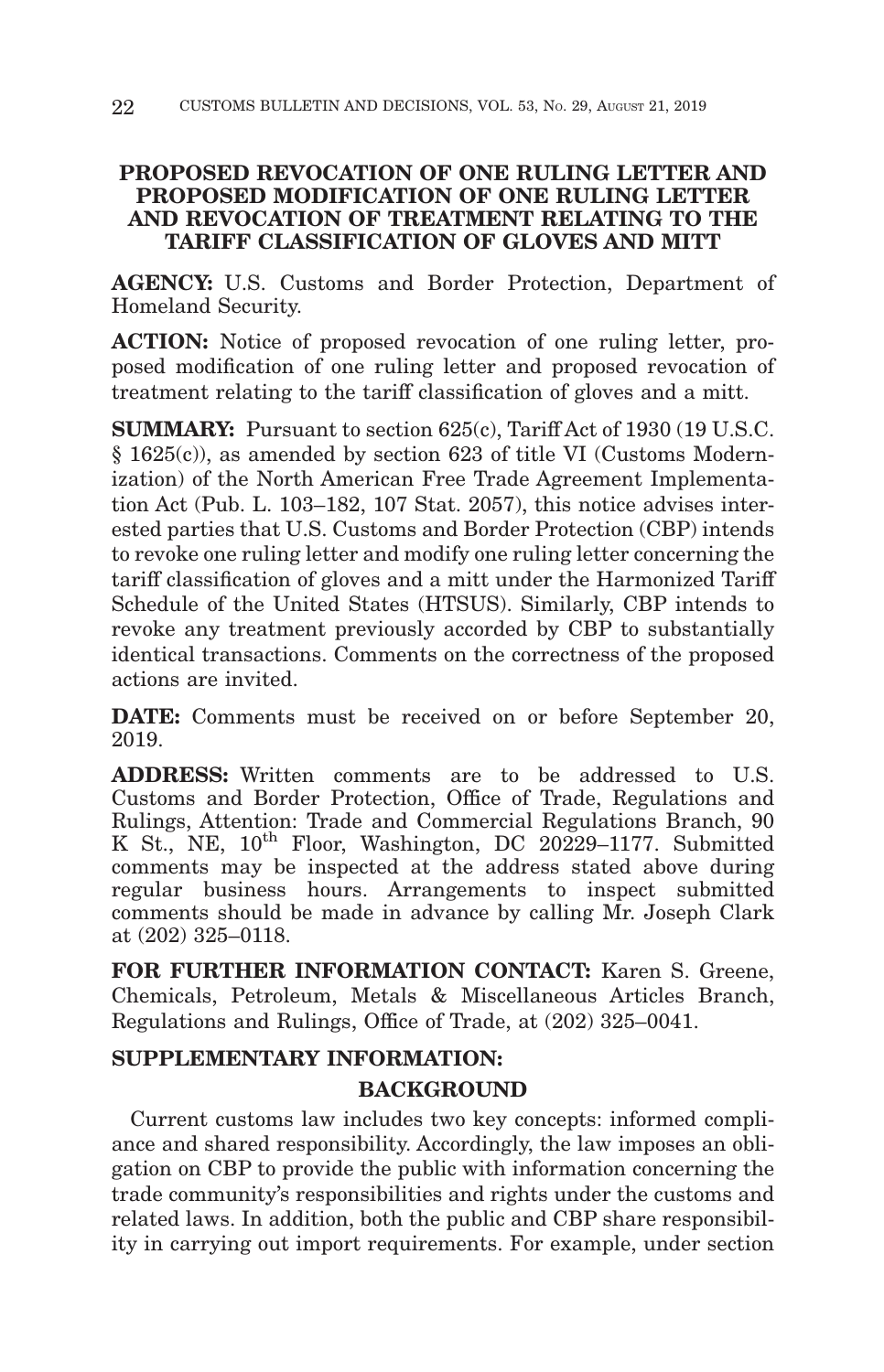484 of the Tariff Act of 1930, as amended (19 U.S.C. § 1484), the importer of record is responsible for using reasonable care to enter, classify and value imported merchandise, and to provide any other information necessary to enable CBP to properly assess duties, collect accurate statistics, and determine whether any other applicable legal requirement is met.

Pursuant to 19 U.S.C. § 1625(c)(1), this notice advises interested parties that CBP is proposing to revoke one ruling letter and modify one ruling letter pertaining to the tariff classification of gloves and a mitt. Although in this notice, CBP is specifically referring to New York Ruling Letter ("NY") NY B87119, dated July 8, 1997 (Attachment A), and NY N006668, dated February 14, 2007 (Attachment B), this notice also covers any rulings on this merchandise which may exist, but have not been specifically identified. CBP has undertaken reasonable efforts to search existing databases for rulings in addition to the three ruling letters identified. No further rulings have been found. Any party who has received an interpretive ruling or decision (i.e., a ruling letter, internal advice memorandum or decision, or protest review decision) on the merchandise subject to this notice should advise CBP during the comment period.

Similarly, pursuant to 19 U.S.C.  $\S$  1625(c)(2), CBP is proposing to revoke any treatment previously accorded by CBP to substantially identical transactions. Any person involved in substantially identical transactions should advise CBP during this comment period. An importer's failure to advise CBP of substantially identical transactions or of a specific ruling not identified in this notice may raise issues of reasonable care on the part of the importer or its agents for importations of merchandise subsequent to the effective date of the final decision on this notice.

In NY B87119, CBP classified a large, white, acrylic pile mitt which is worn on the hand to create the appearance of the three digit hand of the cartoon character "Mickey Mouse, in subheading 9505.90.60, HTSUS as "Festive, carnival or other entertainment articles, including magic tricks and practical joke articles; parts and accessories thereof: Other: Other."

In NY N006668, CBP classified gloves described as cartoon hands which are an oversized pair of polyester knit fabric cartoon style gloves in subheading 9505.90.60, HTSUS as "festive, carnival or other entertainment articles, including magic tricks and practical joke articles; parts and accessories thereof: Other: Other."

CBP has reviewed NY B87119 and NY N006668 and has determined the ruling letters to be in error. It is now CBP's position that the gloves and mitt described above are properly classified in heading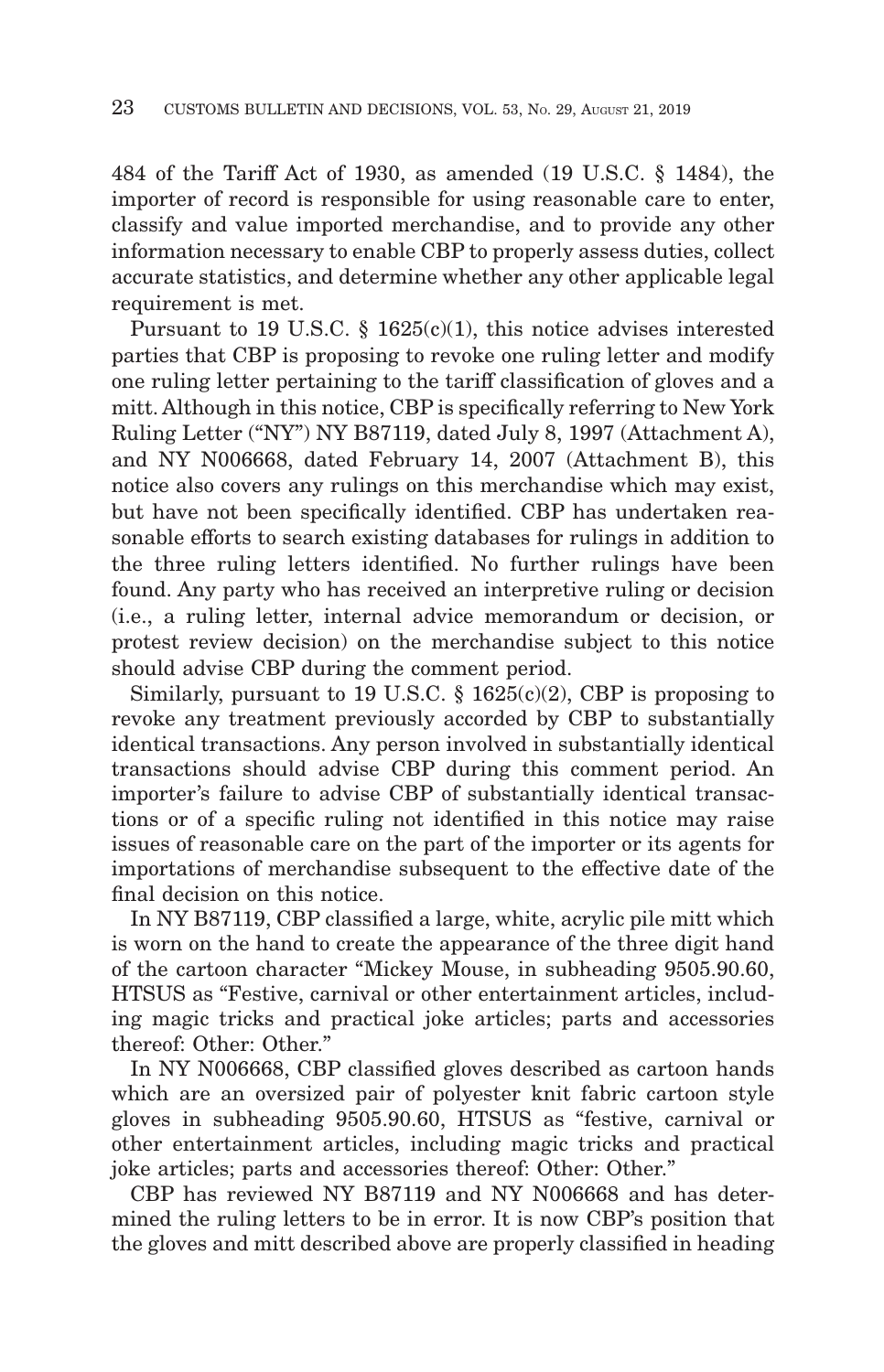6116, specifically subheading 6616.93.88, HTSUS, which provides for: "Gloves, mittens and mitts, knitted or crocheted: Other: Of synthetic fibers: Other: Without fourchettes."

Pursuant to 19 U.S.C. § 1625(c)(1), CBP is proposing to revoke NY B87119, and modify NY N006668, and to revoke or modify any other ruling not specifically identified to reflect the analysis contained in the proposed HQ H261881, set forth as Attachment C to this notice. Additionally, pursuant to 19 U.S.C. § 1625(c)(2), CBP is proposing to revoke any treatment previously accorded by CBP to substantially identical transactions.

Before taking this action, consideration will be given to any written comments timely received.

Dated: August 2, 2019

ALLYSON R. MATTANAH *for* MYLES B. HARMON, *Director Commercial and Trade Facilitation Division*

Attachments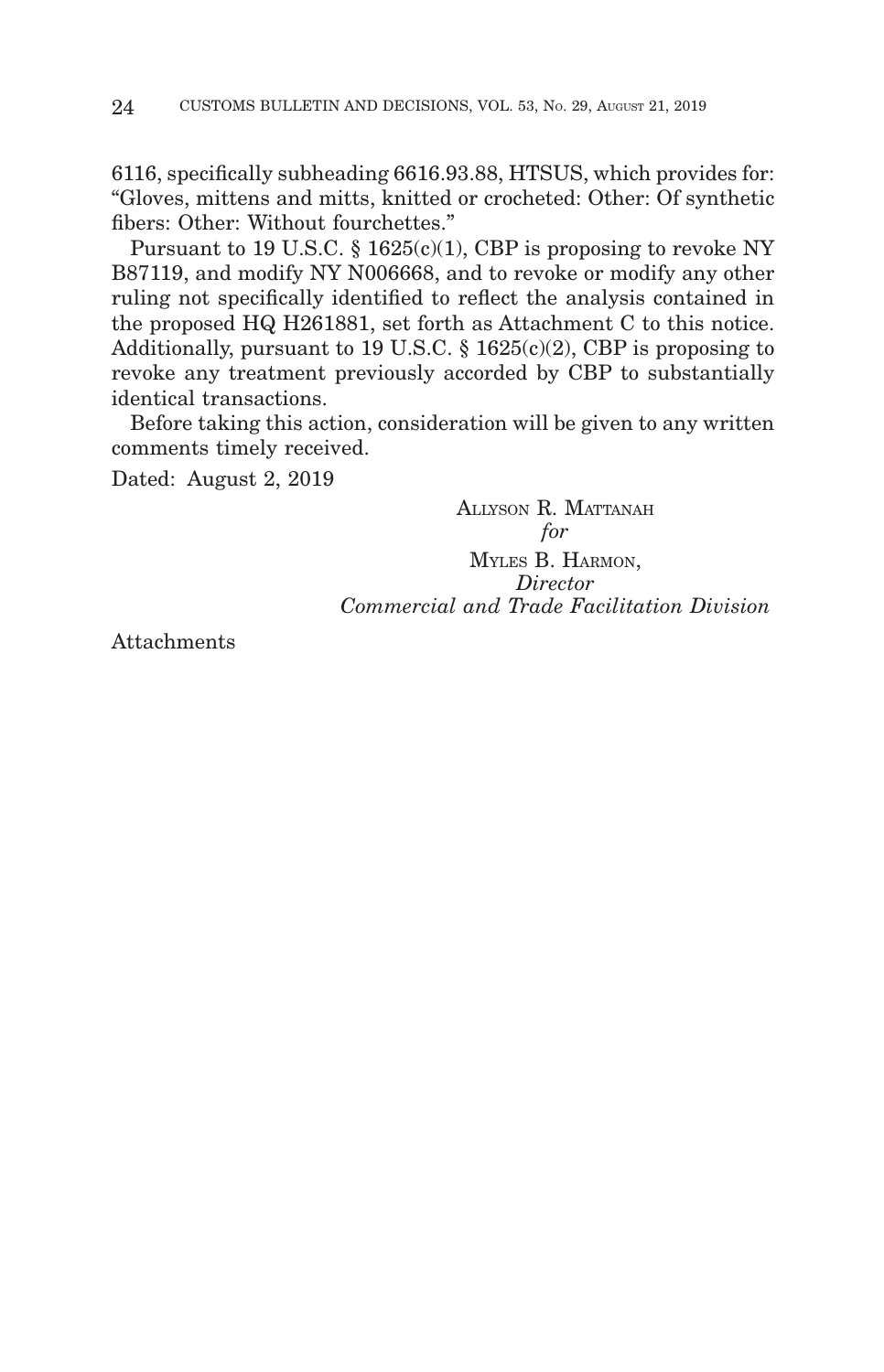#### ATTACHMENT A

#### NY B87119

July 8, 1997 CLA-2–95:RR:NC:SP:225 B87119 CATEGORY: Classification TARIFF NO.: 9505.90.6090

LAUREN E. HONG CUSTOMS REPRESENTATIVE THE WALT DISNEY COMPANY *101 NORTH BRAND BOULEVARD SUITE 1000 GLENDALE, CA 91203–2671*

RE: The tariff classification of Mickey Mitts from China

#### DEAR MS. HONG:

In your letter dated June 26, 1997 you requested a tariff classification and marking ruling.

The item, Mickey Mitts, are large white stuffed acrylic pile items which are worn on the hands. The costume item gives the wearer's hands the same appearance of the hands of that well known cartoon character Micky Mouse, a thumb and three digits.

The applicable subheading for the Mickey Mitts will be 9505.90.60.90, Harmonized Tariff Schedule of the United States (HTS), which provides for Festive, carnival or other entertainment articles, ....: Other: Other: Other. The rate of duty will be free.

The marking statute, section 304, Tariff Act of 1930, as amended (19 U.S.C. 1304), provides that, unless excepted, every article of foreign origin (or its container) imported into the U.S. shall be marked in a conspicuous place as legibly, indelibly and permanently as the nature of the article (or its container) will permit, in such a manner as to indicate to the ultimate purchaser in the U.S. the English name of the country of origin of the article.

As provided in section 134.41(b), Customs Regulations (19 CFR 134.41(b)), the country of origin marking is considered conspicuous if the ultimate purchaser in the U.S. is able to find the marking easily and read it without strain.

With regard to the permanency of a marking, section 134.41(a), Customs Regulations (19 CFR 134.41(a)), provides that as a general rule marking requirements are best met by marking worked into the article at the time of manufacture. For example, it is suggested that the country of origin on metal articles be die sunk, molded in, or etched. However, section 134.44, Customs Regulations (19 CFR 134.44), generally provides that any marking that is sufficiently permanent so that it will remain on the article until it reaches the ultimate purchaser unless deliberately removed is acceptable.

The marking on the submitted sample is conspicuously, legibly and permanently marked in satisfaction of the marking requirements of 19 U.S.C. 1304 and 19 CFR Part 134 and is an acceptable country of origin marking for the imported Mickey Mitts. Your sample is returned as requested.

This ruling is being issued under the provisions of Part 177 of the Customs Regulations (19 C.F.R. 177).

A copy of the ruling or the control number indicated above should be provided with the entry documents filed at the time this merchandise is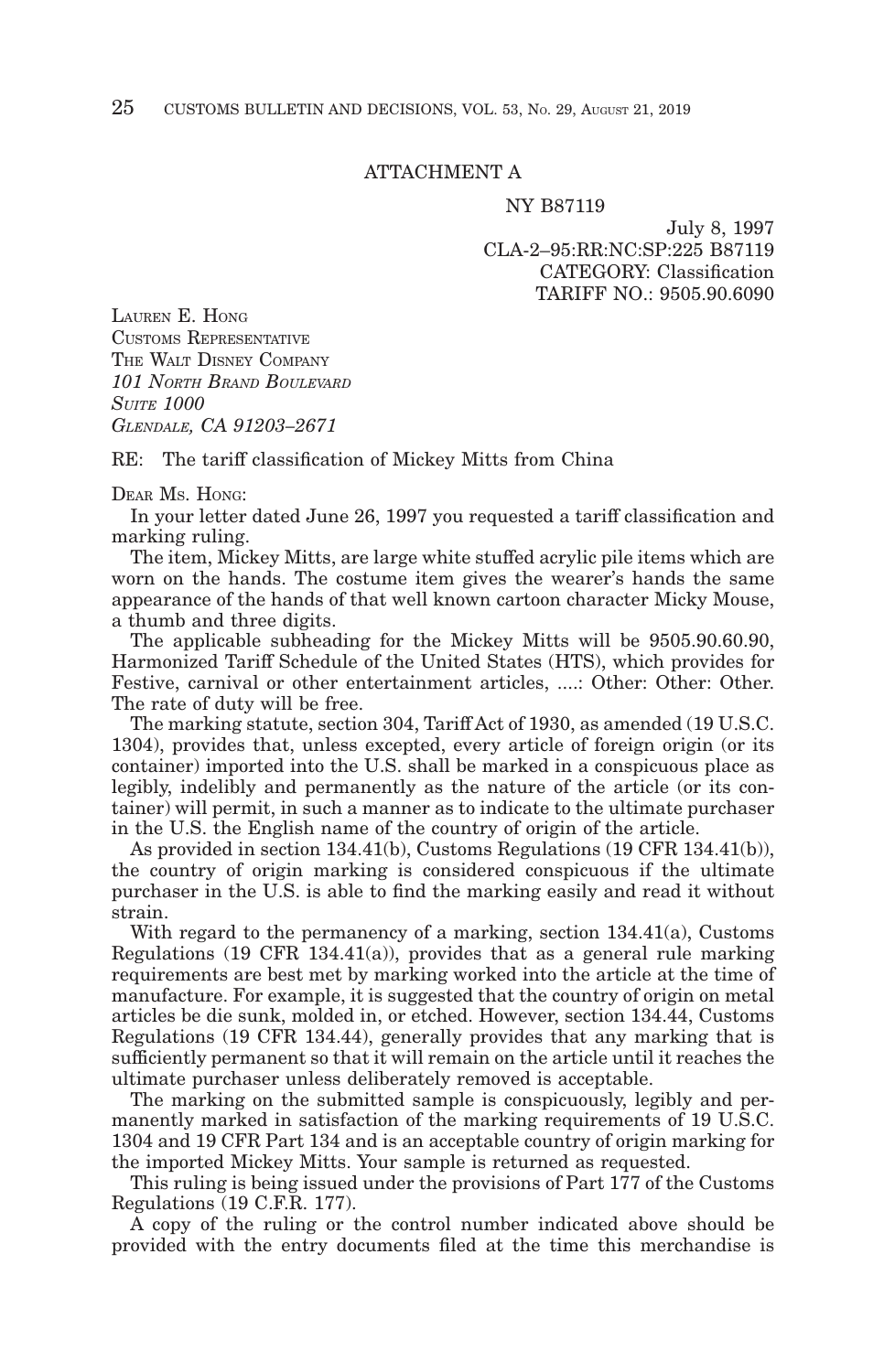imported. If you have any questions regarding the ruling, contact National Import Specialist Alice J. Wong at 212 466–5538. *Sincerely,*

GWENN KLEIN KIRSCHNER *Chief, Special Products Branch National Commodity Specialist Division*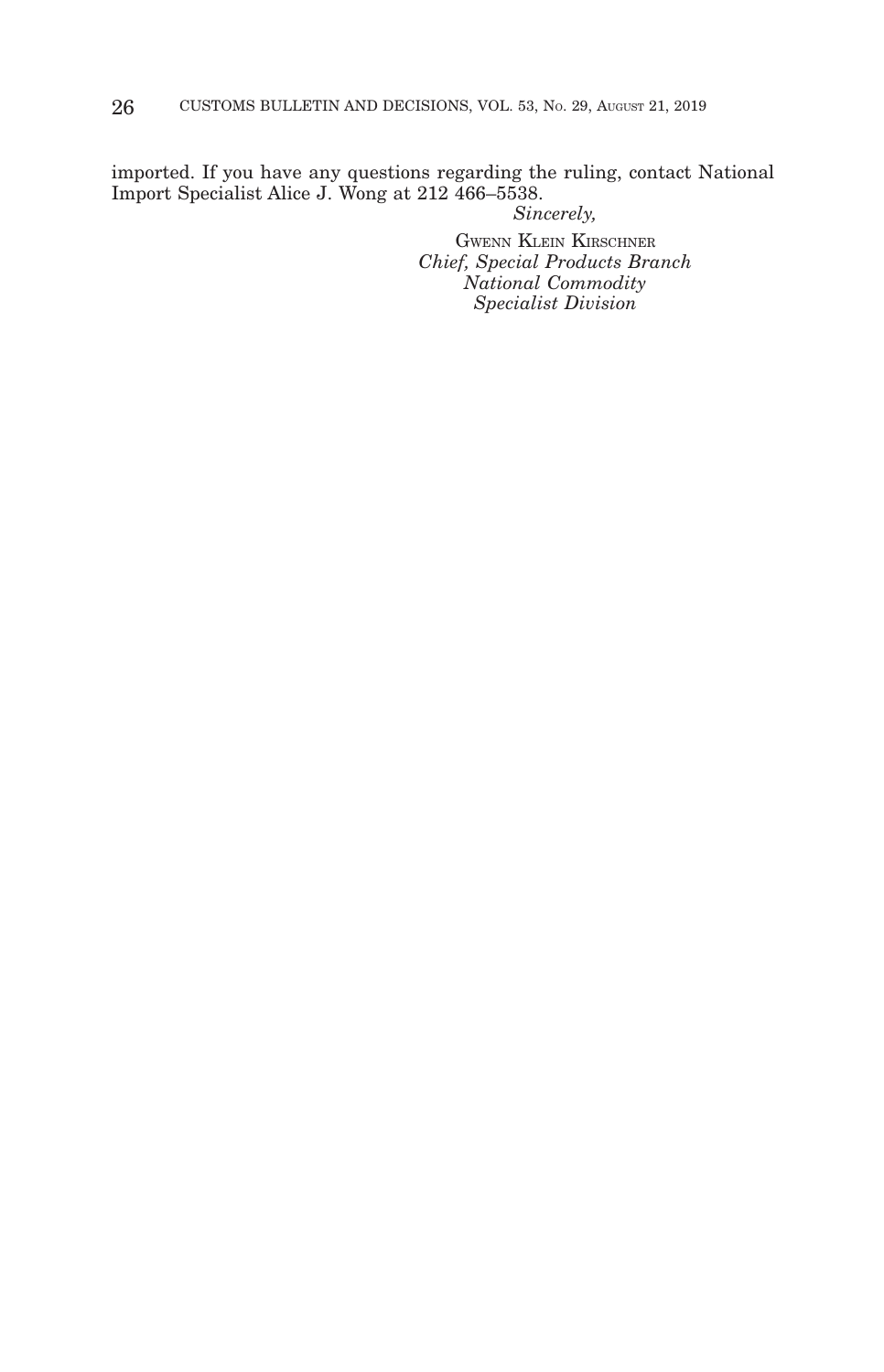#### ATTACHMENT B

N006668

February 14, 2007 CLA-2–95:RR:NC:N2:225 CATEGORY: Classification TARIFF NO.: 9505.90.6000

MS. IRENE TSIAVOS FUNWORLD *80 VOICE ROAD CARLE PLACE, NY 11514*

RE: The tariff classification of Cartoon Hands (8066), Werewolf Gloves (8274), and Character Gauntlets (8040) imported from China

DEAR MS. TSIAVOS:

In your letter dated February 7, 2007 you requested a tariff classification ruling.

The Cartoon Hands (8066) are an oversized pair of cartoon style gloves, 12" wide and 11" in length, with one thumb and three fingers made from 100% polyester knit fabric and stuffed with foam. The Cartoon Hands are to be used as an accessory to a costume.

The Werewolf Gloves (8274) have fake fur cuffs and plastic hands molded with long fingernails. The backing for this glove is made of 100% polyester knit fabric. The Werewolf gloves come in silver or brown and are intended to be used as an accessory to a werewolf costume.

The Character Gauntlets (8040) come in two styles, Ninja and Skull. Each pair of Gauntlets are made of molded plastic and have 100% polyester knit glove tacked on to facilitate wearing them. Also, elastic across the forearm secures the top portion to the arm. The pair of Gauntlets is elbow length and when worn give the appearance of metal covered hands and will be used as an accessory to a costume.

The applicable subheading for the Cartoon Hands (8066), Werewolf Gloves (8274), and Character Gauntlets (8040), will be 9505.90.6000, Harmonized Tariff Schedule of the United States (HTSUS), which provides for "Festive, carnival or other entertainment articles, including magic tricks and practical joke articles; parts and accessories thereof: Other: Other." The rate of duty will be Free.

Duty rates are provided for your convenience and are subject to change. The text of the most recent HTSUS and the accompanying duty rates are provided on World Wide Web at http://www.usitc.gov/tata/hts/.

This ruling is being issued under the provisions of Part 177 of the Customs Regulations (19 C.F.R. 177).

A copy of the ruling or the control number indicated above should be provided with the entry documents filed at the time this merchandise is imported. If you have any questions regarding the ruling, contact National Import Specialist Wayne Kessler at 646–733–3026.

> *Sincerely,* ROBERT B. SWIERUPSKI *Director, National Commodity Specialist Division*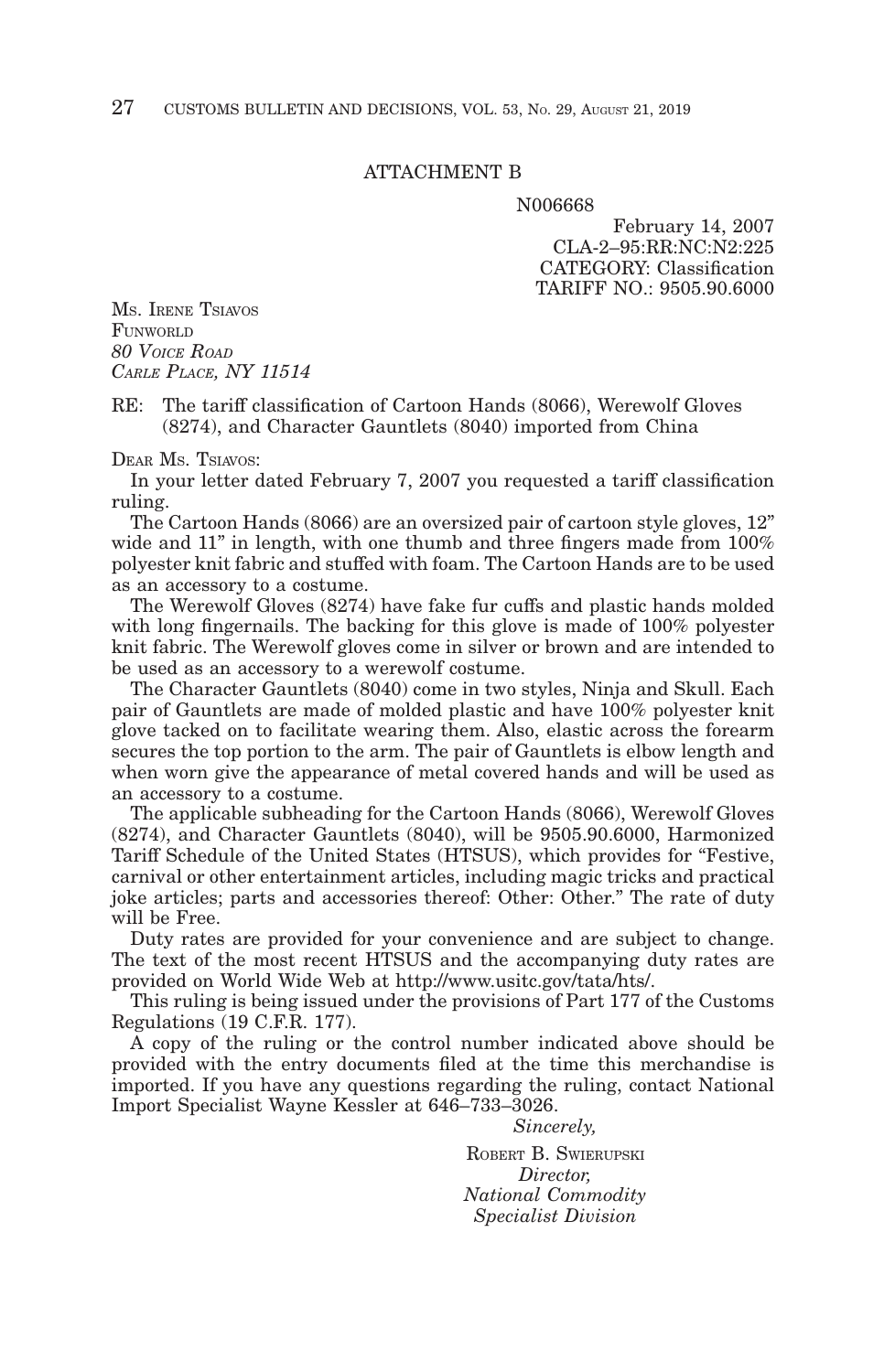#### ATTACHMENT C

#### HQ H261881 OT:RR:CTF:CPMM H261881 KSG CATEGORY: Classification TARIFF NO  $\cdot$  6116.93.88

LAUREN E. HONG CUSTOMS REPRESENTATIVE THE WALT DISNEY COMPANY *101 NORTH BRAND BOULEVARD SUITE 1000 GLENDALE CA 91203*

IRENE TSIAVOS FUNWORLD *80 VOICE ROAD CARLE PLACE NY 11514*

#### RE: Proposed revocation of NY B87119 and proposed modification of NY N006668

DEAR MADAMS'

This ruling is in reference to the proposed revocation of New York Ruling Letter (NY) B87119, dated July 8, 1997, regarding the tariff classification of a "Mickey" mitt which is a reference to the Mickey Mouse character; and the proposed modification of a pair of "cartoon hand" gloves classified in NY N006668, dated February 14, 2007.1

In NY B87119, and NY N006668, U.S. Customs & Border Protection (CBP) classified the Mickey mitt and cartoon hand gloves in subheading 9505.90.60, HTSUS, which provides for "Festive, carnival or other entertainment articles, including magic tricks and practical joke articles; parts and accessories thereof: Other: Other."

We have reviewed NY B87119, and NY N006668, and determined that the rulings are in error. Accordingly, for the reasons set forth below, CBP is revoking NY B87119, and modifying NY N006668.

#### **FACTS:**

NY B87119 involves a large, white, acrylic pile mitt which is worn on the hand to create the appearance of the three digit hand of the cartoon character "Mickey Mouse." It allows for the insertion of the thumb and separate insertion of the fingers.

The cartoon hands classified in NY N006668 are an oversized pair of "cartoon hand" style gloves, 12" wide and 11" in length, with one thumb and three fingers made from 100 percent polyester knit fabric and stuffed with foam. It also allows for the insertion of the thumb and separate insertion of the fingers.

 $1$  We note that NY N006668 also provides the tariff classification for werewolf gloves, ninja gloves and skull gloves which may also be excluded from Chapter 95, HTSUS, pursuant to chapter note 1(v), HTSUS. In NY B81326, dated February 6, 1997, CBP classified a singular glove known as a "Freddy's" glove, which refers to a character from the movie "A Nightmare on Elm Street" in heading 9505, HTSUS. It may also be excluded from Chapter 95, HTSUS, pursuant to Note 1(v). However, we have insufficient information regarding the constituent materials of the gloves considered in the above rulings to classify them.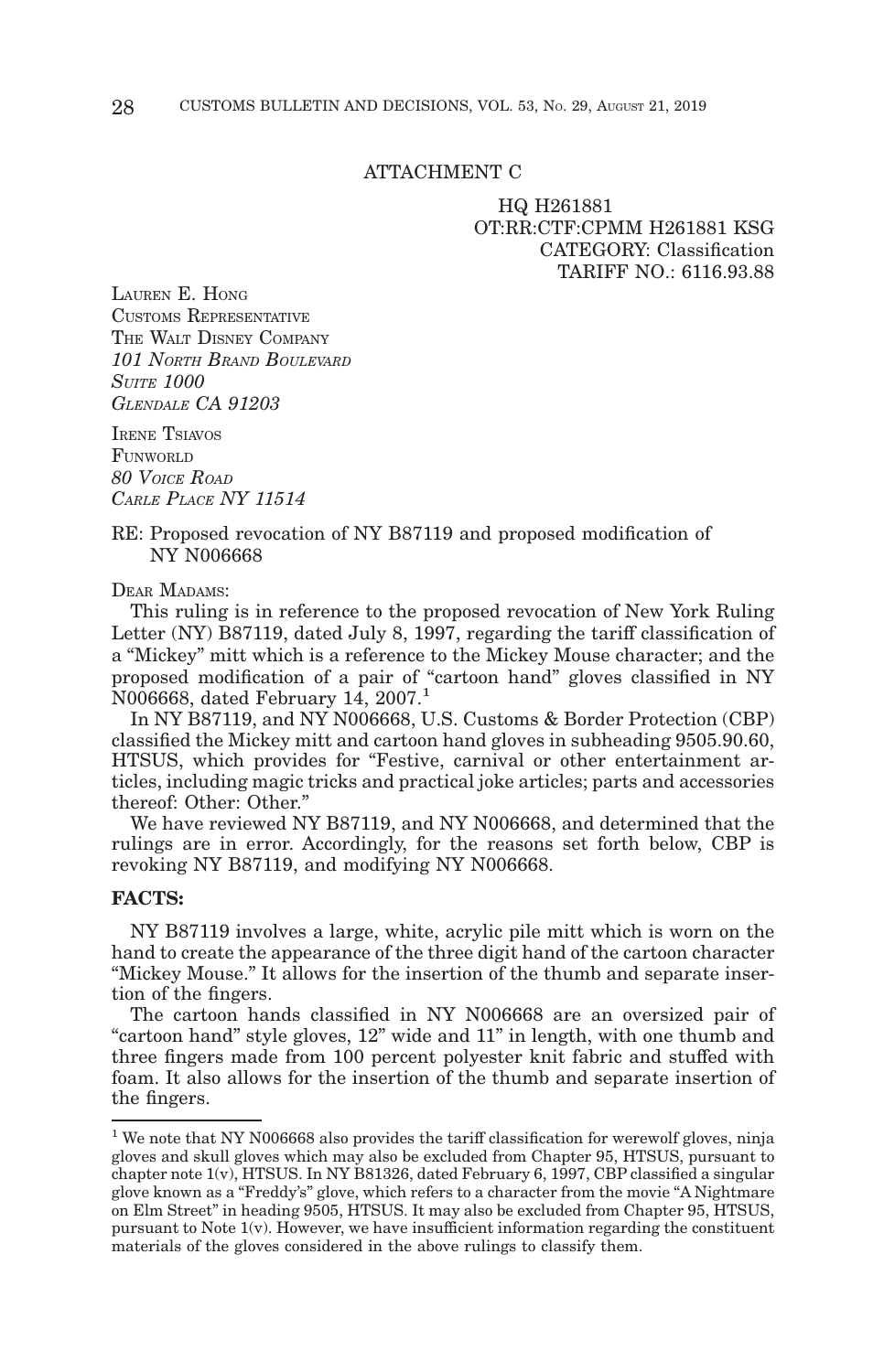#### **ISSUE:**

Whether the mitt and gloves, described above, are properly classified in heading 6116, HTSUS, as gloves or a mitt or in heading 9505, HTSUS, as festive articles.

## **LAW AND ANALYSIS:**

Classification under the HTSUS is made in accordance with the General Rules of Interpretation (GRIs). GRI 1 provides that the classification of goods shall be determined according to the terms of the headings of the tariff schedule and any relative section or chapter notes. In the event that the goods cannot be classified solely on the basis of GRI 1, and if the headings and legal notes do not otherwise require, the remaining GRIs 2 through 6 may then be applied in order.

GRI 6 provides that for legal purposes, the classification of goods in the subheadings of a heading shall be determined according to the terms of those subheadings and any related subheading notes and, *mutatis mutandis*, to the above Rules, on the understanding that only subheadings at the same level are comparable. For the purposes of this Rule the relative section and chapter notes also apply, unless the context otherwise requires.

The HTSUS headings under consideration are the following:

- 6116 Gloves, mitten and mitts, knitted or crocheted:
- 9505 Festive, carnival or other entertainment articles, including magic tricks and practical joke articles; parts and accessories thereof: Other.

\*\*\*

Chapter note 1(v), chapter 95, HTSUS, provides that the chapter does not cover "gloves, mittens and mitts (classified according to their constituent materials)." The chapter notes have the same legal force as the text of the headings. *See Roche Vitamins, Inc. v. United States*, 772 F.3d 728 at 730 (Fed. Cir. 2014).

In *Rubies Costume Co. v. United States*, 279 F. Supp. 3d 1145 (Ct. Intl Trade 2017), *aff'd*, No. 2018–1305, 2019 U.S. App. LEXIS 12747 (Fed. Cir. April 29, 2019), the court considered whether a Santa Claus costume was classified as a festive article in heading 9505, HTSUS. White knit 100 percent polyester gloves, which were a part of the costume, were classified in heading 6116, HTSUS. The court cited to the exclusionary language in chapter note  $1(u)$ (now chapter 95 note  $1(v)$ ), as the basis for the decision to classify the gloves in heading 6116, HTSUS.

In understanding the language of the HTSUS, the Explanatory Notes (ENs) of the Harmonized Commodity Description and Coding System, constitute the official interpretation of the Harmonized System at the international level. While neither legally binding nor dispositive, the ENs provide a commentary on the scope of each heading of the HTSUS and are generally indicative of the proper interpretation of these headings. *See* T.D. 89–80, 54 Fed. Reg. 35127, 35128 (August 23, 1989).

The EN for heading 6116, HTSUS, states that the heading includes ordinary short gloves with separate fingers, mittens covering only part of the fingers, mitts with separation for the thumb only and gauntlet or other long gloves that may cover the forearm or even part of the upper arm.

In Headquarters Ruling Letter (HQ) 957261, dated August 11, 1995, CBP affirmed the classification of a power ranger sound effect glove in subheading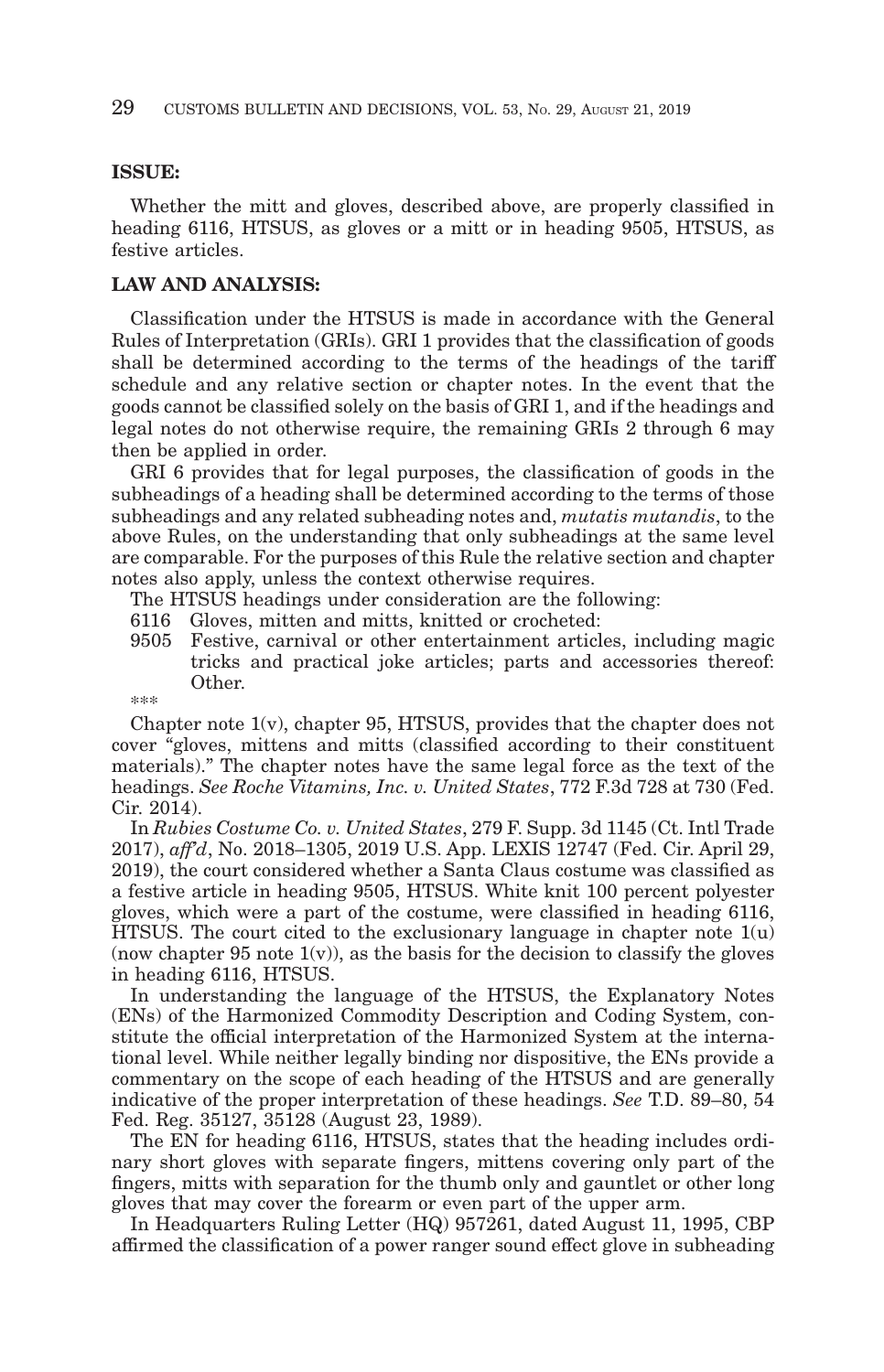6116.10, HTSUS. The ruling examined the definition of "gloves" and found that the article had a separate sheath for each finger and for the thumb and that the article was a glove. Then, CBP applied chapter note  $1(v)$  and interpreted it to mean that the exclusionary language to chapter 95, HTSUS, operated to specifically exclude the power ranger glove from chapter 95, HTSUS.2 Accordingly, if the article to be classified is a glove, mitten or mitt, the article is excluded from classification in chapter 95, HTSUS.<sup>3</sup>

Since the articles involved are either gloves or a mitt, classification in chapter 95, HTSUS, is expressly precluded by chapter note 1(v), and the articles would be classified by their constituent material.<sup>4</sup> Both the Mickey mitt and the cartoon hands gloves have a separate enclosed opening for the fingers and for the thumb like the article in HQ 957261.

Both the "Mickey" mitt and cartoon gloves are unlikely to be coated or to have a fourchette. Based on the information provided regarding the materials, they would be classified in subheading 6116.93.88, HTSUS, which provides for "Gloves, mittens and mitts, knitted or crocheted: Other: Of synthetic fibers: Other: Without fourchettes."

#### **HOLDING:**

We are revoking NY B87119, and modifying NY N006668. The Mickey mitt and cartoon gloves are classified in subheading 6116.93.88, HTSUS. The column one, general rate of duty is 18.6%.

Duty rates are provided for your convenience and subject to change. The text of the most recent HTSUS and the accompanying duty rates are provided for at *www.usitc.gov*.

#### **EFFECT ON OTHER RULINGS:**

NY B87119 is revoked and NY N006668 is modified in accordance with the above analysis.

*Sincerely,*

MYLES B. HARMON, *Director Commercial and Trade Facilitation Division*

 $2$  HQ 957261 considered whether the articles were classified in heading 6116 as a glove or in heading 9503 as a toy. CBP concluded that the article was a "glove containing a sound device that provides some amusement" and not a toy.

<sup>3</sup> We note that in NY N050418, dated February 13, 2009, CBP classified a pair of three dimensional PVC toy hands in Chapter 95 (heading 9503), HTSUS. Three dimensional PVC toy hands are distinguishable from gloves, mitts or mittens and thus are not excluded from chapter 95 by chapter note 1(v).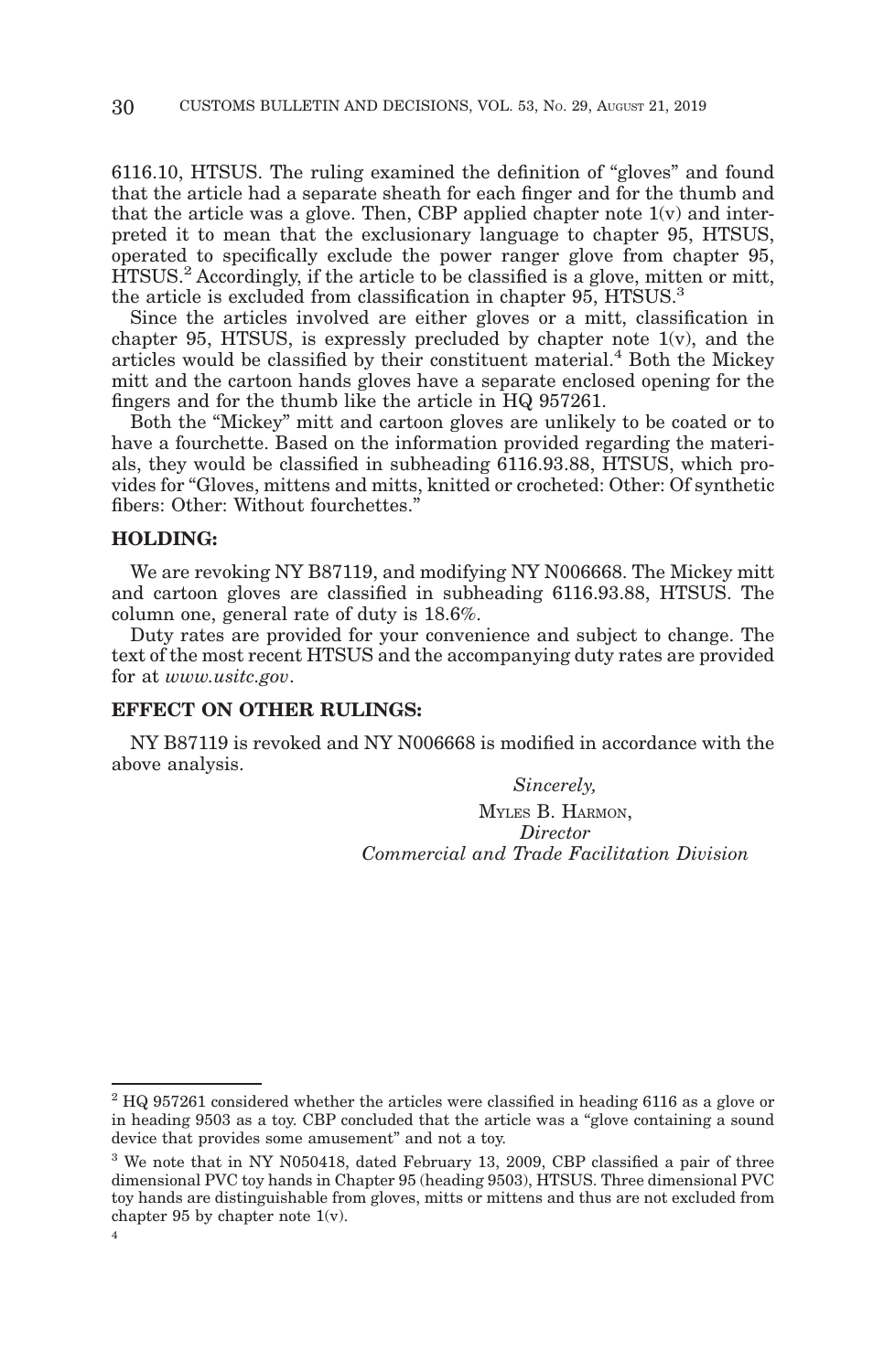# **19 CFR PART 177**

## **REVOCATION OF TWO RULING LETTERS AND REVOCATION OF TREATMENT RELATING TO THE TARIFF CLASSIFICATION OF PLASTIC SPRAY ACTUATORS**

**AGENCY:** U.S. Customs and Border Protection, Department of Homeland Security.

**ACTION:** Notice of revocation of two ruling letters and revocation of treatment relating to the tariff classification of plastic spray actuators.

**SUMMARY:** Pursuant to section 625(c), Tariff Act of 1930 (19 U.S.C. § 1625(c)), as amended by section 623 of title VI (Customs Modernization) of the North American Free Trade Agreement Implementation Act (Pub. L. 103–182, 107 Stat. 2057), this notice advises interested parties that U.S. Customs and Border Protection (CBP) is revoking two ruling letters concerning the tariff classification of plastic spray actuators under the Harmonized Tariff Schedule of the United States (HTSUS). Similarly, CBP is revoking any treatment previously accorded by CBP to substantially identical transactions. Notice of the proposed action was published in the *Customs Bulletin*, Vol. 53, No. 9, on April 3, 2019. One comment was received in response to that notice.

**EFFECTIVE DATE:** This action is effective for merchandise entered or withdrawn from warehouse for consumption on or after October 21, 2019.

**FOR FURTHER INFORMATION CONTACT:** Suzanne Kingsbury, Electronics, Machinery, Automotive and International Nomenclature Branch, Regulations and Rulings, Office of Trade, at (202) 325–0113.

# **SUPPLEMENTARY INFORMATION:**

## **BACKGROUND**

Current customs law includes two key concepts: informed compliance and shared responsibility. Accordingly, the law imposes an obligation on CBP to provide the public with information concerning the trade community's responsibilities and rights under the customs and related laws. In addition, both the public and CBP share responsibility in carrying out import requirements. For example, under section 484 of the Tariff Act of 1930, as amended (19 U.S.C. § 1484), the importer of record is responsible for using reasonable care to enter,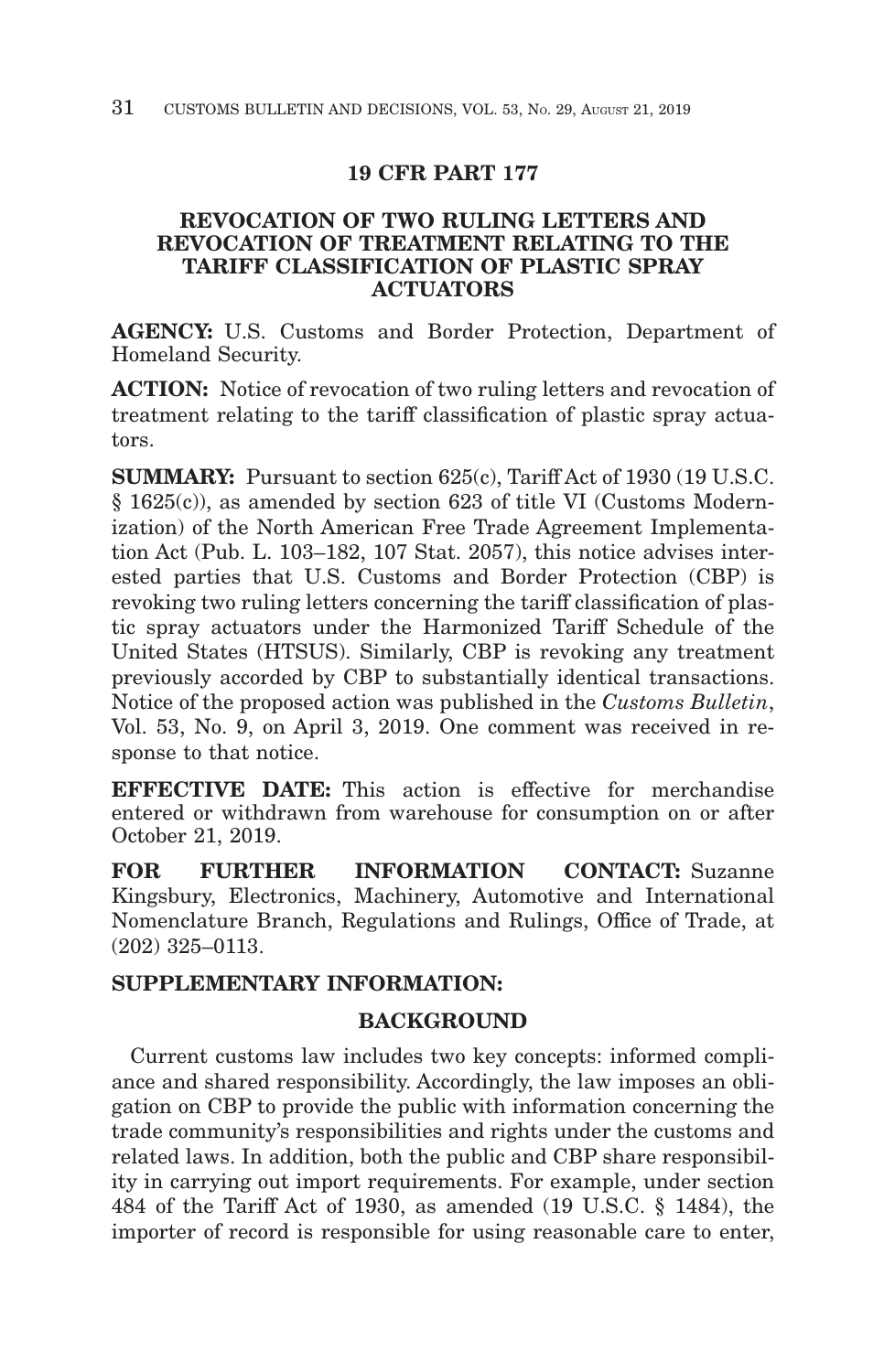classify and value imported merchandise, and to provide any other information necessary to enable CBP to properly assess duties, collect accurate statistics, and determine whether any other applicable legal requirement is met.

Pursuant to 19 U.S.C.  $\S$  1625(c)(1), a notice was published in the *Customs Bulletin*, Vol. 53, No. 9, on April 3, 2019, proposing to revoke two ruling letters pertaining to the tariff classification of plastic spray actuators. Any party who has received an interpretive ruling or decision (i.e., a ruling letter, internal advice memorandum or decision, or protest review decision) on the merchandise subject to this notice should have advised CBP during the comment period.

Similarly, pursuant to 19 U.S.C.  $\S$  1625(c)(2), CBP is revoking any treatment previously accorded by CBP to substantially identical transactions. Any person involved in substantially identical transactions should have advised CBP during the comment period. An importer's failure to advise CBP of substantially identical transactions or of a specific ruling not identified in this notice may raise issues of reasonable care on the part of the importer or its agents for importations of merchandise subsequent to the effective date of this notice.

In New York Ruling Letter ("NY") 874164, CBP classified a plastic spray actuator in heading 8424, HTSUS, specifically in subheading 8424.90.90, HTSUS, which provides for "parts for mechanical appliances for projecting, dispersing or spraying liquids or powders, other." In NY R00270, CBP classified a plastic spray actuator in heading 3923, HTSUS, specifically in subheading 3923.50.00, HTSUS, which provides for "for stoppers, lids, caps and other closures, of plastics." CBP has reviewed NY 874164 and NY R00270 and has determined the ruling letters to be in error. It is now CBP's position that plastic spray actuators are properly classified in heading 8424, HTSUS, specifically in subheading 8424.89.90, HTSUS, which provides for "mechanical appliances (whether or not hand operated) for projecting, dispersing or spraying liquids or powders; other appliances: other."

Pursuant to 19 U.S.C. § 1625(c)(1), CBP is revoking NY 874164 and NY R00270 and revoking or modifying any other ruling not specifically identified to reflect the analysis contained in Headquarters Ruling Letter ("HQ") H294716, set forth as an attachment to this notice. Additionally, pursuant to 19 U.S.C. § 1625(c)(2), CBP is revoking any treatment previously accorded by CBP to substantially identical transactions.

In accordance with 19 U.S.C. § 1625(c), this ruling will become effective 60 days after publication in the *Customs Bulletin*.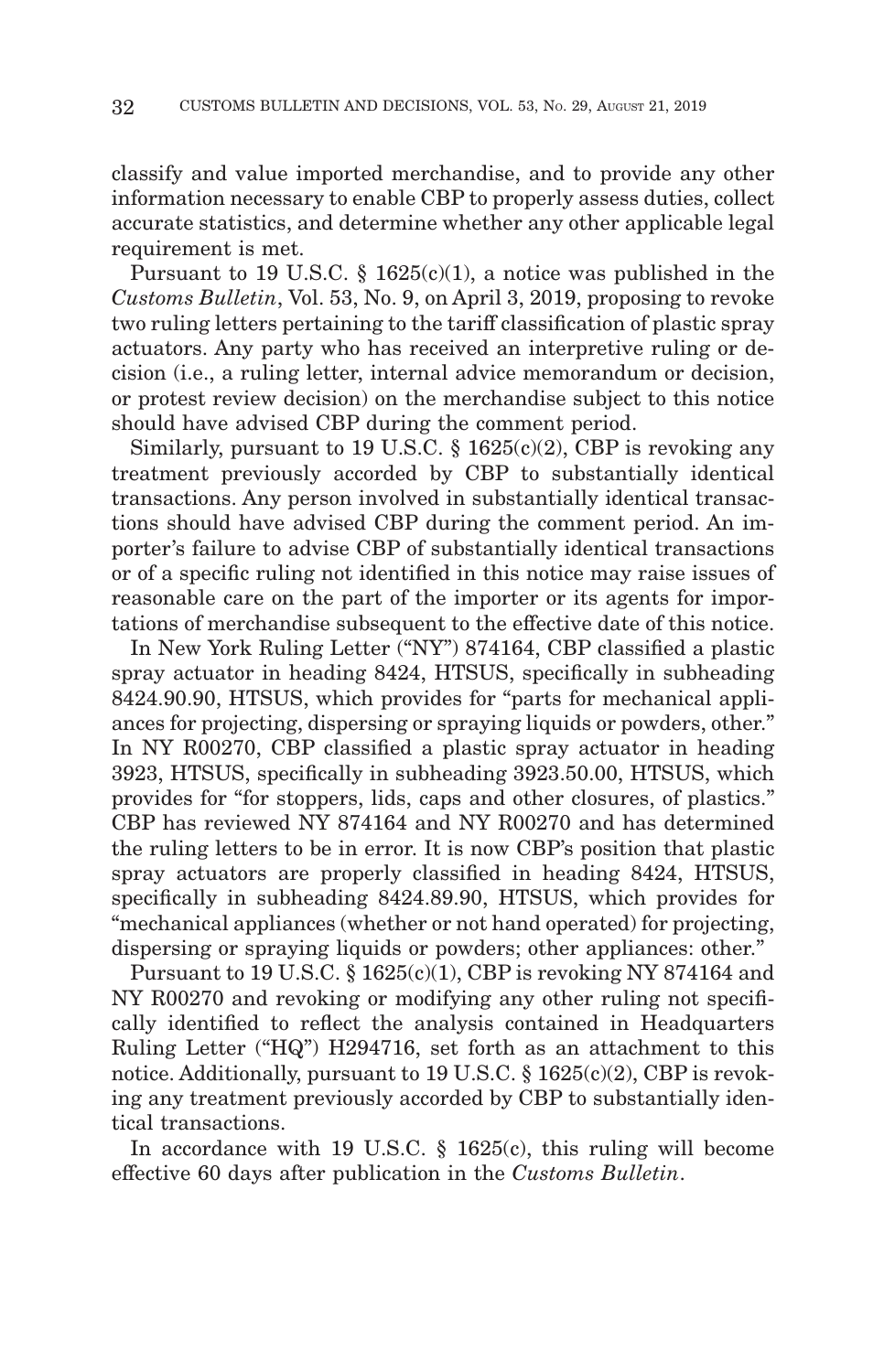33 CUSTOMS BULLETIN AND DECISIONS, VOL. 53, NO. 29, AUGUST 21, 2019

Dated: July 30, 2019

GREG CONNOR *for*

MYLES B. HARMON, *Director Commercial and Trade Facilitation Division*

*Attachment*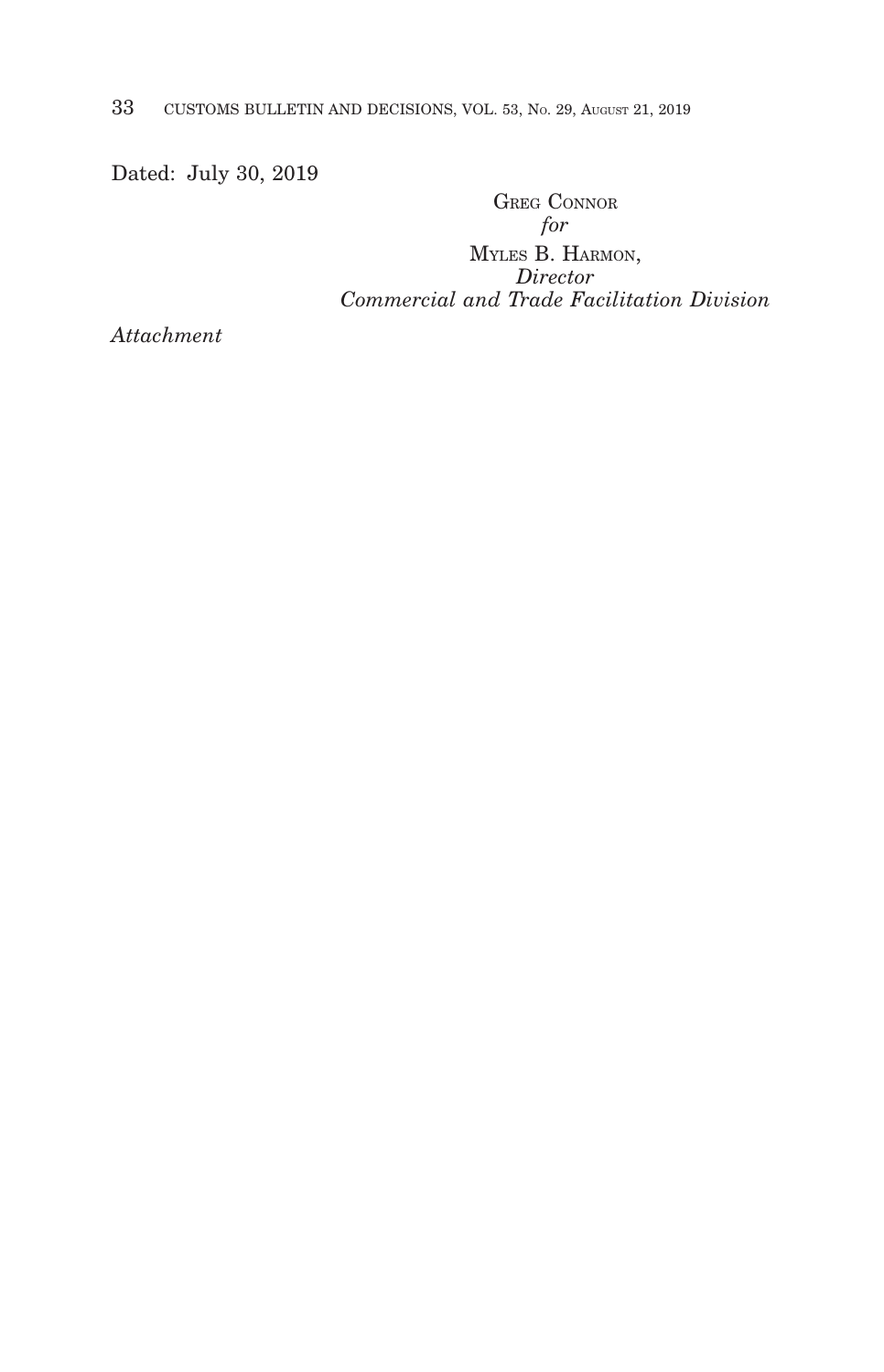HQ H294716

July 30, 2019 OT:RR:CTF:EMAIN H294716 SK CATEGORY: Classification TARIFF NO.: 8424.89.90

MR. ROBERT J. CORE ENCORE INTERNATIONAL *170 BROADWAY SUITE 1601 NEW YORK, NY 10038*

RE: Revocation of NY 874164 and NY R00270; Spray actuators; Spray can valve; Mechanical appliance for spraying liquid; Parts.

#### DEAR MR. CORE:

This ruling is in reference to New York Ruling Letter (NY) 874164, dated May 13, 1992, issued to L'Oreal Hair Care and regarding the classification of a plastic actuator under the Harmonized Tariff Schedule of the United States (HTSUS). In NY 874164, U.S. Customs and Border Protection (CBP) classified the subject article in subheading 8424.90.90, HTSUS, which provides for parts for mechanical appliances for spraying liquids, other. Upon reconsideration, CBP has determined that NY 874164 is in error.

CBP has also reviewed NY R00270, dated May 13, 2004, which involves the classification of substantially similar merchandise in subheading 3923.50.00, HTSUS, which provides for stoppers, lids, caps and other closures, of plastics. As with NY 874164, we have determined that the tariff classification of the subject merchandise in this ruling is incorrect.

CBP is revoking NYs 874164 and R00270 according to the analysis set forth below.

Pursuant to section  $625(c)(1)$ , Tariff Act of 1930 (19 U.S.C. 1625(c)(1)), as amended by section 623 of Title VI, a notice proposing to revoke NYs 874164 and R00270 was published on April 3, 2019, in Volume 53, Number 9 of the Customs Bulletin. One comment was received in opposition to the proposed action.

#### **FACTS:**

In NY 874164, the subject merchandise is described as a plastic actuator that sits atop a can of hair mousse. The actuator exerts pressure on a valve and plastic stem to release mousse which is packaged under pressure. Once actuated, propellant forces the mousse up the plastic stem and through the actuator's dispersing holes, assuring a uniform, foamed delivery.

In NY R00270, CBP classified a plastic actuator/cap designed to attach to the top of an aerosol can of deodorant. The actuator/cap includes a plastic handle which, when pressed, opens a valve on the can to release the deodorant.

As the articles in these rulings disburse, respectively, hair mousse and deodorant, and these products are typically released in a uniform spray, it is assumed that they do not contain a control valve to further regulate the spray pattern of the liquid that is released through the aerosol can's pressure spray can valve.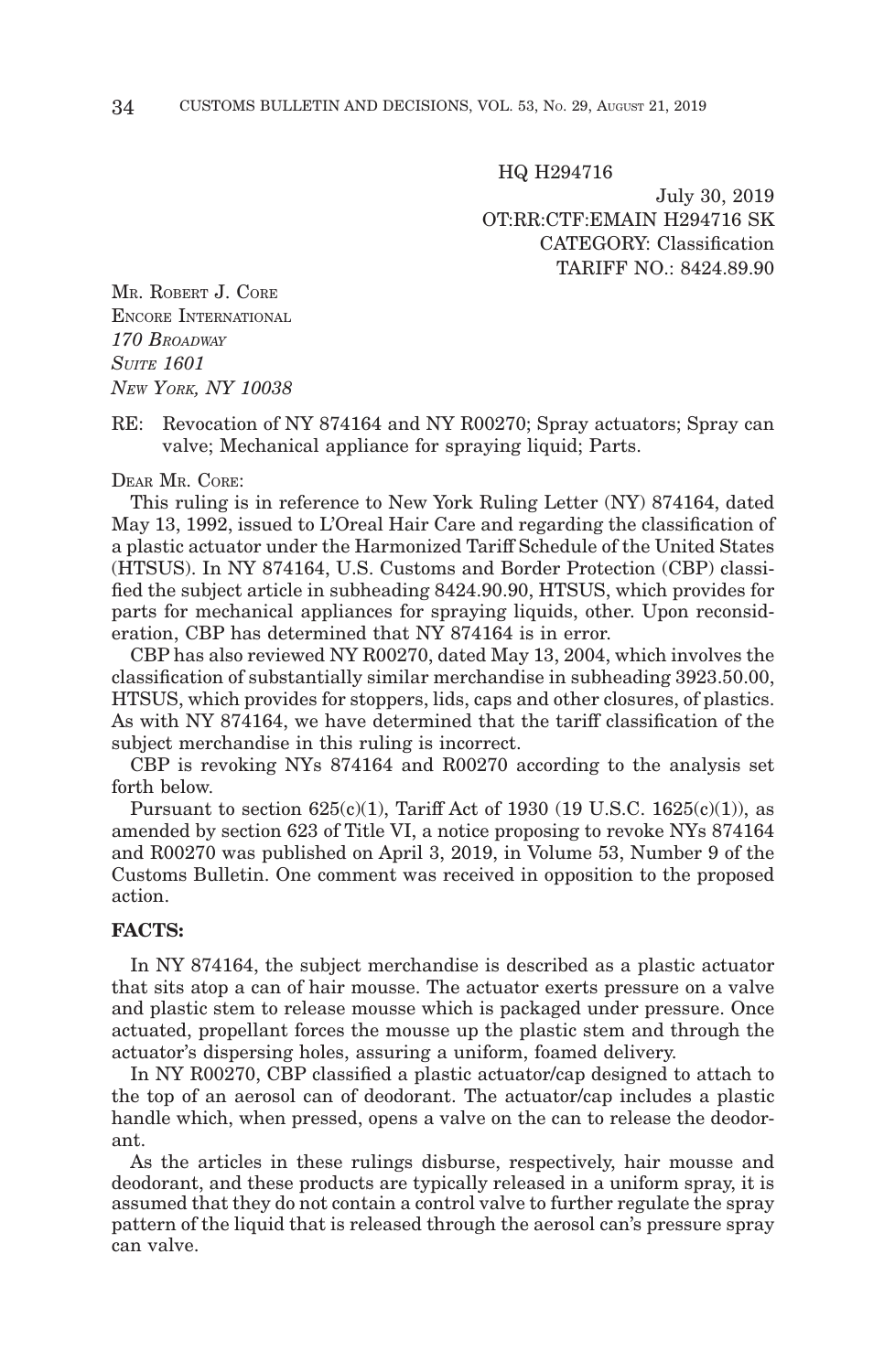#### **LAW AND ANALYSIS:**

Classification under the HTSUS is in accordance with the General Rules of Interpretation (GRIs). GRI 1 provides that the classification of goods will be determined according to the terms of the headings of the tariff schedule and any relative section or chapter notes. In the event that the goods cannot be classified solely on the basis of GRI 1, and if the headings and legal notes do not otherwise require, the remaining GRIs 2 through 6 will then be applied in order.

The following provisions of the HTSUS are under consideration:

| 8424    | Mechanical appliances (whether or not hand operated) for<br>projecting, dispersing or spraying liquids or powders; fire ex-<br>tinguishers, whether or not charged; spray guns and similar<br>appliances; steam or sand blasting machines and similar jet<br>projecting machines; parts thereof: |
|---------|--------------------------------------------------------------------------------------------------------------------------------------------------------------------------------------------------------------------------------------------------------------------------------------------------|
| 8424.89 | --Other appliances: Other                                                                                                                                                                                                                                                                        |
| 8424.90 | --Parts                                                                                                                                                                                                                                                                                          |
| 8481    | Taps, cocks, valves and similar appliances, for pipes, boiler<br>shells, tanks, vats or the like, including pressure-reducing<br>valves and thermostatically controlled valves; parts thereof:                                                                                                   |
| 8481.90 | --Parts                                                                                                                                                                                                                                                                                          |
| 3923    | Articles for the conveyance or packing of goods, of plastics;<br>stoppers, lids, caps and other closures, of plastics:                                                                                                                                                                           |
| 3923.50 | --Stoppers, lids, caps and other closures, of plastics:                                                                                                                                                                                                                                          |

Section XVI, Note 2, provides in pertinent part as follows:

2. Subject to note 1 to this section, note 1 to chapter 84 and to note 1 to chapter 85, parts of machines (not being parts of the articles of heading 8484, 8544, 8545, 8546 or 8547) are to be classified according to the following rules:

- (a) Parts which are goods included in any of the headings of chapter 84 or 85 (other than headings 8409, 8431, 8448, 8466, 8473, 8487, 8503, 8522, 8529, 8538 and 8548) are in all cases to be classified in their respective headings;
- (b) Other parts, if suitable for use solely or principally with a particular kind of machine, or with a number of machines of the same heading (including a machine of heading 8479 or 8543) are to be classified with the machines of that kind or in heading 8409, 8431, 8448, 8466, 8473, 8503, 8522, 8529 or 8538 as appropriate. However, parts which are equally suitable for use principally with the goods of headings 8517 and 8525 to 8528 are to be classified in heading 8517.

Note 2(s) to Chapter 39 excludes articles of section XVI (machines and mechanical or electrical appliances).

The Harmonized Commodity Description and Coding System Explanatory Notes (ENs) constitute the official interpretation of the Harmonized System at the international level. While neither legally binding nor dispositive, the ENs provide commentary on the scope of each HTSUS heading and are generally indicative of the proper interpretation of these headings. *See* T.D. 89–80, 54 Fed. Reg. 35127, 35128 (August 23, 1989).

EN 84.24 provides, in relevant part: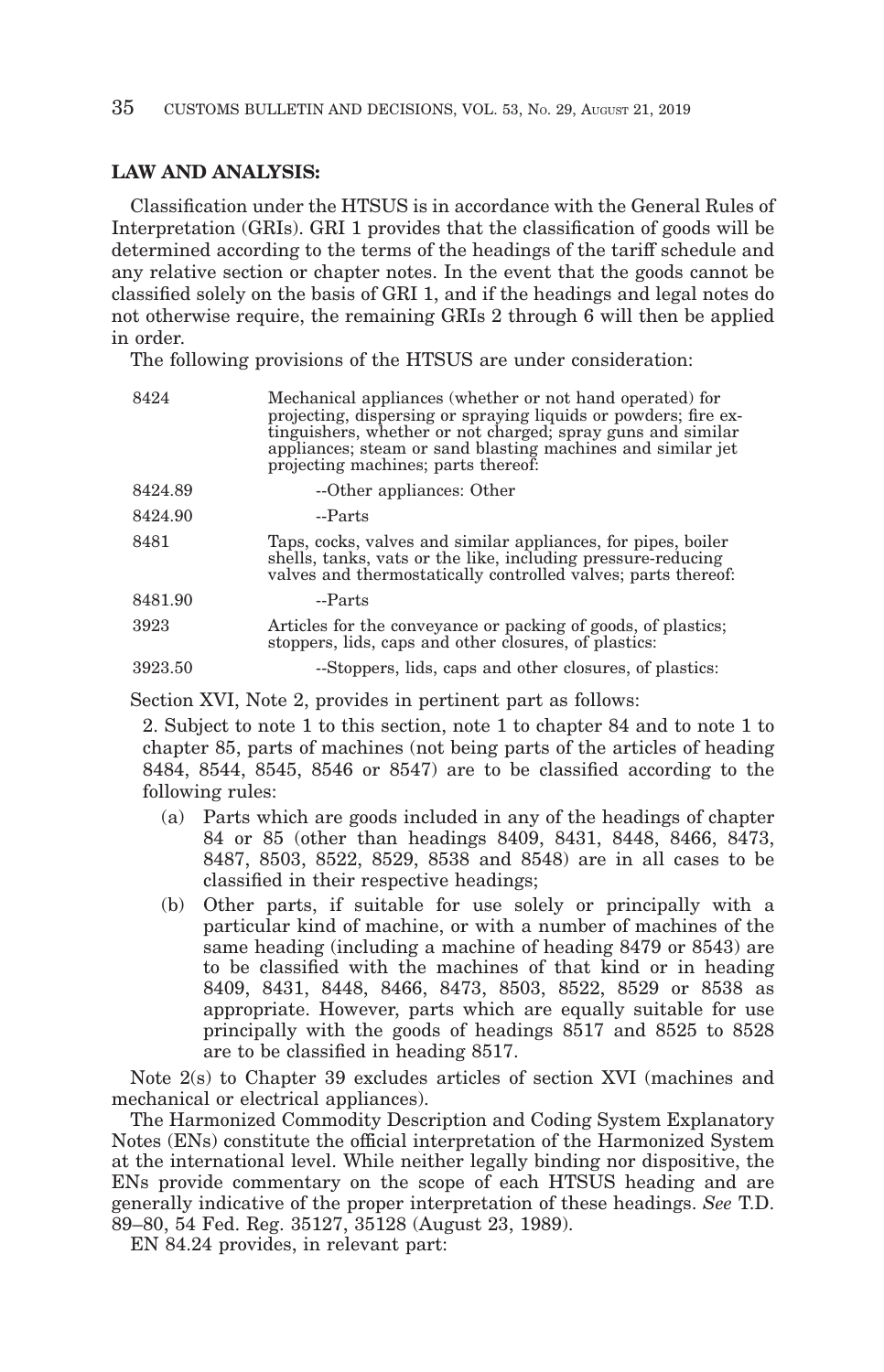This heading covers machines and appliances for projecting, dispersing or spraying steam, liquids or solid materials (e.g., sand, powders, granules, grit or metallic abrasives) in the form of a jet, a dispersion (whether or not in drips) or a spray.

\*\* \*

#### **PARTS**

**Subject** to the general provisions regarding the classification of parts (see the General Explanatory Note to Section XVI), the heading includes parts for the appliances and machines of this heading. Parts falling in this heading thus include, *inter alia*, reservoirs for sprayers, spray nozzles, lances and turbulent sprayer heads not of a kind described in **heading 84.81**.

\*\* \*

EN 84.81 provides, in relevant part:

This heading covers taps, cocks, valves and similar appliances, used on or in pipes, tanks, vats or the like to regulate the flow (for supply, discharge, etc.), of fluids (liquid, viscous or gaseous), or, in certain cases, of solids (e.g., sand). The heading includes such devices designed to regulate the pressure or the flow velocity of a liquid or a gas.

The appliances regulate the flow by opening or closing an aperture (e.g., gate, disc, ball, plug, needle or diaphragm). They may be operated by hand (by means of a key, wheel, press button, etc.), or by a motor, solenoid, clock movement, etc., or by an automatic device such as a spring, counterweight, float lever, thermostatic element or pressure capsule.

\*\* \*

\*\* \*

\*\* \*

The heading includes *inter alia :*

(17) Pressure spray-can lids for cans to be filled with liquid or gaseous insecticides, disinfectants, etc., under pressure, comprising a metal head fitted with a press-button displacing a needle which opens or closes the ejection orifice.

#### **PARTS**

**Subject** to the general provisions regarding the classification of parts (see the General Explanatory Note to Section XVI), parts of the appliances of this heading are also classified here.

One comment was received in response to CBP's solicitation of comments. The commenter asserts NY 874164 should not be revoked as the actuator at issue in that ruling is properly classified under subheading 8424.90, HTSUS, as parts of mechanical appliances, whether or not hand operated, for projecting, dispersing or spraying liquids or powders, by application of Section XVI Note 2(b), *supra*. In support of this classification, the commenter states that CBP created an "artificial distinction between aerosol cans and their valves" when it held that the actuator is dedicated for use with spray can valves of heading 8481, HTSUS, and that this characterization ignores the commercial reality that "actuators would only be attached to the aerosol can valves after they had already been inserted into and affixed to the cans" and that "actuators would never be attached to valves that are not already in the cans." The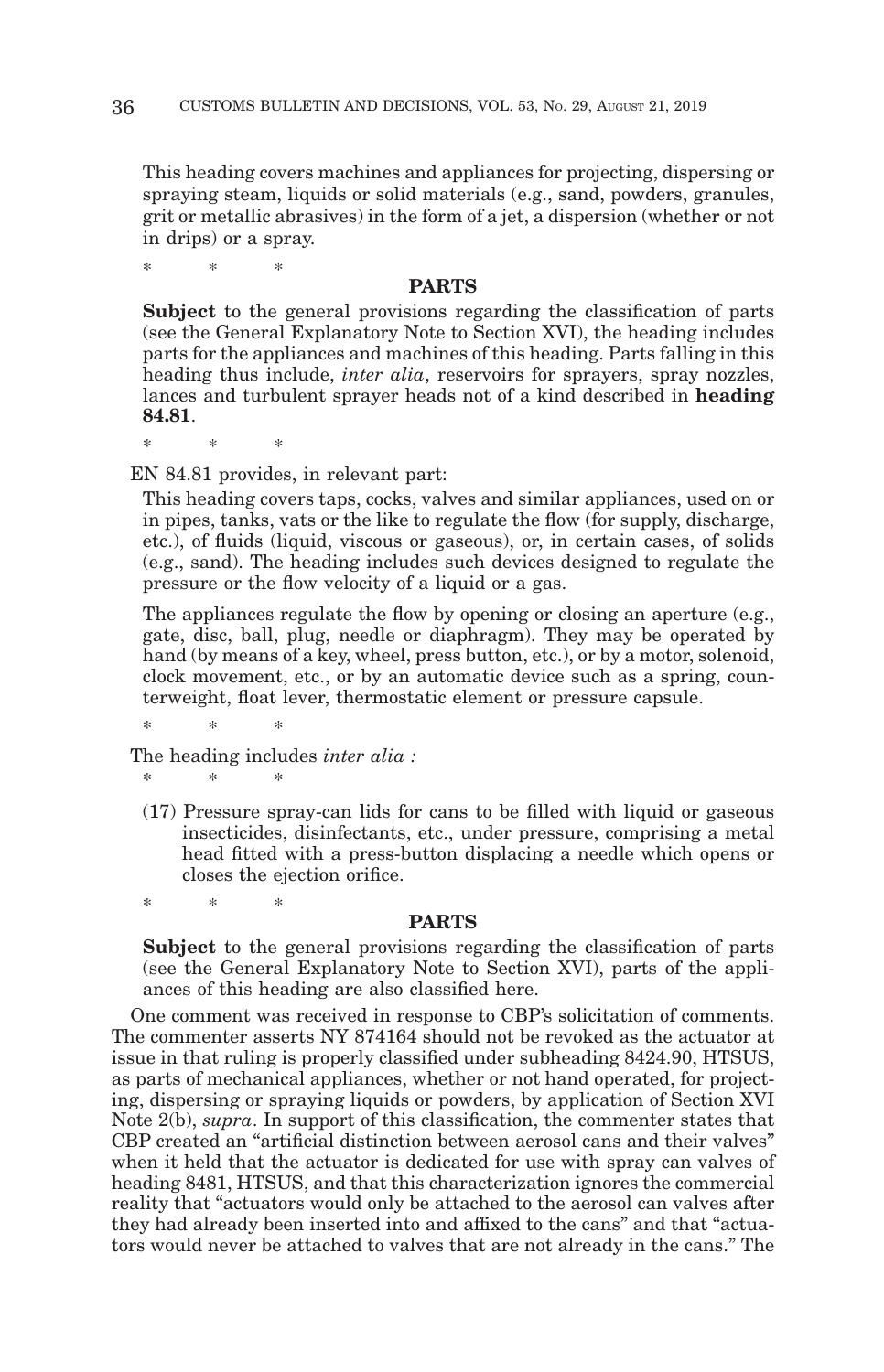commenter further submits that aerosol cans, imported complete with actuators, are classified under subheading 8424.89, HTSUS, as a mechanical appliances and therefore actuators imported separately should be classified as parts thereof in subheading 8424.90, HTSUS. In support of this argument, the commenter cites to Headquarters Ruling Letter (HQ) W968211, dated February 6, 2007, in which CBP classified battery-operated motorized automatic aerosol dispensers, imported without aerosol can and batteries, as "parts" of subheading 8424.90, HTSUS. In that ruling, CBP determined that the subject dispenser itself does not have the ability to project, disperse or spray liquids or powders and, as such, does not have the essential character of a good of heading 8424, HTSUS. The commenter also cites to HQ W968210, dated February 6, 2007, in which CBP classified substantially similar battery-operated motorized automatic aerosol dispensers in subheading 8424.90, HTSUS, pursuant to the same legal analysis. The commenter also refers to NY N047571, dated January 13, 2009, where CBP classified an automatic aerosol air freshener dispenser featuring an integrated circuit board, motor, and timer, imported as a complete system with an aerosol cannister, in subheading 8424.89, HTSUS, and where the same dispensing system, imported without the cannister, was classified in subheading 8424.90, HTSUS. Lastly, the commenter states that classification of the subject actuators as parts of heading 8424, HTSUS, would be consistent with that heading's ENs which provide that parts of the heading include "spray nozzles."

As an initial matter, we note that the term "actuator" is a generic term that describes an appliance or device that actuates and is a "mechanical device for moving or controlling something." *See https://www.merriam-webster.com/ dictionary/actuator* (2018). As such, actuators may possess different design features from those at issue, such as valves that create different spray patterns or control the flow of liquid as well as actuators that also serve as a cap. The subject actuators at issue in NYs 874164 and R00270 spray the liquid contents of an aerosol can by exerting force on a spray can valve via a hollow tube or stem. As these particular models disperse, respectively, hair mousse and deodorant for uniform delivery, they do not possess valves.

As set forth above, Section XVI Note 2(a) prescribes rules governing the classification of articles as "parts" of machinery within this section and provides that "[P]arts which are goods included in any of the headings of chapter 84 or 85 (other than headings 8409, 8431, 8448, 8466, 8473, 8487, 8503, 8522, 8529, 8538 and 8548) are in all cases to be classified in their respective headings." The subject actuators are *prima facie* described by heading 8424, HTSUS, in that they are hand-operated mechanical appliances for dispersing or spraying liquids. The subject actuators are designed to be depressed by a finger to exert pressure on a tube that actuates a valve atop an aerosol can to release gas propelled liquid hair mousse and deodorant for spraying. Therefore, by application of this legal note, the actuators are classified in subheading 8424.89, HTSUS, which provides for, in pertinent part, other hand-operated mechanical appliances for dispersing or spraying liquids.<sup>1</sup>

<sup>&</sup>lt;sup>1</sup> In NY N051959, dated March 5, 2009, CBP similarly classified in subheading 8424.89, HTSUS, a wand-shaped spray can actuator that operated in the same manner as the subject actuators (i.e., hand-operated button depresses a valve which releases the liquid to be sprayed by the actuator).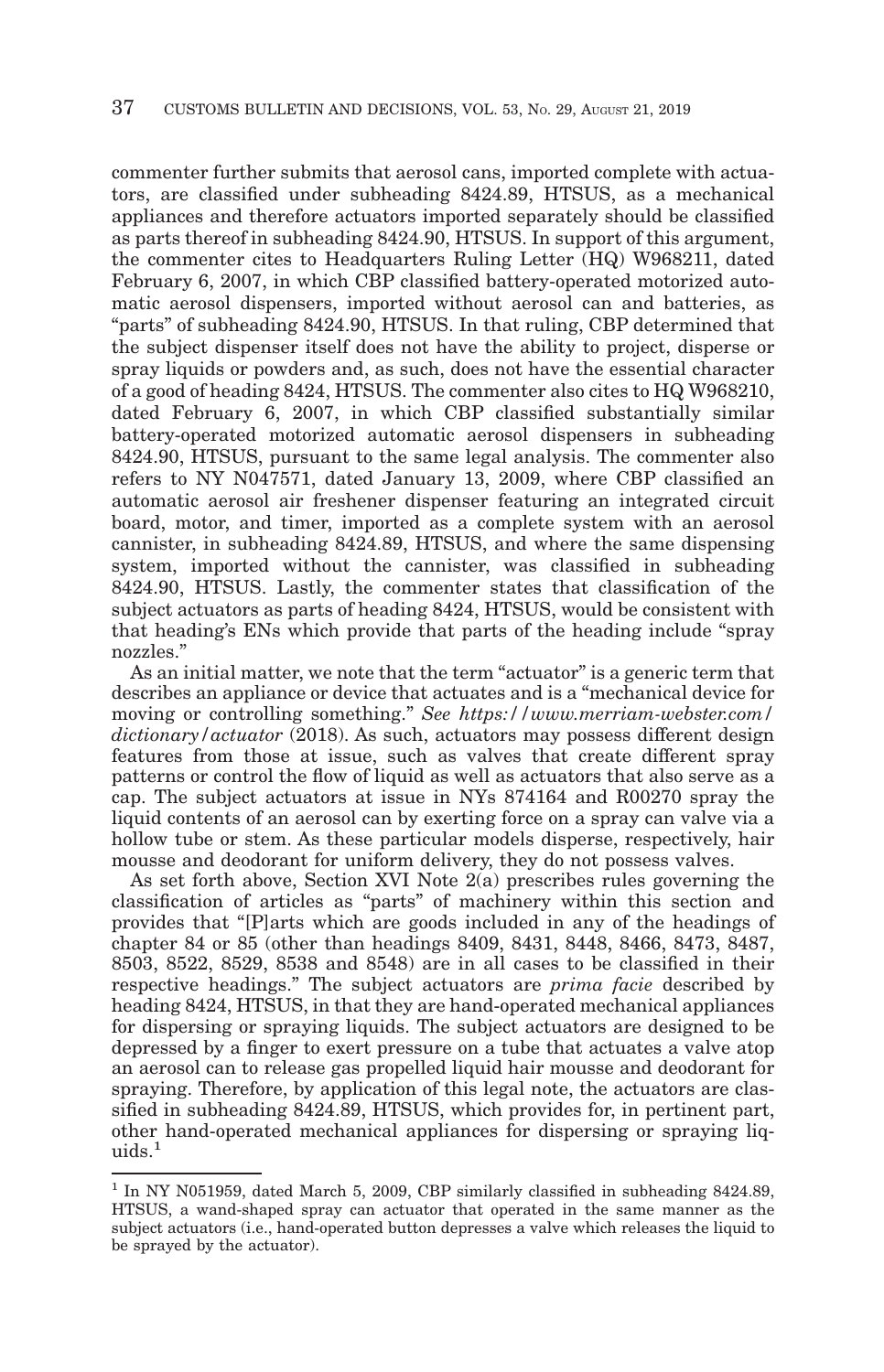Heading 8481, HTSUS, provides for, in pertinent part, valves and parts thereof. As the subject actuators do not incorporate a valve in their design, they are not classified as valves of heading 8481, HTSUS.

As the subject actuators are themselves appliances of heading 8424, HTSUS, and classified under that heading pursuant to Note 2(a) to Section XVI, we need not examine whether they are *prima facie* classifiable under subheading 8481.90, HTSUS, as parts of valves, which would be pursuant to Note 2(b) to Section XVI, *supra*.

For this same reason, we do not reach the question of whether the subject actuators are classified as parts of mechanical appliances in subheading 8424.90, HTSUS, by application of Section XVI Note 2(b), and the commenter's submissions on this point are rendered moot.

Lastly, we find NY R00270 to be in error in which CBP classified a plastic actuator in subheading 3923.50.00, HTSUS, which provides for stoppers, lids, caps and other closures, of plastics. As set forth above, Note 2(s) to Chapter 39 excludes articles of Section XVI. In that ruling, CBP stated that classification in subheading 8424.90, HTSUS, as other parts of mechanical appliances for spraying liquids was inappropriate in that "aerosol can sprayers are classified as containers, not as mechanical appliances of heading 8424, HTSUS, and therefore the actuator/cap cannot be classified as a part of the appliances of heading 8424." We disagree, and note that the subject actuator is classifiable in Section XVI, in subheading 8424.89, HTSUS, for the reasons set forth above.

#### **HOLDING:**

By application of GRI 1 and Note 2(a) to Section XVI, the articles at issue in NYs 874164 and R00270 are classified under subheading 8424.89.90, HTSUS. The 2019 applicable rate of duty is 1.8 percent *ad valorem*.

Duty rates are provided for your convenience and subject to change. The text of the most recent HTSUS and the accompanying duty rates are provided at *www.usitc.gov*.

#### **EFFECT ON OTHER RULINGS:**

NY 874164, dated May 13, 1992, and NY R00270, dated May 13, 2004, are hereby REVOKED in accordance with the above analysis.

In accordance with 19 U.S.C. 1625(c), this ruling will become effective 60 days after its publication in the Customs Bulletin.

*Sincerely,*

GREG CONNOR *for*

MYLES B. HARMON, *Director Commercial and Trade Facilitation Division*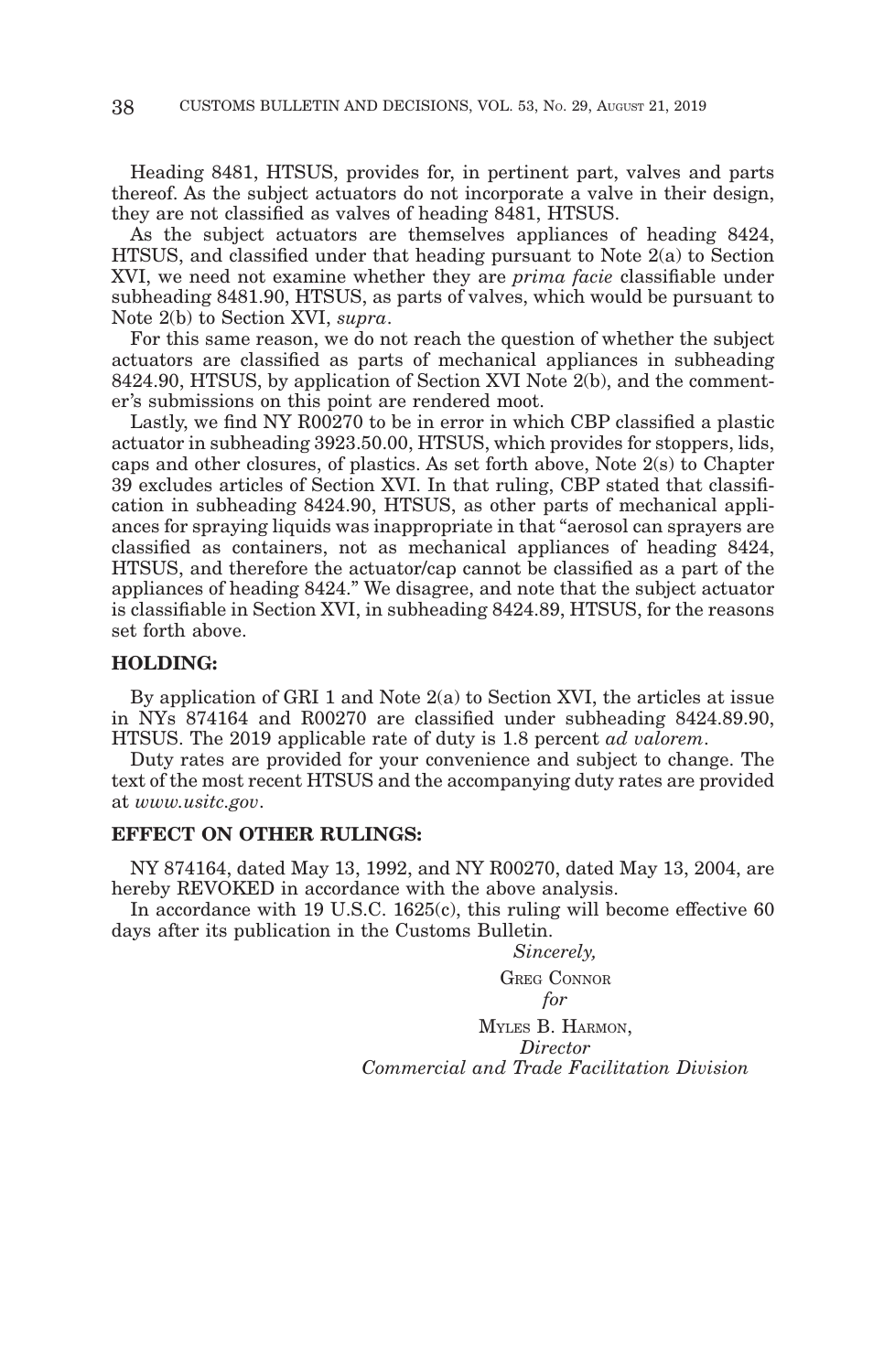# **COBRA FEES TO BE ADJUSTED FOR INFLATION IN FISCAL YEAR 2020 CBP DEC. 19–08**

**AGENCY:** U.S. Customs and Border Protection, Department of Homeland Security.

**ACTION:** General notice.

**SUMMARY:** This document announces that U.S. Customs and Border Protection (CBP) is adjusting certain customs user fees and corresponding limitations established by the Consolidated Omnibus Budget Reconciliation Act (COBRA) for Fiscal Year 2020 in accordance with the Fixing America's Surface Transportation Act (FAST Act) as implemented by CBP regulations.

**DATES:** The adjusted amounts of customs COBRA user fees and their corresponding limitations set forth in this notice for Fiscal Year 2020 are required as of October 1, 2019.

**FOR FURTHER INFORMATION CONTACT:** Tina Ghiladi, Director—Office of Finance, 202–344–3722, *UserFeeNotices@cbp. dhs.gov.*

# **SUPPLEMENTARY INFORMATION:**

# **Background**

On December 4, 2015, the Fixing America's Surface Transportation Act (FAST Act, Pub. L. 114–94) was signed into law. Section 32201 of the FAST Act amended section 13031 of the Consolidated Omnibus Budget Reconciliation Act (COBRA) of 1985 (19 U.S.C. 58c) by requiring certain customs COBRA user fees and corresponding limitations to be adjusted by the Secretary of the Treasury (Secretary) to reflect certain increases in inflation.

Sections 24.22 and 24.23 of title 19 of the Code of Federal Regulations (19 CFR 24.22 and 24.23) describe the procedures that implement the requirements of the FAST Act. Specifically, paragraph (k) in section 24.22 (19 CFR 24.22(k)) sets forth the methodology to determine the change in inflation as well as the factor by which the fees and limitations will be adjusted, if necessary. The fees and limitations subject to adjustment, which are set forth in Appendix A and Appendix B of part 24, include the commercial vessel arrival fees, commercial truck arrival fees, railroad car arrival fees, private vessel arrival fees, private aircraft arrival fees, commercial aircraft and vessel passenger arrival fees, dutiable mail fees, customs broker permit user fees, barges and other bulk carriers arrival fees, and merchandise processing fees, as well as the corresponding limitations.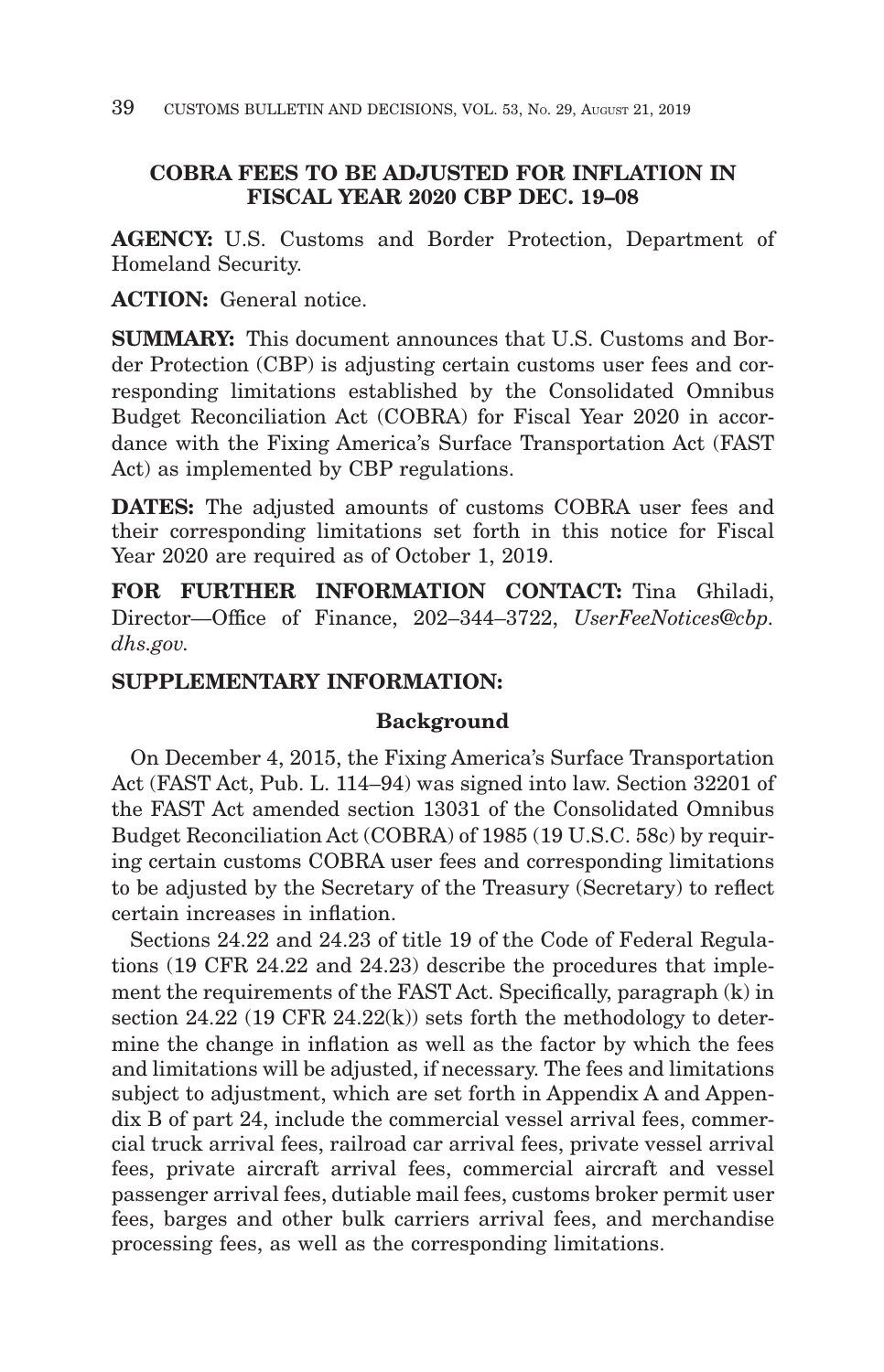## **Determination of Whether an Adjustment Is Necessary for Fiscal Year 2020**

In accordance with 19 CFR 24.22, CBP must determine annually whether the fees and limitations must be adjusted to reflect inflation. For fiscal year 2020, CBP is making this determination by comparing the average of the Consumer Price Index—All Urban Consumers, U.S. All items, 1982–84 (CPI–U) for the current year (June 2018–May 2019) with the average of the CPI–U for the comparison year (June 2017–May 2018) to determine the change in inflation, if any. If there is an increase in the CPI of greater than one (1) percent, CBP must adjust the customs COBRA user fees and corresponding limitations using the methodology set forth in 19 CFR 24.22(k). Following the steps provided in paragraph (k)(2) of section 24.22, CBP has determined that the increase in the CPI between the most recent June to May 12-month period (June 2018–May 2019) and the comparison year (June 2017–May 2018) is 2.021 percent. As the increase in the CPI is greater than one (1) percent, the customs COBRA user fees and corresponding limitations must be adjusted for Fiscal Year 2020.

## **Determination of the Adjusted Fees and Limitations**

Using the methodology set forth in section  $24.22(k)(2)$  of the CBP regulations (19 CFR 24.22(k)), CBP has determined that the factor by which the base fees and limitations will be adjusted is 7.167 percent (base fees and limitations can be found in Appendix A and B to part 24 of title 19). In reaching this determination, CBP calculated the values for each variable found in paragraph (k) of 19 CFR 24.22 as follows:

- The arithmetic average of the CPI–U for June 2018–May 2019, referred to as (A) in the CBP regulations, is 252.922;
- The arithmetic average of the CPI–U for Fiscal Year 2014, referred to as (B), is 236.009;
- The arithmetic average of the CPI–U for the comparison year (June 2017–May 2018), referred to as (C), is 247.540;
- The difference between the arithmetic averages of the CPI–U of the comparison year (June 2017–May 2018) and the current year (June 2018–May 2019), referred to as (D), is 5.382;
- This difference rounded to the nearest whole number, referred to as (E), is 5;

<sup>&</sup>lt;sup>1</sup> The figures provided in this notice may be rounded for publication purposes only. The calculations for the adjusted fees and limitations were made using unrounded figures, unless otherwise noted.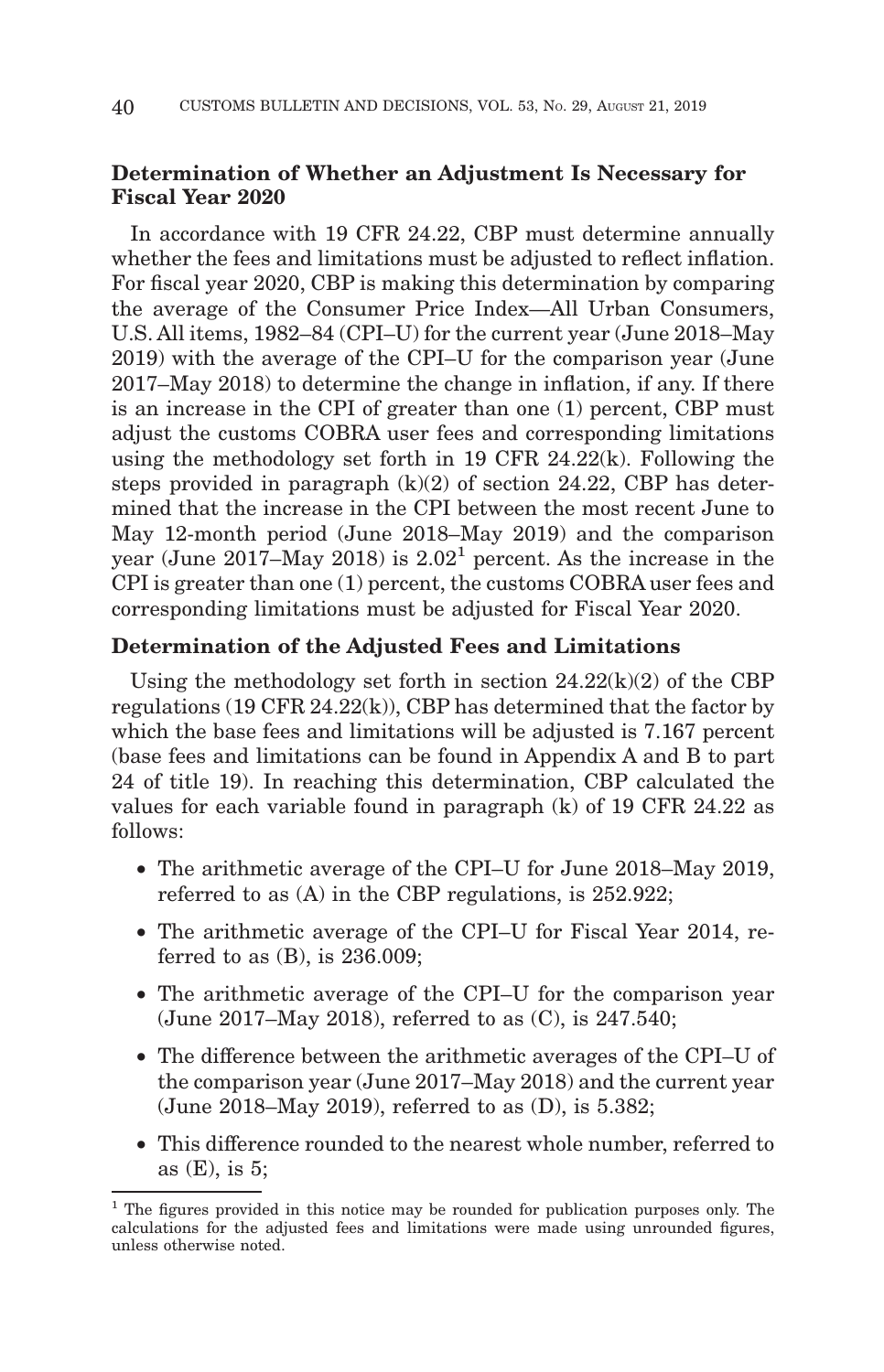- The percentage change in the arithmetic averages of the CPI–U of the comparison year (June 2017–May 2018) and the current year (June 2018–May 2019), referred to as (F), is 2.02 percent;
- The difference in the arithmetic average of the CPI–U between the current year (June 2018–May 2019) and the base year (Fiscal Year 2014), referred to as (G), is 16.914; and
- Lastly, the percentage change in the CPI–U from the base year (Fiscal Year 2014) to the current year (June 2018–May 2019), referred to as (H), is 7.167 percent.

# **Announcement of New Fees and Limitations**

The adjusted amounts of customs COBRA user fees and their corresponding limitations for Fiscal Year 2020 as adjusted by 7.167 percent set forth below are required as of October 1, 2019. Table 1 provides the fees and limitations found in 19 CFR 24.22 as adjusted for Fiscal Year 2020 and Table 2 provides the fees and limitations found in 19 CFR 24.23 as adjusted for Fiscal Year 2020.

| 19 U.S.C. 58c | 19 CFR 24.22 | Customs COBRA user fee/<br>limitation                                              | New fee/<br>limitation<br>adjusted in<br>accordance<br>with the<br><b>FAST Act</b> |
|---------------|--------------|------------------------------------------------------------------------------------|------------------------------------------------------------------------------------|
| $(a)(1)$      | $(b)(1)(i)$  | Fee: Commercial Vessel Arrival                                                     | \$468.32                                                                           |
| $(b)(5)(A)$   | $(b)(1)(ii)$ | Limitation: Calendar Year<br>Maximum for Commercial<br>Vessel Arrival Fees         | 6,381.77                                                                           |
| $(a)(8)$      | $(b)(2)(i)$  | Fee: Barges and Other Bulk<br>Carriers Arrival Fee                                 | 117.88                                                                             |
|               | $(b)(2)(ii)$ | Limitation: Calendar Year<br>Maximum for Barges and<br>Other Bulk Carriers Arrival | 1,607.50                                                                           |

TABLE 1—CUSTOMS COBRA USER FEES AND LIMITATIONS FOUND IN 19 CFR 24.22 AS ADJUSTED FOR FISCAL YEAR 2020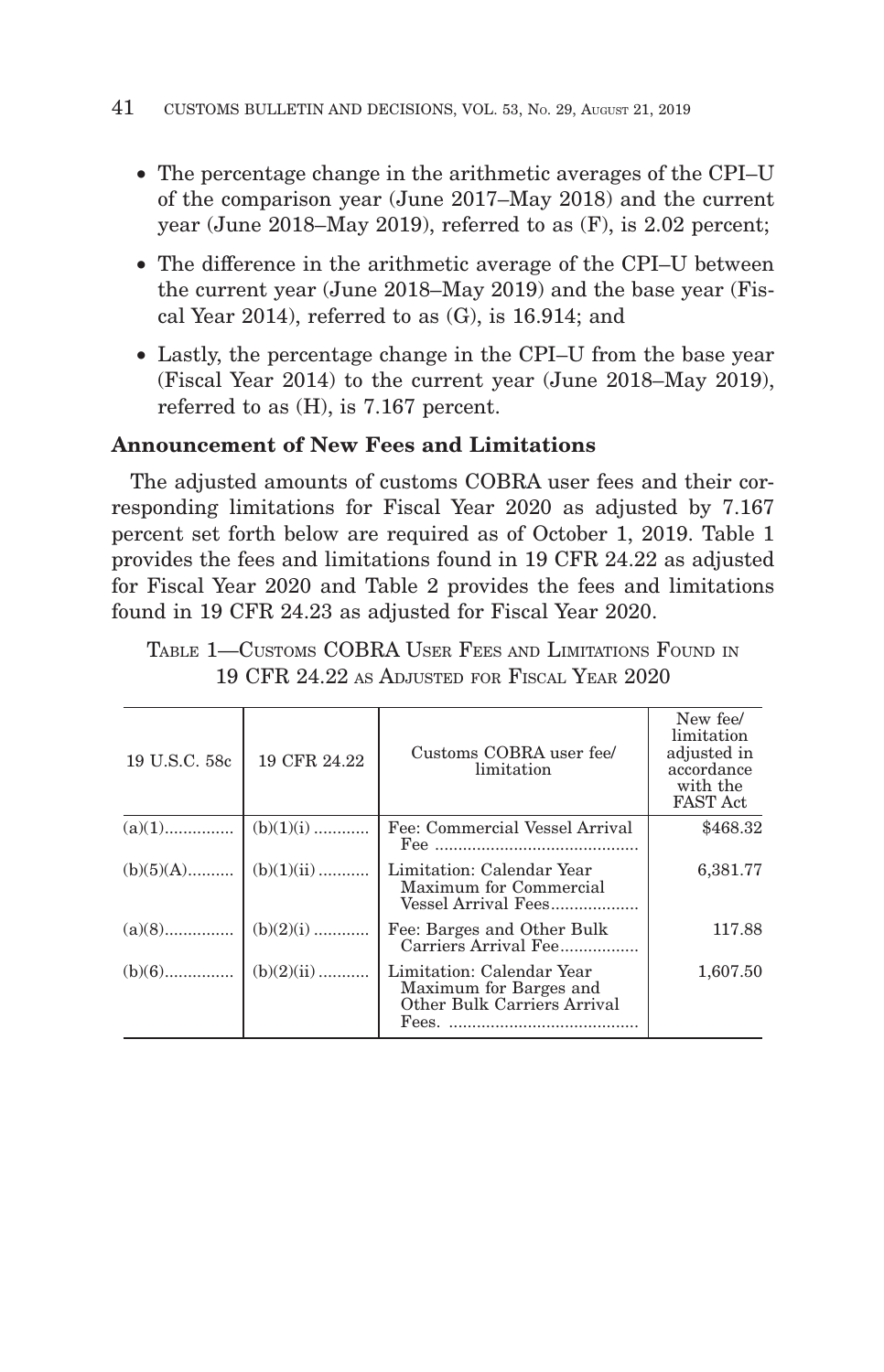| 19 U.S.C. 58c | 19 CFR 24.22       | Customs COBRA user fee/<br>limitation                                                                                      | New fee/<br>limitation<br>adjusted in<br>accordance<br>with the<br><b>FAST Act</b> |
|---------------|--------------------|----------------------------------------------------------------------------------------------------------------------------|------------------------------------------------------------------------------------|
| $(a)(2)$      | $\mid$ (c)(1)      | Fee: Commercial Truck Arrival<br>$\text{Fee}^2$                                                                            | $^{\rm 3}$ 5.85                                                                    |
|               | $(c)(2)$ and $(3)$ | Limitation: Commercial Truck<br>Calendar Year Prepayment                                                                   | 107.17                                                                             |
| $(a)(3)$      | $\mid$ (d)(1)      | Fee: Railroad Car Arrival Fee                                                                                              | 8.84                                                                               |
| $(b)(3)$      | $(d)(2)$ and $(3)$ | Limitation: Railroad Car Calen-<br>dar Year Prepayment Fee                                                                 | 107.17                                                                             |
| $(a)(4)$      | $(e)(1)$ and $(2)$ | Fee and Limitation: Private<br>Vessel or Private Aircraft<br>First Arrival/Calendar Year                                   | 29.47                                                                              |
|               | $(f)$              | Fee: Dutiable Mail Fee                                                                                                     | 5.89                                                                               |
| $(a)(5)(A)$   | $(g)(1)(i)$        | Fee: Commercial Vessel or<br>Commercial Aircraft Passen-                                                                   | 5.89                                                                               |
| $(a)(5)(B)$   | $(g)(1)(ii)$       | Fee: Commercial Vessel Passen-<br>ger Arrival Fee (from one of<br>the territories and possessions<br>of the United States) | 2.07                                                                               |
|               |                    | Fee: Customs Broker Permit                                                                                                 | 147.89                                                                             |

## TABLE 2—CUSTOMS COBRA USER FEES AND LIMITATIONS FOUND IN 19 CFR 24.23 AS ADJUSTED FOR FISCAL YEAR 2020

| 19 U.S.C. 58c   | 19 CFR 24.23   | Customs COBRA user fee/<br>limitation                                                                                | New fee/<br>limitation<br>adjusted in<br>accordance<br>with the<br><b>FAST Act</b> |
|-----------------|----------------|----------------------------------------------------------------------------------------------------------------------|------------------------------------------------------------------------------------|
| $(b)(9)(A)(ii)$ | $(b)(1)(i)(A)$ | Fee: Express Consignment<br>Carrier/Centralized Hub Fa-<br>cility Fee, Per Individual<br>Waybill/Bill of Lading Fee. | \$1.07                                                                             |

<sup>2</sup> The Commercial Truck Arrival fee is the CBP fee only, it does not include the United States Department of Agriculture (USDA) Animal and Plant Health Inspection Service (APHIS) agricultural quarantine and inspection (AQI) fee that is collected by CBP on behalf of USDA. *See* 7 CFR 354.3(c) and 19 CFR 24.22(c)(1). Once 19 Single Crossing Fees have been paid and used for a vehicle identification number (VIN)/vehicle in a Decal and Transponder Online Procurement System (DTOPS) account within a calendar year, the payment required for the 20th (and subsequent) single-crossing is only the APHIS/AQI fee and no longer includes the CBP Commercial Truck Arrival fee (for the remainder of that calendar year).

<sup>3</sup> The Commercial Truck Arrival fee is adjusted down from \$5.89 to the nearest lower nickel. *See* 82 FR 50523 (November 1, 2017).

<sup>4</sup>*See* footnote 2 above.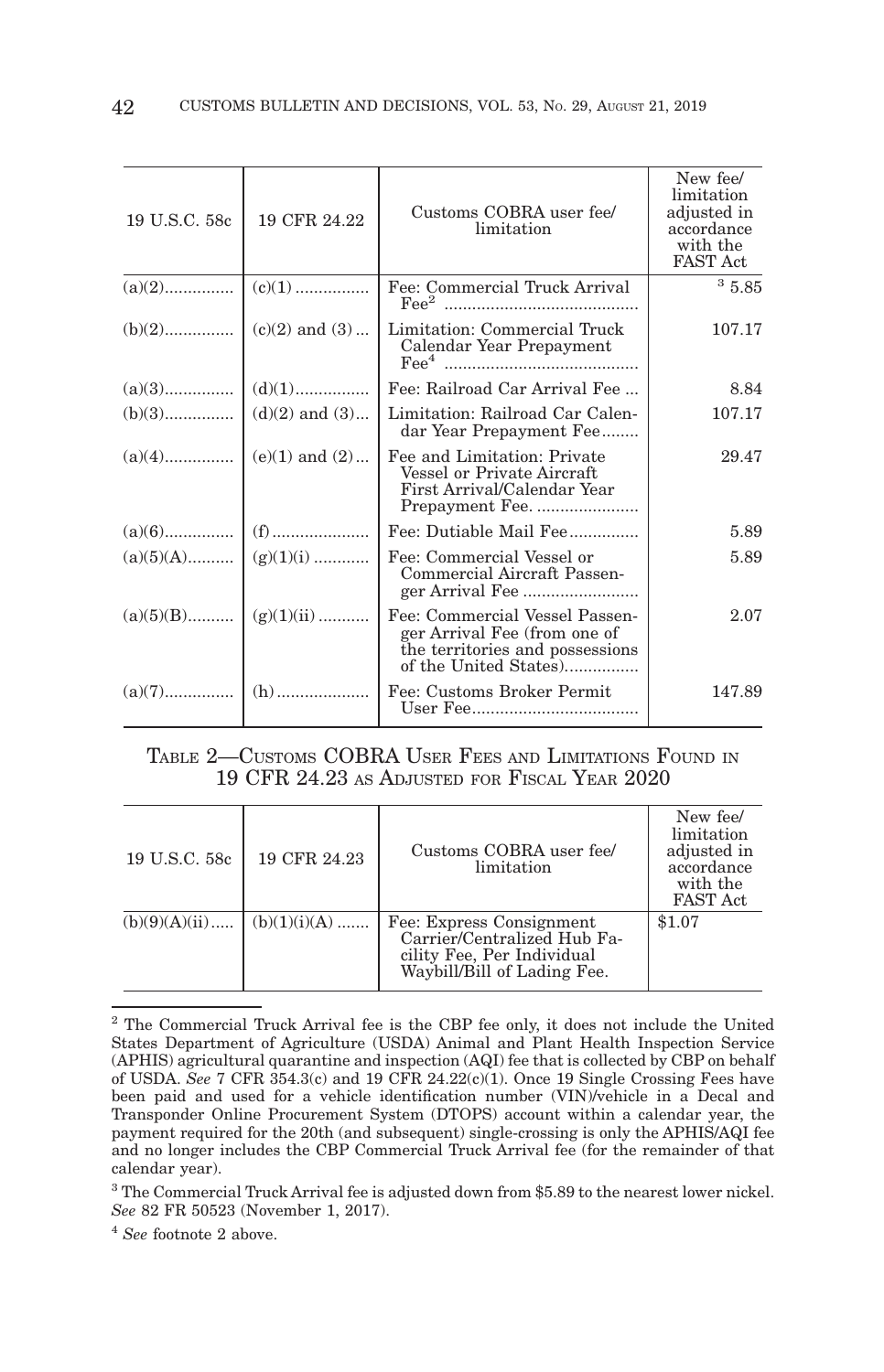| 19 U.S.C. 58c                     | 19 CFR 24.23    | Customs COBRA user fee/<br>limitation                                                                                | New fee/<br>limitation<br>adjusted in<br>accordance<br>with the<br><b>FAST Act</b> |
|-----------------------------------|-----------------|----------------------------------------------------------------------------------------------------------------------|------------------------------------------------------------------------------------|
| $(b)(9)(B)(i)$                    | (b)(1)(i)(B)(2) | Limitation: Minimum Express<br>Consignment Carrier/<br>Centralized Hub Facility<br>$\text{Fe}e^5$ .                  | 0.38                                                                               |
| $(b)(9)(B)(i)$                    | (b)(1)(i)(B)(2) | Limitation: Maximum Express<br>Consignment Carrier/<br>Centralized Hub Facility Fee                                  | 1.07                                                                               |
| (a)(9)(B)(i);<br>$(b)(8)(A)(i)$ . | (b)(1)(i)(B)(1) | Limitation: Minimum Merchan-<br>dise Processing Fee <sup>6</sup>                                                     | 26.79                                                                              |
| (a)(9)(B)(i);<br>$(b)(8)(A)(i)$ . | (b)(1)(i)(B)(1) | Limitation: Maximum Mer-<br>chandise Processing Fee <sup>7</sup> <sup>8</sup>                                        | 519.76                                                                             |
| $(b)(8)(A)(ii)$                   | $(b)(1)(ii)$    | Fee: Surcharge for Manual En-<br>try or Release                                                                      | 3.21                                                                               |
| $(a)(10)(C)(i)$                   | $(b)(2)(i)$     | Fee: Informal Entry or Release;<br>Automated and Not Prepared<br>by CBP Personnel.                                   | 2.14                                                                               |
| (a)(10)(C)(ii)                    | $(b)(2)(ii)$    | Fee: Informal Entry or Release;<br>Manual and Not Prepared by<br>CBP Personnel                                       | 6.43                                                                               |
| $(a)(10)(C)(iii)$                 | $(b)(2)(iii)$   | Fee: Informal Entry or Release;<br>Automated or Manual; Pre-<br>pared by CBP Personnel.                              | 9.64                                                                               |
| $(b)(9)(A)(ii)$                   |                 | Fee: Express Consignment<br>Carrier/Centralized Hub Fa-<br>cility Fee, Per Individual<br>Waybill/Bill of Lading Fee. | 1.07                                                                               |

Tables 1 and 2, setting forth the adjusted fees and limitations for Fiscal Year 2020, will also be maintained for the public's convenience on the CBP website at *www.cbp.gov.*

Dated: July 30, 2019. ROBERT E. PEREZ.

*Deputy Commissioner.*

[Published in the Federal Register, August 2, 2019 (84 FR 37902)] w.cbp.gov.<br>Rob<br>Deputy<br>al Register, Augus<br>TROMS ODED

# **COMMERCIAL CUSTOMS OPERATIONS ADVISORY COMMITTEE (COAC)**

**AGENCY:** U.S. Customs and Border Protection (CBP), Department of Homeland Security (DHS).

5 Although the minimum limitation is published, the fee charged is the fee required by 19 U.S.C. 58c(b)(9)(A)(ii).

6 Only the limitation is increasing; the ad valorem rate of 0.3464% remains the same. *See* 82 FR 32661 (July 17, 2017).

<sup>7</sup>*Id*.

<sup>8</sup> For monthly pipeline entries, see: *https://www.cbp.gov/trade/entry-summary/pipelinemonthly-entry-processing/pipeline-line-qa*.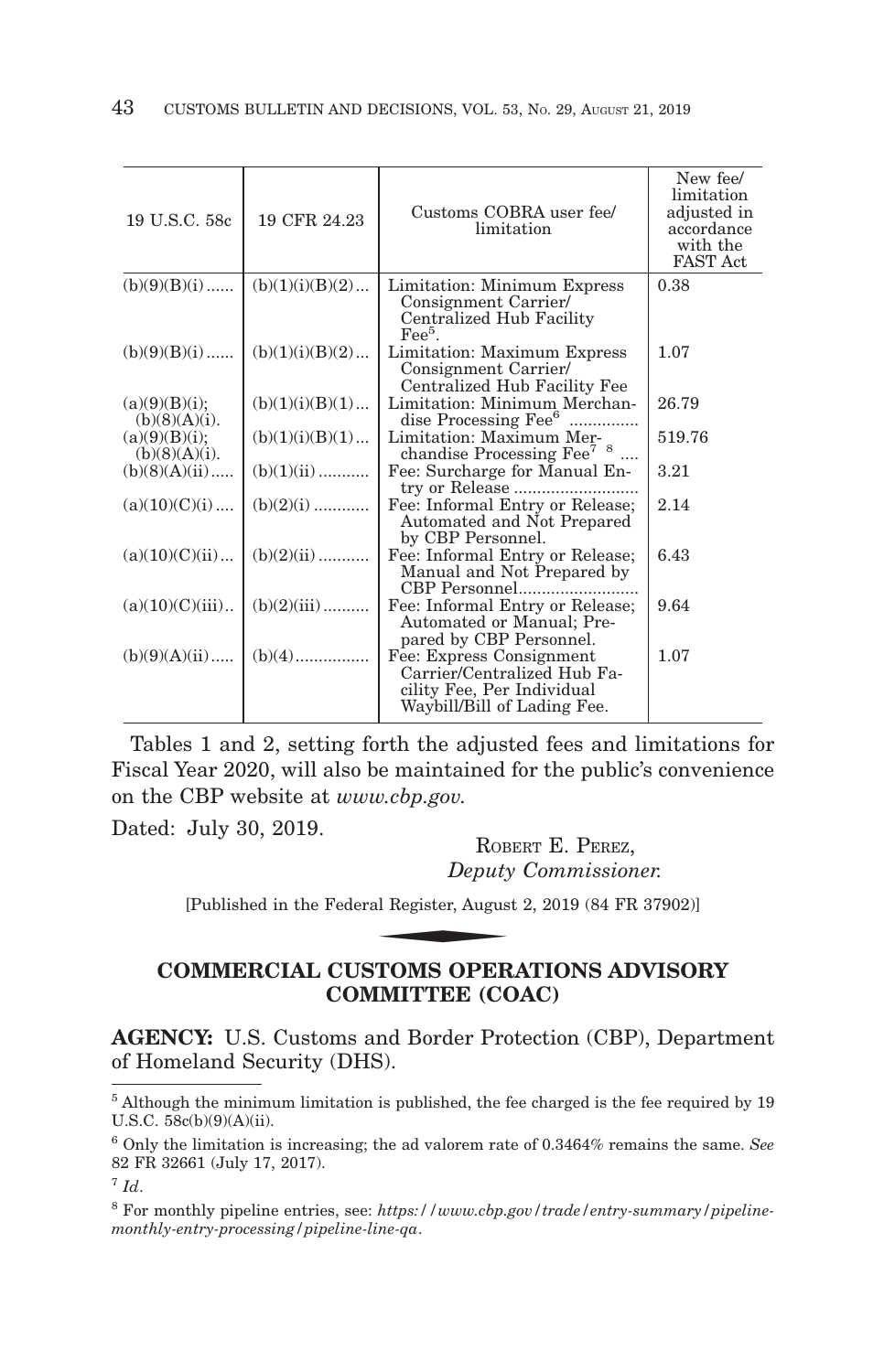**ACTION:** Committee management; notice of Federal Advisory Committee meeting.

**SUMMARY:** The Commercial Customs Operations Advisory Committee (COAC) will hold its quarterly meeting on Wednesday, August 21, 2019 in Buffalo, New York. The meeting will be open to the public to attend in person or via webinar.

**DATES:** The COAC will meet on Wednesday, August 21, 2019, from 1:00 p.m. to 5:00 p.m. EDT. Please note that the meeting may close early if the committee has completed its business.

**ADDRESSES:** The meeting will be held at the Buffalo Niagara Convention Center, Convention Center Plaza, Buffalo, New York 14202. For information on facilities or services for individuals with disabilities or to request special assistance at the meeting, contact Ms. Florence Constant-Gibson, Office of Trade Relations, U.S. Customs & Border Protection, at (202) 344–1440 as soon as possible.

*Pre-Registration:* Meeting participants may attend either in person or via webinar after pre-registering using one of the methods indicated below:

For members of the public who plan to attend the meeting in person, please register by 5:00 p.m. EDT August 20, 2019, either: Online at *https://teregistration.cbp.gov/index.asp?w=166;* by email to *tradeevents@dhs.gov;* or by fax to (202) 325–4290. You must register prior to the meeting in order to attend the meeting in person.

For CBP personnel who plan to attend in-person, please register online by 5:00 p.m. EDT August 20, 2019, at *https:// teregistration.cbp.gov/index.asp?w=165*.

For members of the public who plan to participate via webinar, please register online at *https://teregistration.cbp.gov/index. asp?w=167* by 5:00 p.m. EDT on August 20, 2019.

Please feel free to share this information with other interested members of your organization or association.

Members of the public who are pre-registered to attend and later need to cancel, please do so by August 20, 2019, utilizing the following links: *https://teregistration.cbp.gov/cancel.asp?w=166* to cancel an in-person registration; or *https://teregistration.cbp.gov/cancel.asp?w=167* to cancel a webinar registration. For CBP personnel who are registered to attend in-peron and later need to cancel, please do so by utilizing the following link: *https://teregistration.cbp.gov/cancel.asp?w=165.*

To facilitate public participation, we are inviting public comment on the issues the committee will consider prior to the formulation of recommendations as listed in the Agenda section below.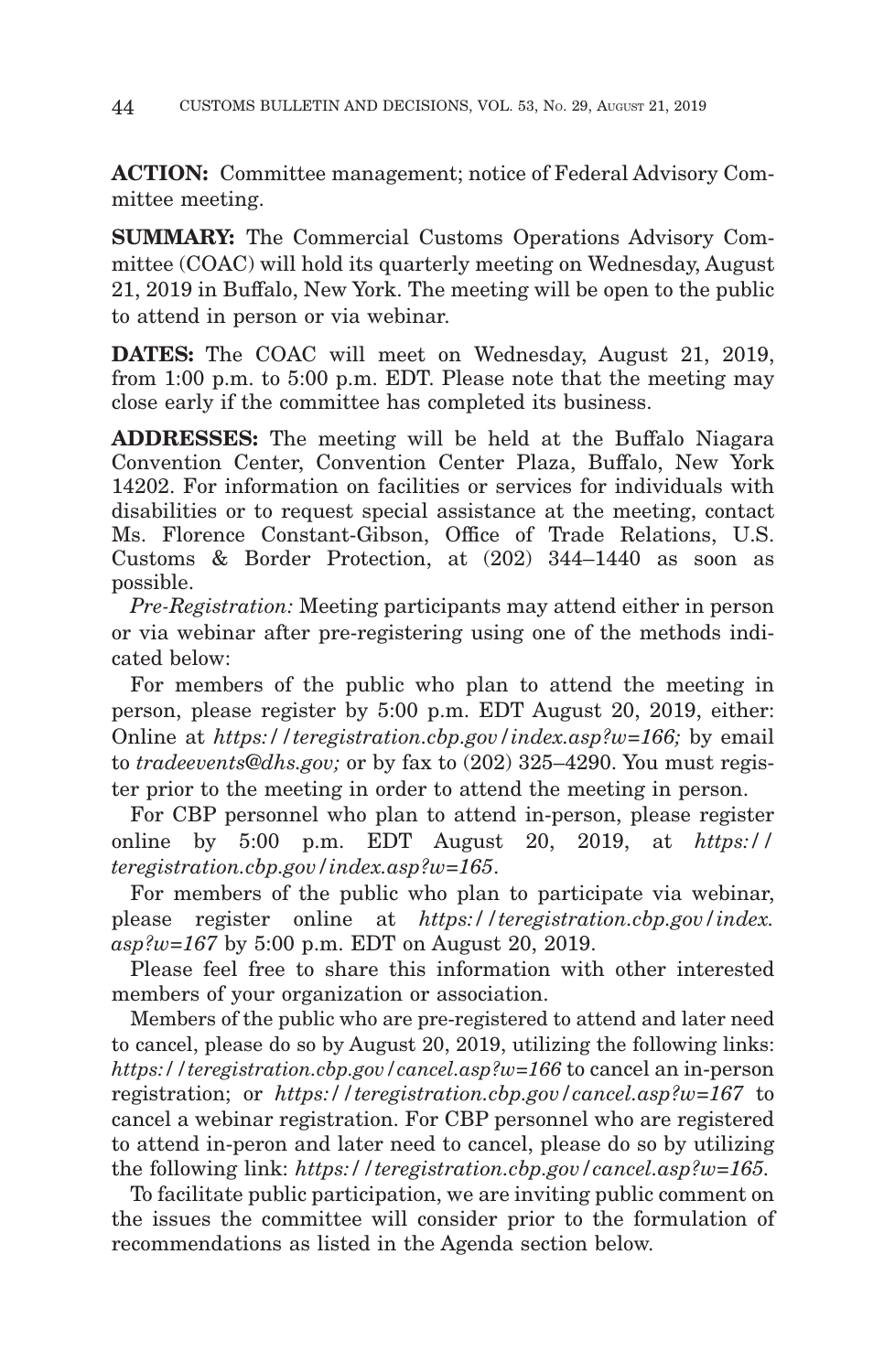Comments must be submitted in writing no later than August 20, 2019, and must be identified by Docket No. USCBP–2019–0021, and may be submitted by *one (1)* of the following methods:

- *Federal eRulemaking Portal: http://www.regulations.gov.* Follow the instructions for submitting comments.
- *Email: tradeevents@dhs.gov.* Include the docket number in the subject line of the message.
- *Fax:* (202) 325–4290, Attention Florence Constant-Gibson.
- *Mail:* Ms. Florence Constant-Gibson, Office of Trade Relations, U.S. Customs and Border Protection, 1300 Pennsylvania Avenue NW, Room 3.5A, Washington, DC 20229.

*Instructions:* All submissions received must include the words ''Department of Homeland Security'' and the docket number (US-CBP–2019–0021) for this action. Comments received will be posted without alteration at *http://www.regulations.gov.* Please do not submit personal information to this docket.

*Docket:* For access to the docket or to read background documents or comments, go to *http://www.regulations.gov* and search for Docket Number USCBP–2019–0021. To submit a comment, click the "Comment Now!'' button located on the top-right hand side of the docket page.

There will be multiple public comment periods held during the meeting on August 21, 2019. Speakers are requested to limit their comments to two (2) minutes or less to facilitate greater participation. Contact the individual listed below to register as a speaker. Please note that the public comment period for speakers may end before the time indicated on the schedule that is posted on the CBP web page, *http://www.cbp.gov/trade/stakeholder-engagement/coac.*

**FOR FURTHER INFORMATION CONTACT:** Ms. Florence Constant-Gibson, Office of Trade Relations, U.S. Customs and Border Protection, 1300 Pennsylvania Avenue NW, Room 3.5A, Washington, DC 20229; telephone (202) 344–1440; facsimile (202) 325–4290; or Mr. Bradley Hayes, Executive Director and Designated Federal Officer at (202) 344–1440.

**SUPPLEMENTARY INFORMATION:** Notice of this meeting is given under the Federal Advisory Committee Act, 5 U.S.C. Appendix. The Commercial Customs Operations Advisory Committee (COAC) provides advice to the Secretary of Homeland Security, the Secretary of the Treasury, and the Commissioner of U.S. Customs and Border Protection (CBP) on matters pertaining to the commercial operations of CBP and related functions within the Department of Homeland Security and the Department of the Treasury.

# **Agenda**